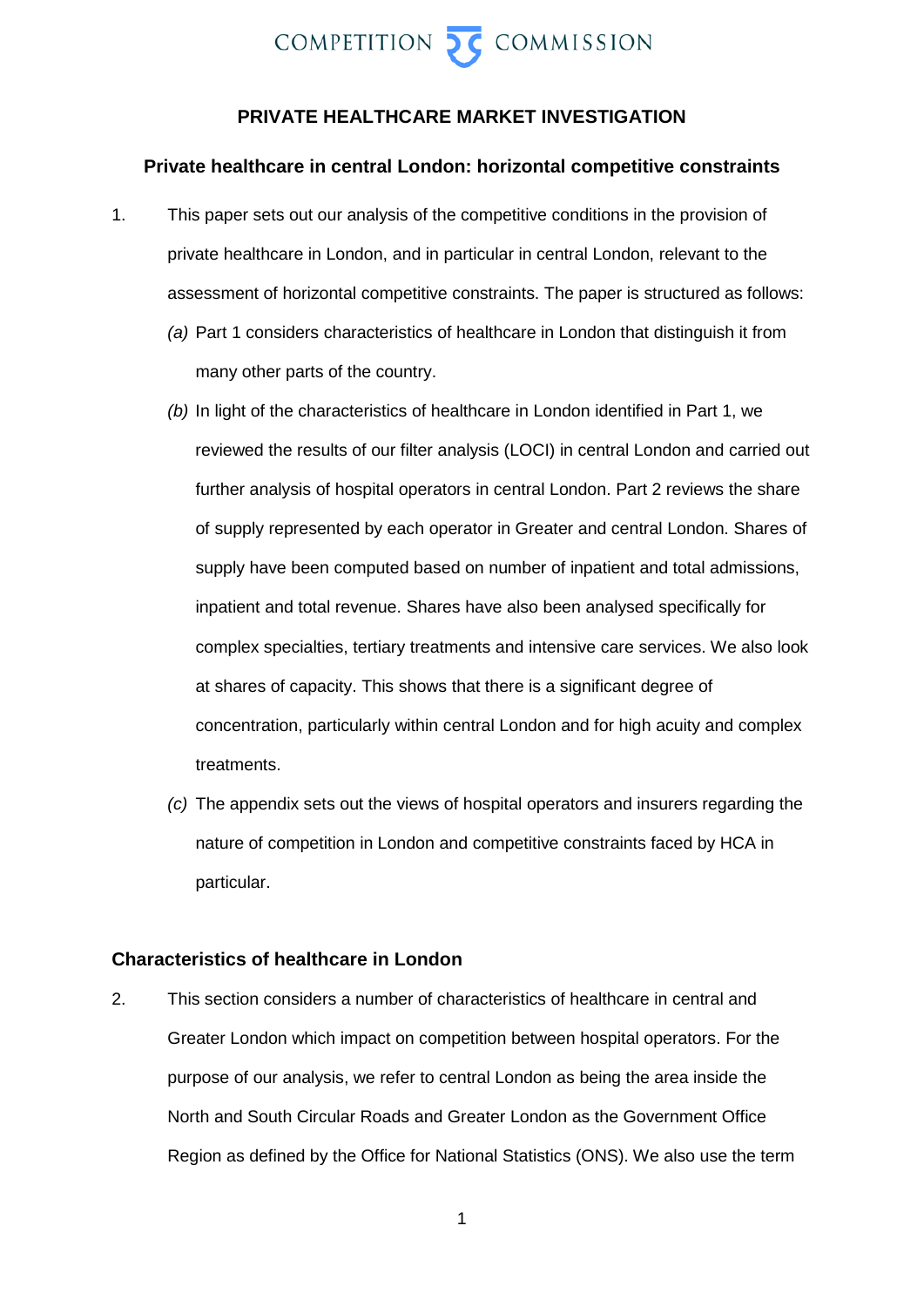outer London to refer to hospitals and patients outside Greater London but still on the periphery—for example, commuter towns in counties that border London.

# *The CC 2000 Bupa/CHG merger decision*

- 3. In the CC merger decision that followed the purchase of Community Hospital Group (CHG) by Bupa (2000), the CC viewed market conditions in the London region as differing markedly from those prevailing elsewhere in the UK and has considered that London should be regarded as a distinct market segment in itself.<sup>[1](#page-1-0)</sup> The special features of the London market it cited in this context include:
	- *(a)* the presence of the UK's main teaching hospitals;
	- *(b)* the availability of eminent, including world-ranking, consultants;
	- *(c)* PPUs appeared to be a more effective competitive force than in other parts of the country;
	- *(d)* a large number of self-pay patients, including from overseas;
	- *(e)* in many cases hospital prices were well above the average for the UK;
	- *(f)* different travel patterns in London and higher disposable income; and
	- *(g)* the four main national hospital operators at the time having their hospitals located almost exclusively outside of London.

### *London hospitals*

- 4. There are 28 private hospitals and PPUs in central London and 46 outside central London but within Greater London:
	- *(a)* HCA has the largest presence in central London measured by number of inpatient facilities, including six hospitals it owns and one PPU it manages. It also manages one PPU in Greater London.
	- *(b)* BMI owns four hospitals in central London and six hospitals in Greater London, it also manages three PPUs in Greater London.

<span id="page-1-0"></span><sup>1</sup> [www.competition-commission.org.uk/rep\\_pub/reports/2000/449bupa.htm#full,](http://www.competition-commission.org.uk/rep_pub/reports/2000/449bupa.htm#full) paragraphs 4.68 & 2.71.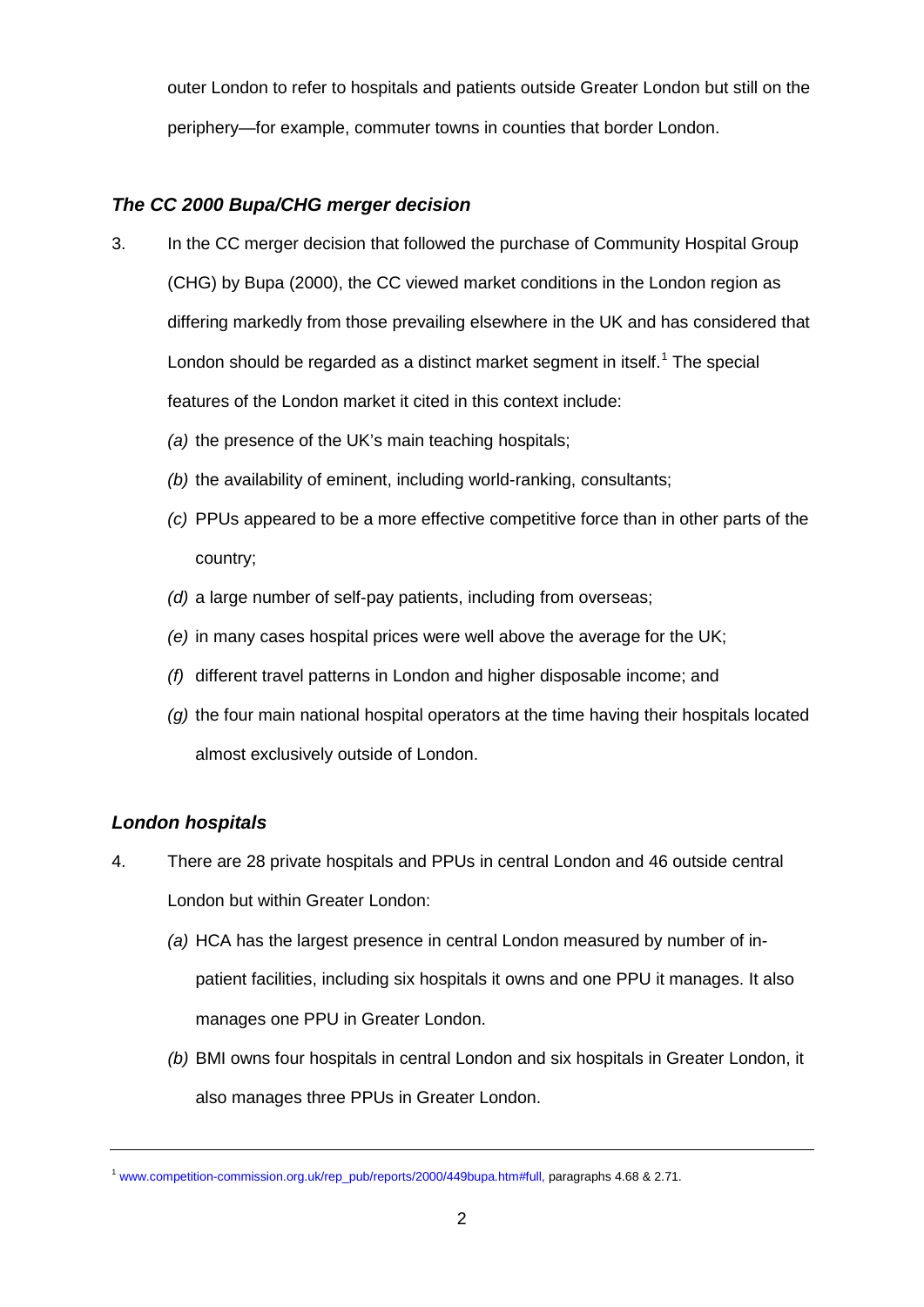- *(c)* Nuffield, Ramsey and Spire have no hospitals in central London. They have hospitals just outside Greater London: Nuffield Brentwood; Ramsay Ashtead and North Downs; and Spire Bushey and Hartswood.
- *(d)* Aspen has one hospital in central London (the Highgate Hospital) and one hospital in Greater London (the Parkside Hospital).
- *(e)* There are a number of independent private hospitals in central London: the Bupa Cromwell Hospital, the Hospital of St John and St Elizabeth, the King Edward VII's Hospital Sister Agnes and The London Clinic (TLC). There are two independent private hospitals in Greater London: the New Victoria Hospital and St Anthony's Hospital.
- *(f)* There are 11 PPUs in central London (excluding those operated by HCA and BMI). There are four PPUs in Greater London (excluding those operated by the above hospital operators).

### *The size of London*

- 5. The London area (including Greater and central London) has a population of around 8.[2](#page-2-0) million,<sup>2</sup> 4.9 million of whom live outside central London and 3.2 million live within central London. In addition, a unique aspect of working patterns in the capital is that a further 1 million people commute into central London on a daily basis for work.<sup>[3](#page-2-1)</sup>
- 6. The London area has a particularly high level of PMI penetration. The last known accurate measure suggested that London had a PMI penetration rate of 17.5 per cent. This compares to a UK wide rate of 12 per cent, but with a number of other parts of the country exhibiting much lower penetration, many as low as 5 to 10 per cent. Only the South-East has a higher PMI penetration rate at 18.5 per cent.<sup>[4](#page-2-2)</sup> AXA,

<span id="page-2-0"></span><sup>&</sup>lt;sup>2</sup> All demographic data has been sourced from the ONS and is based on the 2011 census:<br>www.ons.gov.uk/ons/publications/re-reference-tables.html?edition=tcm%3A77-284349.

<span id="page-2-2"></span><span id="page-2-1"></span><sup>3&</sup>lt;br>Attp://londontransportdata.wordpress.com/.<br>4 Source: L&B UK Health Cover 2012, estimated from the Family Resource Survey 2004–2005 (DWP), after applying UK growth rates (persons covered) 2004–2006 to all regions.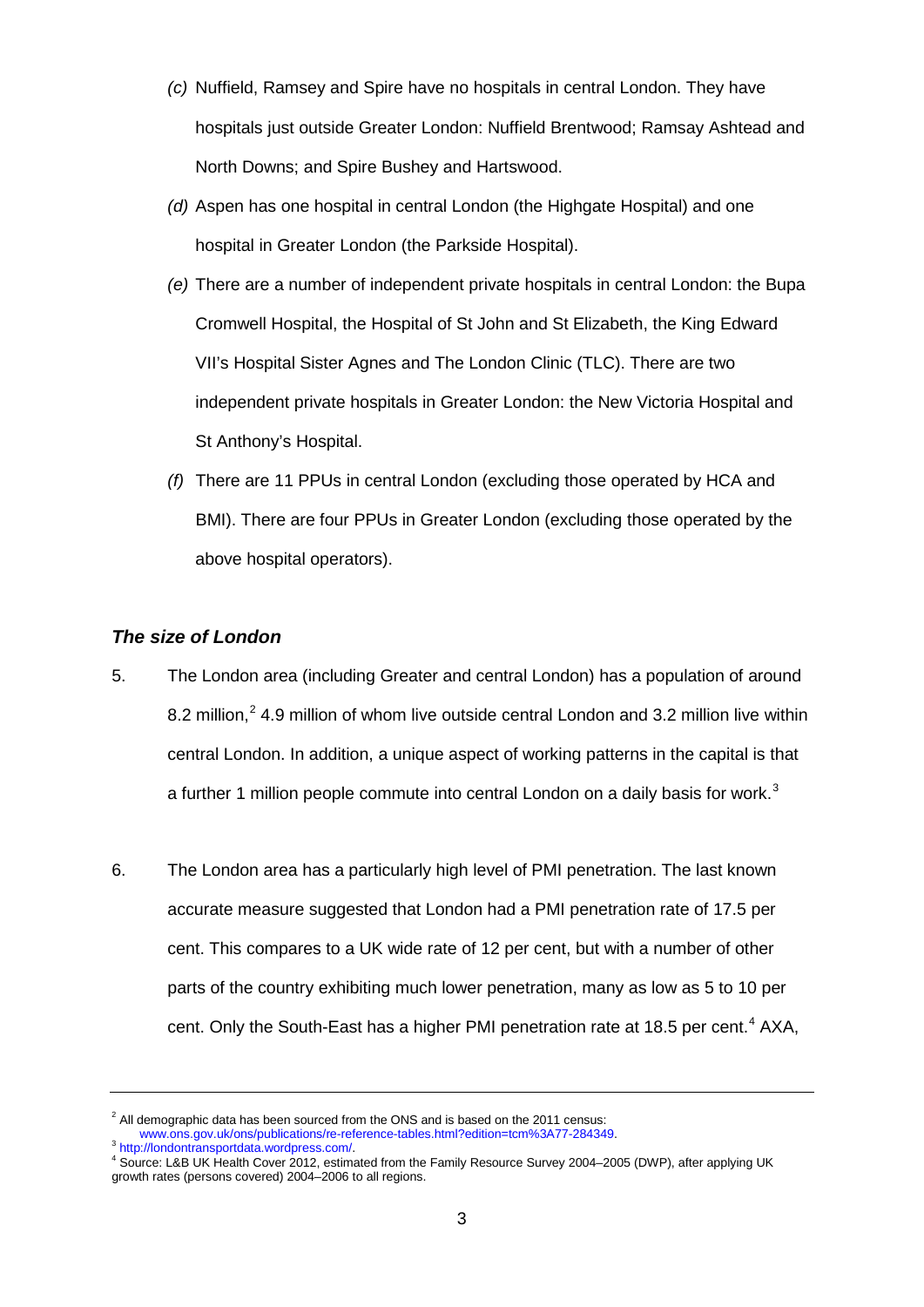for example, estimates that approximately  $[\mathcal{K}]$  per cent of its insured policyholders live in London.

7. Private hospitals in central London generated revenue of around £[ $\ll$ ] in 2011, and around  $E[\mathcal{K}]$  if all the hospitals in Greater London are included. As can be seen from Table 1, central London alone represents nearly a third of UK private hospital revenues, or close to 40 per cent if Greater London is included. In terms of inpatient revenue, the Greater London area represents 43 per cent of UK private hospital inpatient revenue. Bupa also noted that central London accounted for over  $[\mathscr{K}]$  per cent of its annual hospital spend in 2011, with the rest of Greater London contributing a further  $[\mathcal{K}]$  per cent.

|  |  | TABLE 1 London as a proportion of national private hospital revenue |
|--|--|---------------------------------------------------------------------|

|                          | London as % of<br>total hospital<br>revenue | London as %<br>of inpatient<br>revenue | London as %<br>of insured<br>revenue | London as %<br>of self-pay<br>revenue |
|--------------------------|---------------------------------------------|----------------------------------------|--------------------------------------|---------------------------------------|
| Central London           | 32                                          | 37                                     | 30                                   | 29                                    |
| Including Greater London | 38                                          | 43                                     | 37                                   | 35                                    |
| Source: CC analysis.     |                                             |                                        |                                      |                                       |

8. The largest hospital group in central London is HCA which had London revenues of around  $E[\mathcal{K}]$  in 2011, followed by TLC, which had an annual revenue of £124 million in 2011. Private hospital revenue in both Greater and central London has been growing at around 8 per cent a year since 2009.

### *Where do patients treated in London come from?*

9. The CC's catchment area analysis did not reveal that London hospitals (including both Greater and central London) had a significantly larger catchment area than other areas of the UK on average.<sup>[5](#page-3-0)</sup> However, there are a number of hospitals in more rural parts of the UK where patients will have little choice but to travel some distance

<span id="page-3-0"></span><sup>&</sup>lt;sup>5</sup> The average catchment in London was 15 miles, which compares to a national average of 17. This, however, disguises a wide variation: the smallest catchment in London was 5 miles, whereas the largest was 41 miles.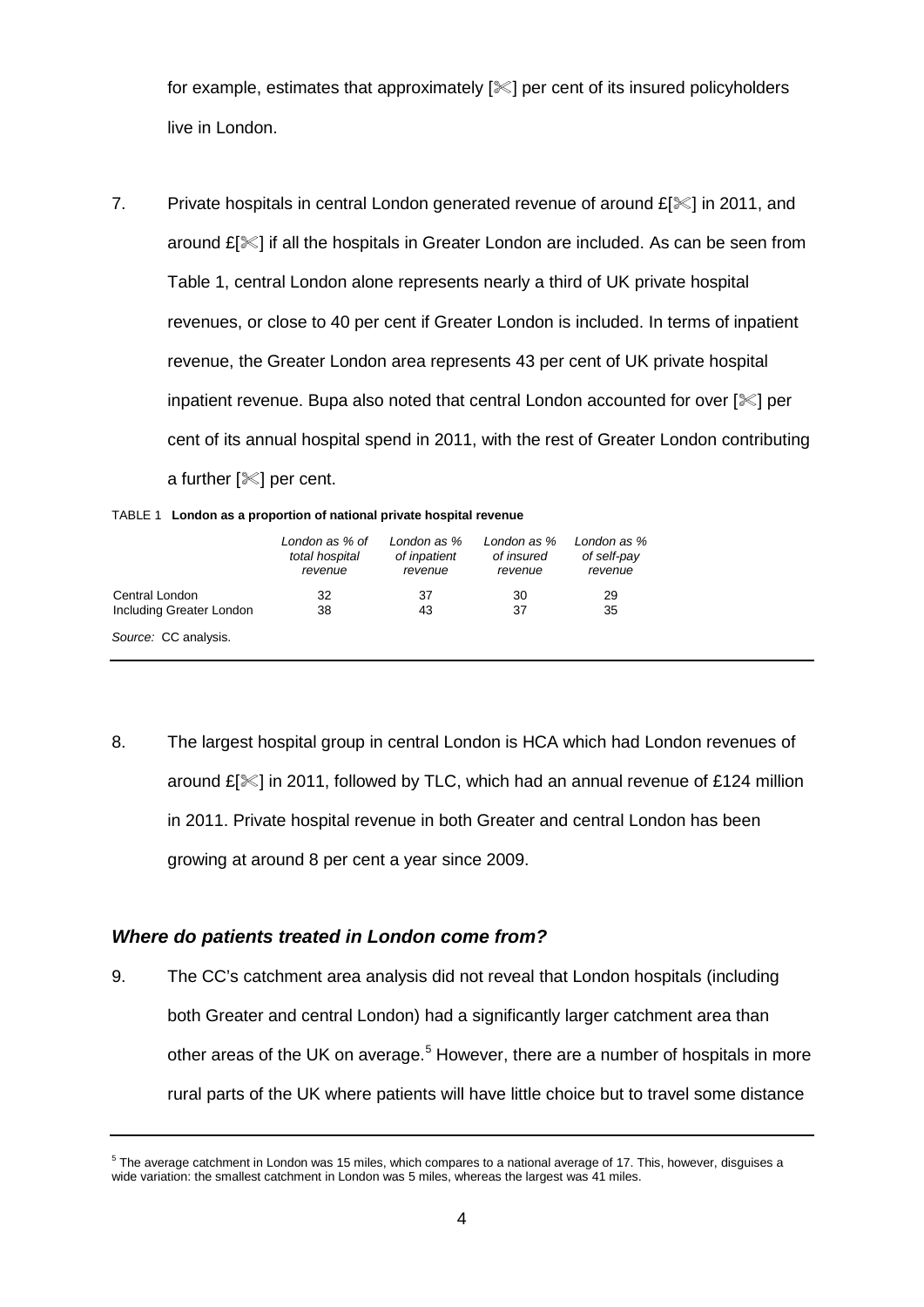to receive treatment, and this may explain the size of the average catchment area across the UK.

- 10. It is clear that a significant number of patients are prepared to travel into central London to be treated. Bupa reported in minutes of a board meeting that  $[\mathcal{K}]$  per cent of members who received treatment in a central London hospital did not live in a central London location. For this reason there would be potential benefits if its policyholders could be encouraged to have treatment outside central London, closer to their home, in hospitals that were lower cost to Bupa.
- 11. Bupa has also analysed where policyholders with its largest corporate customers treated in HCA's central London hospitals live. Bupa's analysis indicates that patients are located across the South-East, with smaller numbers travelling from further afield, as shown in Figure 1.

#### FIGURE 1

### **Bupa analysis of where HCA corporate patients live**

 $[\%]$ 

*Source:* Bupa.

12. HCA has also carried out internal research to understand the catchment areas where it draws most of its patients. According to HCA's analysis, its catchment area is influenced both by where there is demand for the services it offers and by the location of the hospitals, particularly their positioning with respect to transport corridors and infrastructure. HCA's map (see Figure 2) shows where HCA draws most of its patients from for all its services (inpatient and day-case admissions), with the darker colours representing a higher number of patients coming from that area (the legend indicates the number of patients per 10,000 population). HCA identifies what it calls its 'core' catchment area as having at least ten treatments per 1,000 population and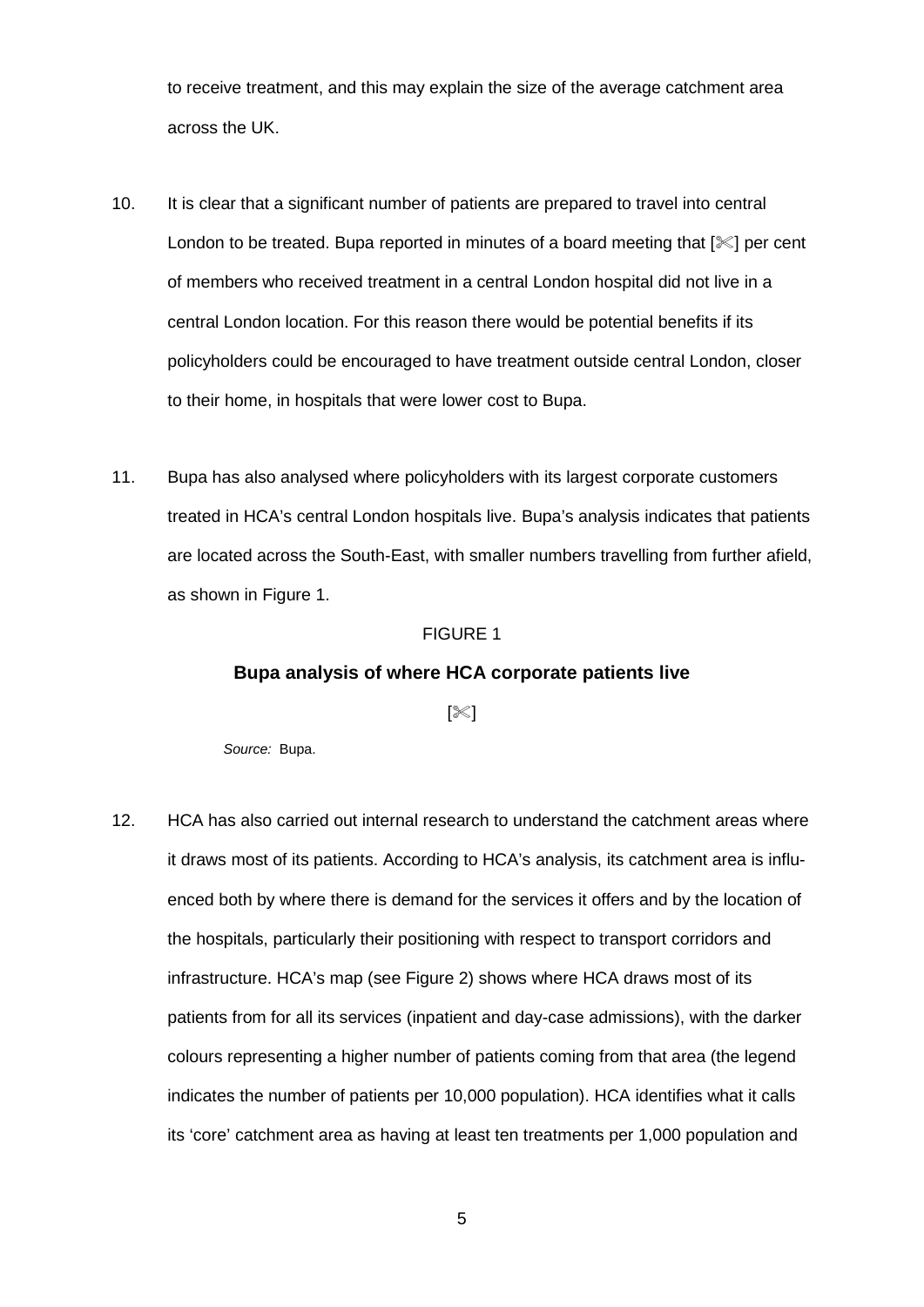its 'wider catchment' area as the areas with more than five treatments per 10,000 population (see shading on legend).<sup>[6](#page-5-0)</sup> HCA stated that the area shown accounted for over 90 per cent of HCA's UK admissions. HCA noted that the effect of transport corridors was evident by the areas of high treatment radiating outward from central London in south-easterly, north-westerly and south-westerly directions.

13. HCA stated that using its patient data, it found that, on average, the catchment area for 80 per cent of patients to get to an HCA facility would be equivalent to a travel time of [ $\ll$ ] minutes by road or [ $\ll$ ] minutes by public transport.<sup>[7](#page-5-1)</sup> By looking at the location of UK patients travelling to HCA's full hospitals, HCA concluded that the catchment areas of patients to each of its facilities extends to at least the perimeter of the M25, with many patients coming from beyond Greater London, such as from the Home Counties.

#### FIGURE 2

### **HCA catchment area analysis**

 $\approx$ ]

*Source:* HCA.

14. Internally, HCA has also analysed where its patients originate on a hospital by hospital basis. The hospital with the broadest catchment area would appear to be [ $\ll$ ], shown in Figure 3. The red dot on the left-hand map represents a postcode where an HCA patient lives and the second map colour codes different areas based on revenue deriving from each area. The importance of the location of the hospital, and transport links into London, can be seen when this map is contrasted with the same analysis for the  $[\mathcal{K}]$ , which draws more of its patients from those located  $[\mathcal{K}]$ (Figure 4).

<span id="page-5-0"></span> $6$  The catchment area was defined by analysis of patient postcodes in HCA's billing data based on admitted patient activity (inpatients and day-cases) and excludes outpatient activity.

<span id="page-5-1"></span>This is based on an analysis by KPMG of 3 million patient trips to HCA facilities covering the period 2001–March 2012.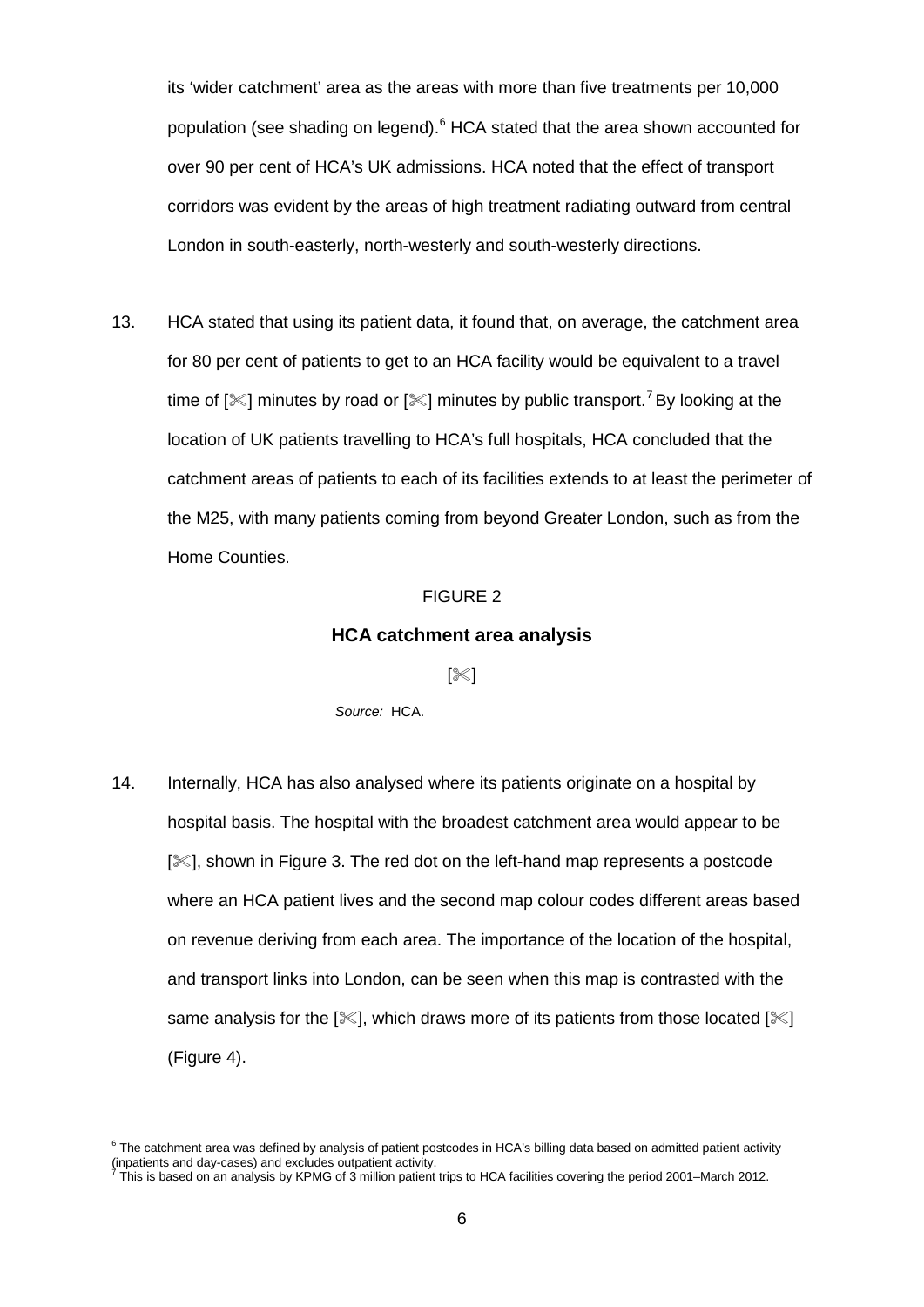### FIGURE 3

### **HCA analysis of [] catchment**

 $[\mathbb{K}]$ 

*Source:* HCA.

#### FIGURE 4

### **HCA analysis of [] catchment**

#### $[\mathbb{K}]$

*Source:* HCA.

- 15. Although the results above suggest that central London hospitals (at least HCA hospitals) draw patients from a relatively wide area including Greater London and outer London, this does not necessarily mean that hospitals located outside central London represent a strong constraint on central London hospitals.
- 16. Given that almost all hospital admissions start with a referral to a consultant by a GP, looking at GP referral patterns should provide an insight into the patient journey that is leading patients to be treated in central London. [ $\mathbb{X}]^8$  $\mathbb{X}]^8$  We do not know what proportion of referrals this group represents, but the study also notes (see Figure 5) that a relatively small proportion of GPs are responsible for a disproportionately high number of HCA referrals (~65 GP practices make up [ $\le$ ] per cent of referrals) suggesting that referrals from this group of  $[\mathcal{K}]$  GPs are likely to reflect an important source of referrals and provides a relevant insight into to the most common referral route to HCA hospitals.

<span id="page-6-0"></span><sup>8</sup> HCA claimed that this analysis was subject to error and should not be relied on due to *(a)* the data not covering all patient records, *(b)* the fact that it included overseas patients, who may be more likely to use central London GPs, *(c)* the fact that the exercise manually matched GP names to GP practices and so could be prone to error, and *(d)* the analysis used data that was assumed to represent a referral rather than being based on actual referrals. We note these criticisms and that the analysis is not a precise reflection of actual referrals. However, we think the analysis is still likely to be indicative of referral patterns and the criticisms become less relevant when considering only the top 10 GP practices, which according to this list each make [ $\ll$ ] referrals to HCA hospitals per year.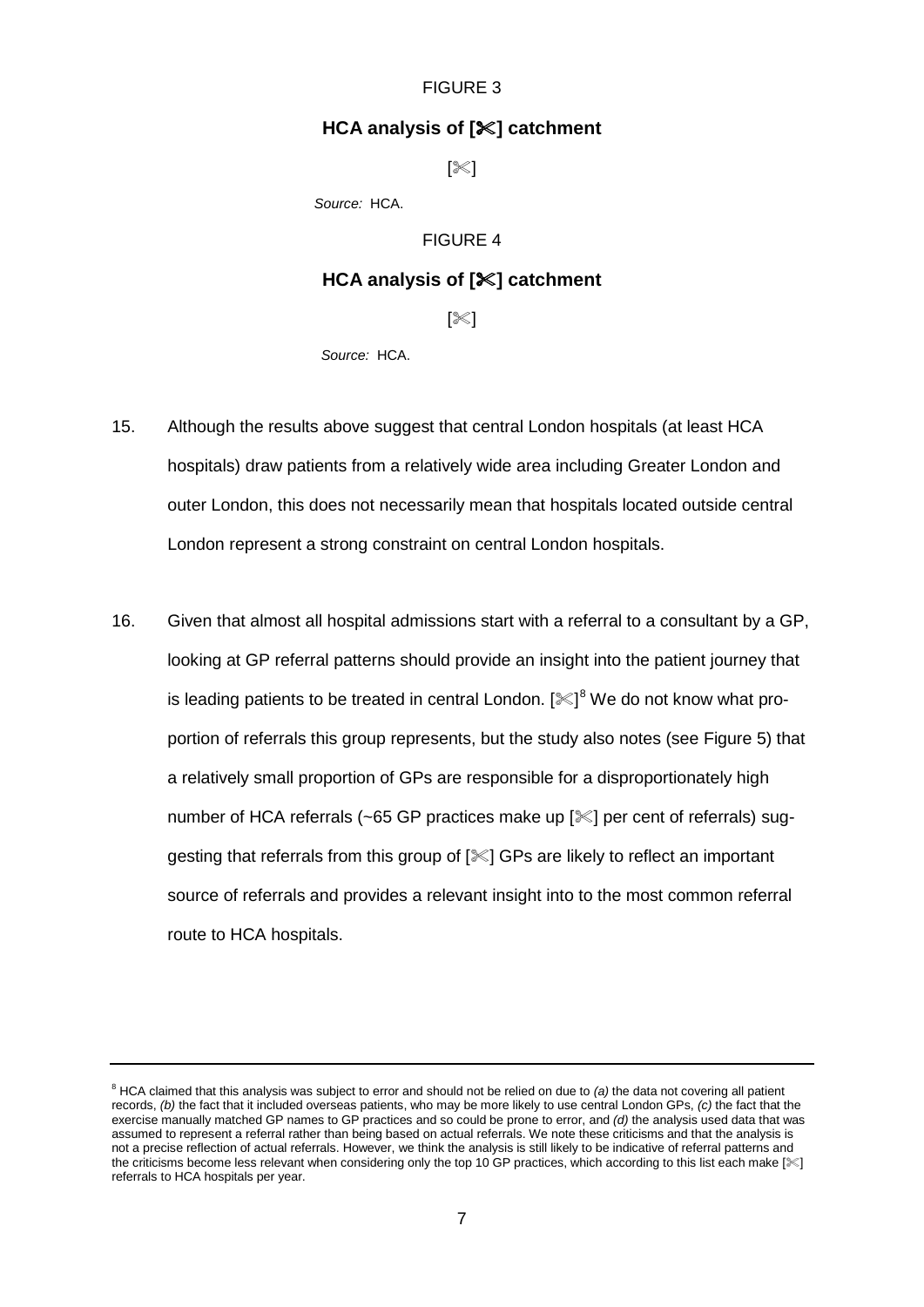17. Several parties have suggested that some patients who commute into London for work end up being treated in central London because, for convenience, they wanted to have their consultations in central London.<sup>[9](#page-7-0)</sup> This may also apply to the initial GP appointment.

### FIGURE 5

### **BCG analysis for HCA on GP referrals**

 $[\mathbb{X}]$ 

*Source:* HCA.

### FIGURE 6

### **Top private GPs referring to HCA**

 $[\mathbb{X}]$ 

*Source:* HCA.

FIGURE 7

### **Top NHS GPs referring to HCA**

 $[\mathbb{X}]$ 

*Source:* HCA.

18. Although Figures 2 to 4 clearly suggest that patients are drawn from Greater London and outer London into central London, they also suggest that a significant proportion of patients are central London residents. Internal analysis conducted by Bupa (Figure 8), based on the claims spend of its [ $\ll$ ], offers a similar pattern, with the majority of patient visits seemingly deriving from its policyholders resident in central London.<sup>[10](#page-7-1)</sup> Bupa noted that it was unclear whether these were all home rather than work addresses, but even if some are work addresses this would still support a conclusion that a significant proportion of patients treated in central London are either residents or are tied to central London through work.

<span id="page-7-0"></span><sup>&</sup>lt;sup>9</sup> See comments in the [appendix](#page-27-0) by [%] and [%] about [%] in London ([%]). Also comments by Bupa ([%]).<br><sup>10</sup> Bubble size indicates the number of Bupa members treated at HCA hospitals in 2011.

<span id="page-7-1"></span>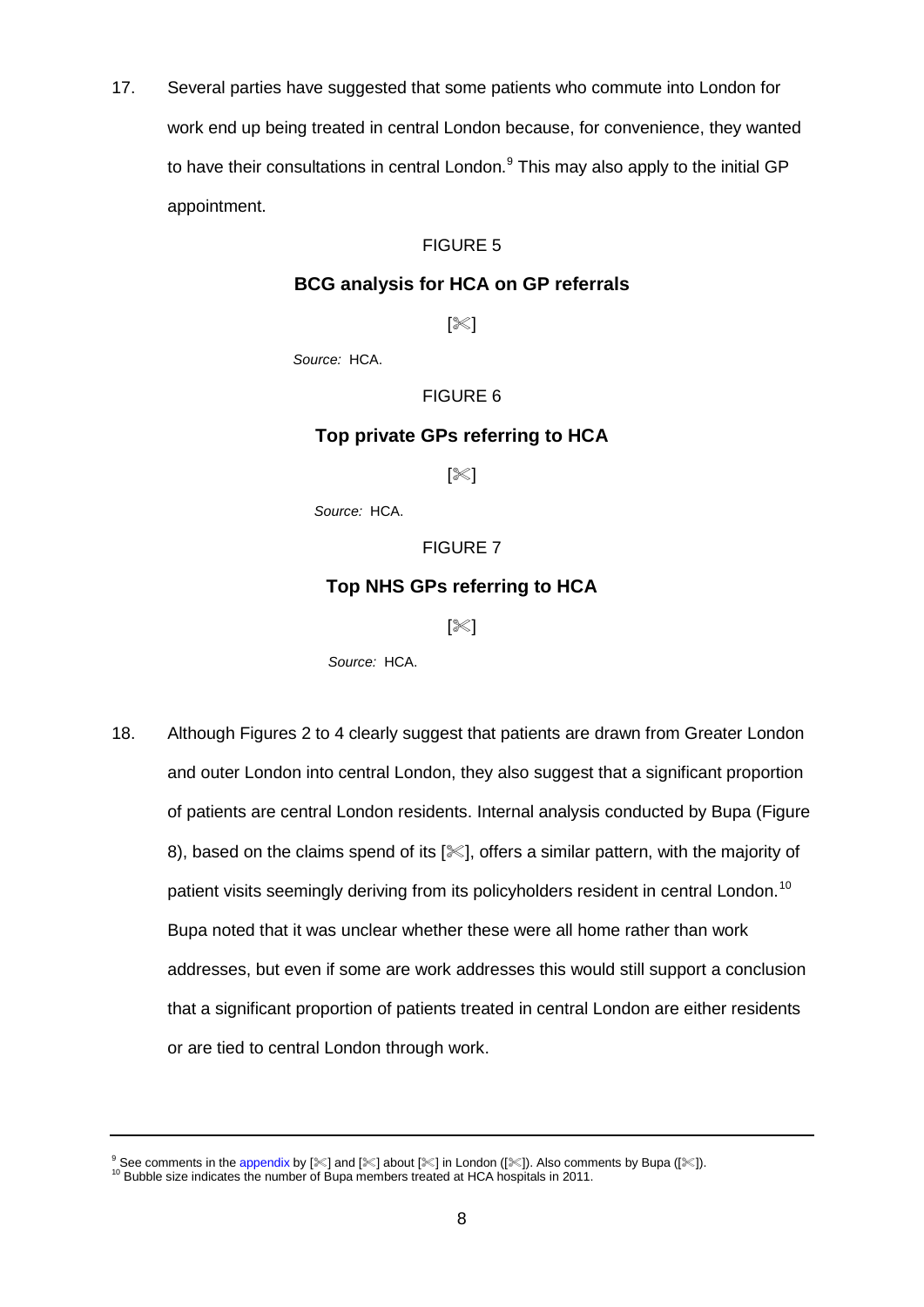#### FIGURE 8

### **Bupa analysis showing where HCA patients are resident**

 $[\mathbb{K}]$ 

*Source:* Bupa.

19. While there does seem to be evidence of patients travelling into central London for treatment, what we have not found is any evidence which suggests that a significant number of patients living in central London move out to the periphery for treatment, suggesting that there may be a significant cohort of patients resident in central London who are largely captive to central London providers. For example, in the CC patient survey, residents of Greater London reported a similar 'actual' travel time from home to the consultant to patients on average (just below 30 minutes compared with just above 30 minutes on average), suggesting that central London residents would tend to seek treatment within the capital.<sup>[11](#page-8-0)</sup>

### *The attraction of London*

- 20. We understand that many patients treated in central London are attracted by a perception that quality of care is high in the capital.
- 21. For example, when asked why patients choose to be treated in London, TLC stated that there was a perception among patients that standards in London were generally higher:

But on the whole people who live or work in London perceive the best will be offered in London and therefore look to London for their treatment … think in terms of the investment in the facilities and the scope of back-up that you can provide, it's much greater. A lot of people are not well informed, because they don't access private healthcare until

<span id="page-8-0"></span><sup>&</sup>lt;sup>11</sup> CC patient survey: QE1A, Slide 48, see [Private healthcare market investigation | Our work | Competition Commission.](http://www.competition-commission.org.uk/our-work/directory-of-all-inquiries/private-healthcare-market-investigation/analysis/surveys)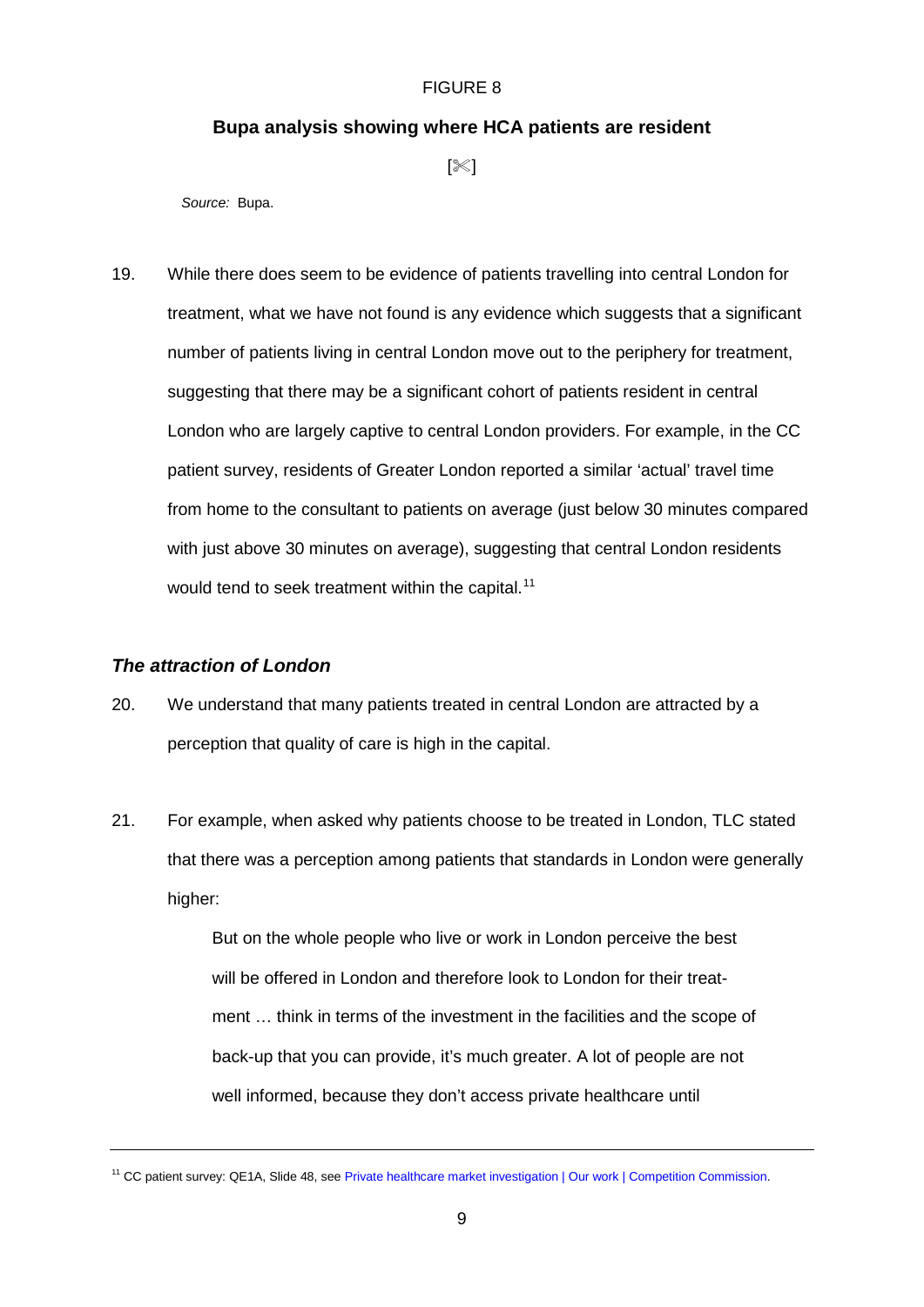something goes wrong, and therefore you look to your local hospital. But for those who search the internet and really look into their condition, it is probable that you will find yourself being drawn into central London.

- 22. HCA also commented that London was regarded as a global centre of excellence, especially for 'high end' tertiary care, which attracted patients from around the world.
- 23. The Federation of Independent Practitioner Organisations (FIPO) was of the view that patients were attracted to London due its international reputation and the high quality of consultants.
- 24. It seems that the reputation for high-quality services that London has is, at least in part, a reflection of the significant proportion of highly-regarded NHS teaching hospitals which attract skilled consultants. HCA commented that London's teaching hospitals (Guy's and St Thomas', St Bartholomew's, King's College, University College Hospital, Royal Marsden etc) boasted a strong global reputation and had contributed to London's position as a global medical centre of excellence with wellestablished tertiary care services. Similarly, FIPO referred to the 'gilded London teaching hospitals'. TLC noted that nearly all of its consultants worked at London teaching hospitals.
- 25. HCA suggested that a distinguishing feature of London was the large pool (approximately 7,500) of NHS consultants, including many eminent specialists at the top of their field. It argued that London had developed into a world-leading centre for tertiary care, based on the presence of its major NHS teaching and research hospitals and its large patient population.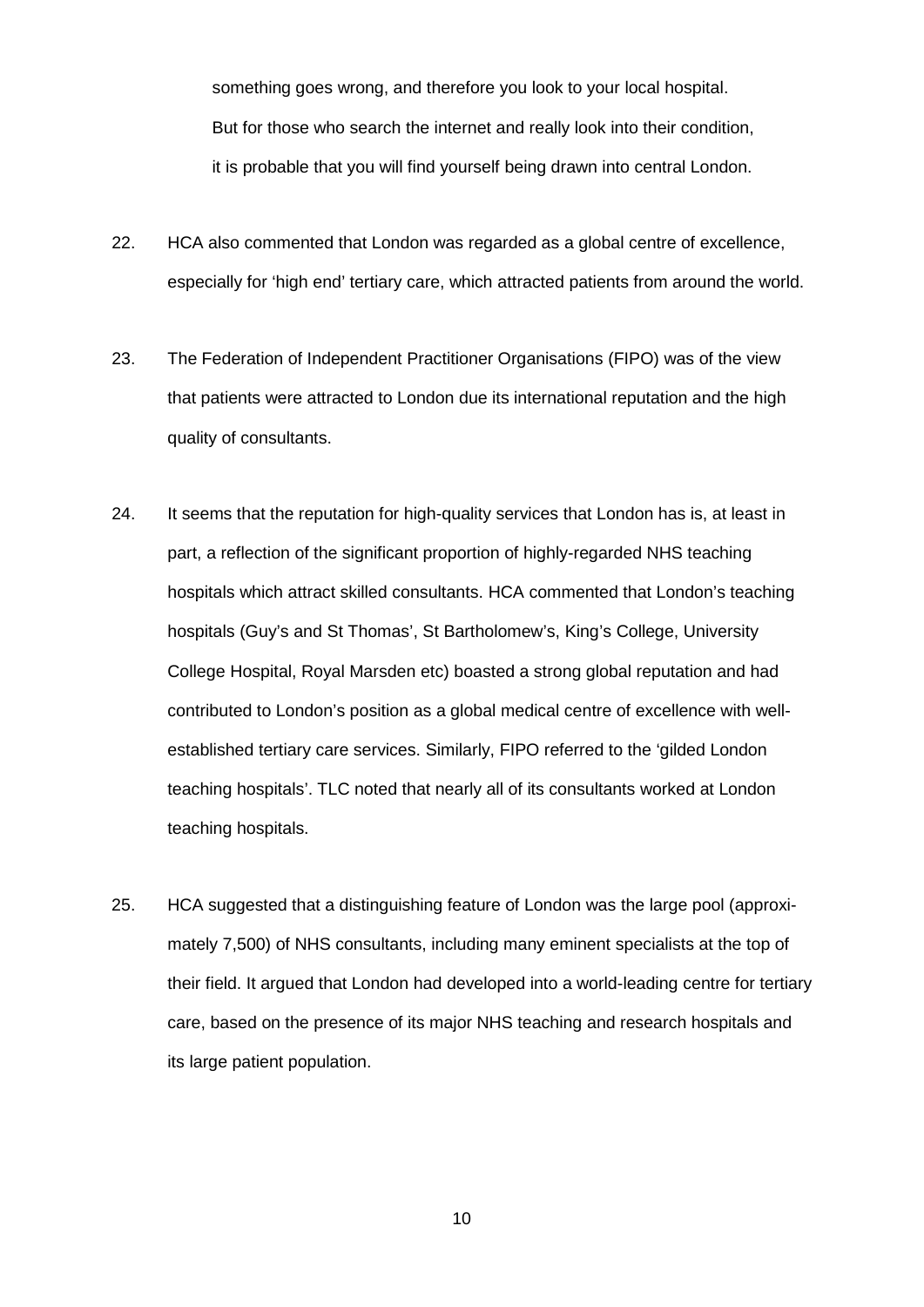- 26. HCA said that it had a strong focus in 'tertiary' clinical specialisms, which it described as the treatment of serious complex medical conditions with a high level of acuity requiring specialist investigation, treatment and care in facilities with advanced equipment, highly-trained staff and 24/7 life support back-up capabilities. HCA suggested that examples of tertiary care included cancer treatment, neurosurgery, cardiac surgery, advanced neonatal services and other complex medical and surgical interventions.
- 27. HCA also commented that it had invested heavily in diagnostic and treatment facilities and intensive care facilities to support this focus on tertiary/high acuity services. It also noted that it provided the clinical environment which could support higher levels of patient dependency, such as level 3 intensive care units. It said that this investment had attracted leading consultants from major London teaching hospitals.
- 28. Using the number of critical care beds as a proxy for the ability to do more complex or specialized tertiary treatment, there is certainly more potential for high acuity work to take place in private London hospitals generally. Two hundred and fifty-seven (75 per cent) of the 344 critical care level 3 beds are in London, 225 (65 per cent) of which are in central London. This may exaggerate the number of private critical care beds, as a number of these are at NHS private patient units (PPUs), which are not necessarily dedicated to private patients. However, London (central and Greater London) also accounts for 95 (66 per cent) of 145 critical care level 3 beds in UK private hospitals, of which 81 (56 per cent) are in central London. It may therefore be that there are some more complex treatments performed privately in central London that cannot be done privately, or are less accessible, in many other parts of the country.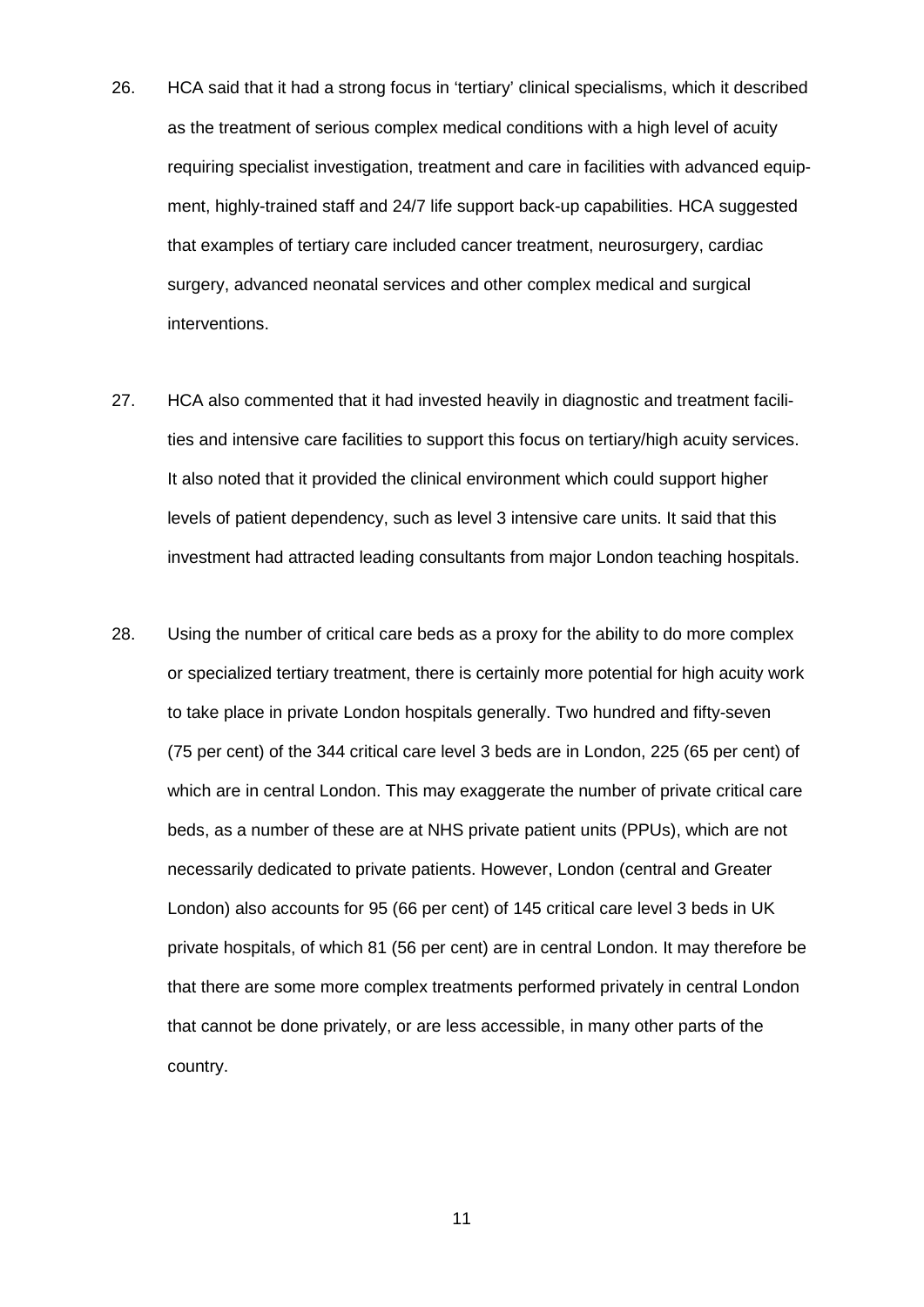- 29. AXA also argued that patients were attracted to seek treatment in central London, due to a 'Harley Street effect', a point that was separately made by FIPO.
- 30. The CC patient survey found that patients treated at Greater and central London hospitals<sup>[12](#page-11-0)</sup> were more likely to say that they chose private treatment to access the expertise of private hospitals/private consultants (27 per cent compared with 7 per cent on average).[13](#page-11-1) Patients in London were also more likely to say that the most important reasons for choosing the private consultant were the consultant's reputation (46 per cent compared with 36 per cent on average), the consultant's clinical expertise (43 per cent compared with 38 per cent on average) and the geographic location of the consultant (32 per cent compared with 25 per cent on average).<sup>[14](#page-11-2)</sup>
- 31. The CC patient survey also showed that patients in London were more likely to have engaged in some research ahead of their treatment. Patients in London were more likely than average to have looked up any information online (63 per cent compared with 47 per cent on average), and in particular more likely to have looked up the websites of private consultants (41 per cent compared with 25 per cent on average), of private hospitals/PPUs (36 per cent compared with 24 per cent on average) and other websites (eg Google search) (20 per cent compared with 12 per cent on average).<sup>[15](#page-11-3)</sup>

### *NHS PPUs in London*

32. It appears that PPUs in London are larger than they are elsewhere in the country. Nine of the ten trusts with the highest revenue from private patients are located in

<span id="page-11-1"></span><span id="page-11-0"></span><sup>&</sup>lt;sup>12</sup> Sample size 118 patients.<br><sup>13</sup>http://www.competition-commission.org.uk/our-work/directory-of-all-inquiries/private-healthcare-market-<br>investigation/analysis/surveys, CC patient survey: QB1, Slide 25, Table B1.

<span id="page-11-2"></span><sup>&</sup>lt;sup>14</sup> http://www.competition-commission.org.uk/our-work/directory-of-all-inquiries/private-healthcare-market-<br>[investigation/analysis/surveys,](http://www.competition-commission.org.uk/our-work/directory-of-all-inquiries/private-healthcare-market-investigation/analysis/surveys) CC patient survey: QC6, Slide 32, Table C6.

<span id="page-11-3"></span>inttp://www.competition-commission.org.uk/our-work/directory-of-all-inquiries/private-healthcare-market[investigation/analysis/surveys,](http://www.competition-commission.org.uk/our-work/directory-of-all-inquiries/private-healthcare-market-investigation/analysis/surveys) CC patient survey: QF1, Slide 63, Table 133.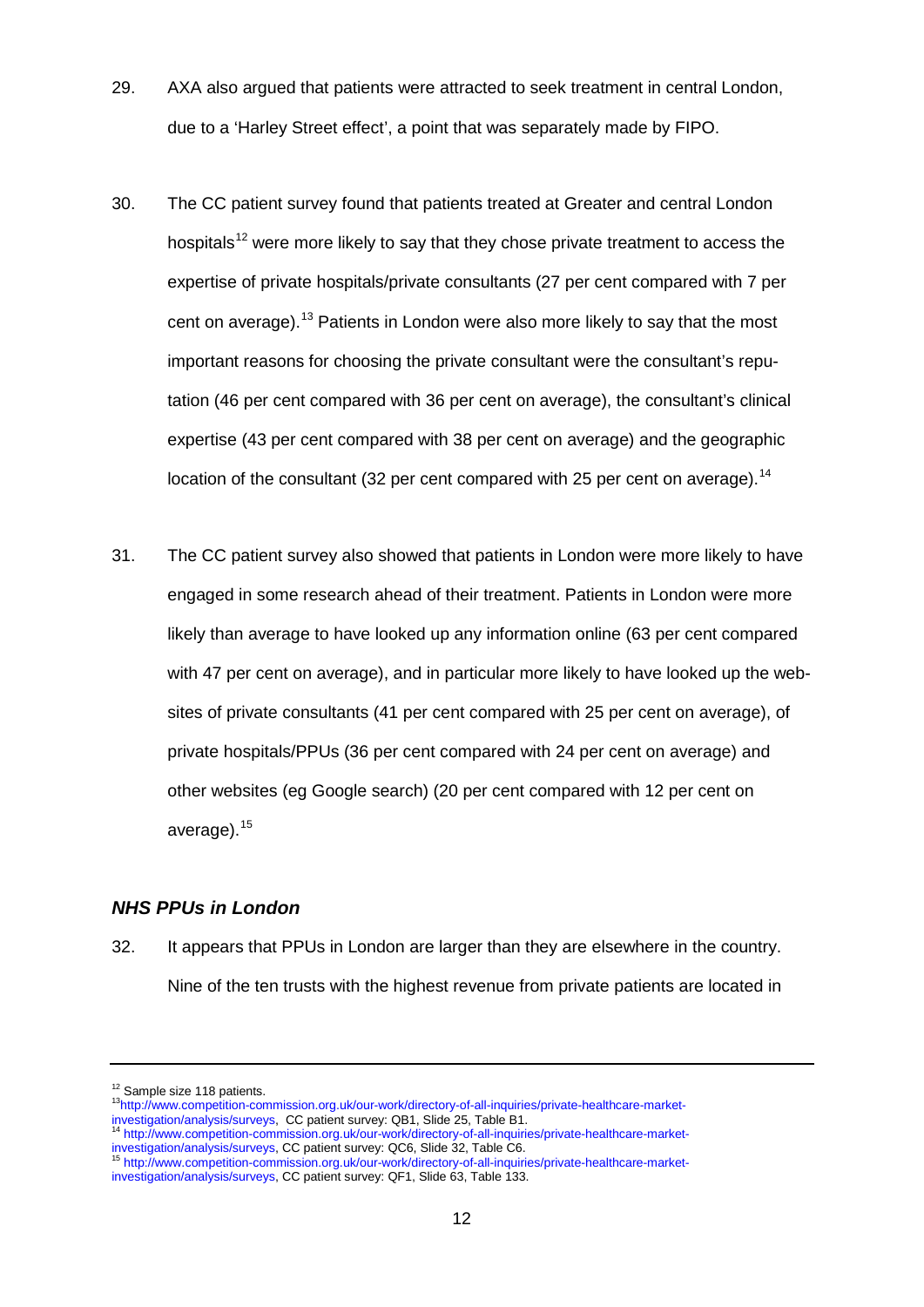London.<sup>[16](#page-12-0)</sup> London also has 526 (44 per cent) of the UK's dedicated private patient beds.<sup>[17](#page-12-1)</sup>

- 33. HCA highlighted that some PPUs in London had large dedicated facilities, for example:
	- *(a)* Royal Marsden (69 beds);
	- *(b)* Royal Brompton & Harefield (43 beds);
	- *(c)* Guy's & St Thomas' (48 beds);
	- *(d)* Great Ormond Street (34 beds);
	- *(e)* Royal Free (52 beds); and
	- *(f)* St Mary's (43 beds).
- 34. HCA also noted that NHS Trusts such as the Royal Marsden, Imperial College, Royal Brompton and Harefield, Great Ormond Street, King's College, Guy's and St Thomas' and the Royal Free had major national and international reputations which benefited their PPUs.

### *Large number of corporate PMI customers based in London*

35. One of the issues identified by parties was the significant number of corporate customers located in London, or corporate customers that made regular use of central London hospitals (see [appendix,](#page-27-0) paragraphs [42](#page-40-0) to [48\)](#page-41-0). In 2011, approximately 60 per cent of insurers' hospital expenditure was incurred by policyholders that were members of a corporate scheme.<sup>[18](#page-12-2)</sup> However, this may

<sup>&</sup>lt;sup>16</sup> Lang & Buisson, Private Acute Medical Care UK Market Report 2012, Table 4.2.

<span id="page-12-1"></span><span id="page-12-0"></span><sup>17</sup> Lang & Buisson, Private Acute Medical Care UK Market Report 2012, Table 4.3.<br><sup>18</sup> CC analysis.

<span id="page-12-2"></span>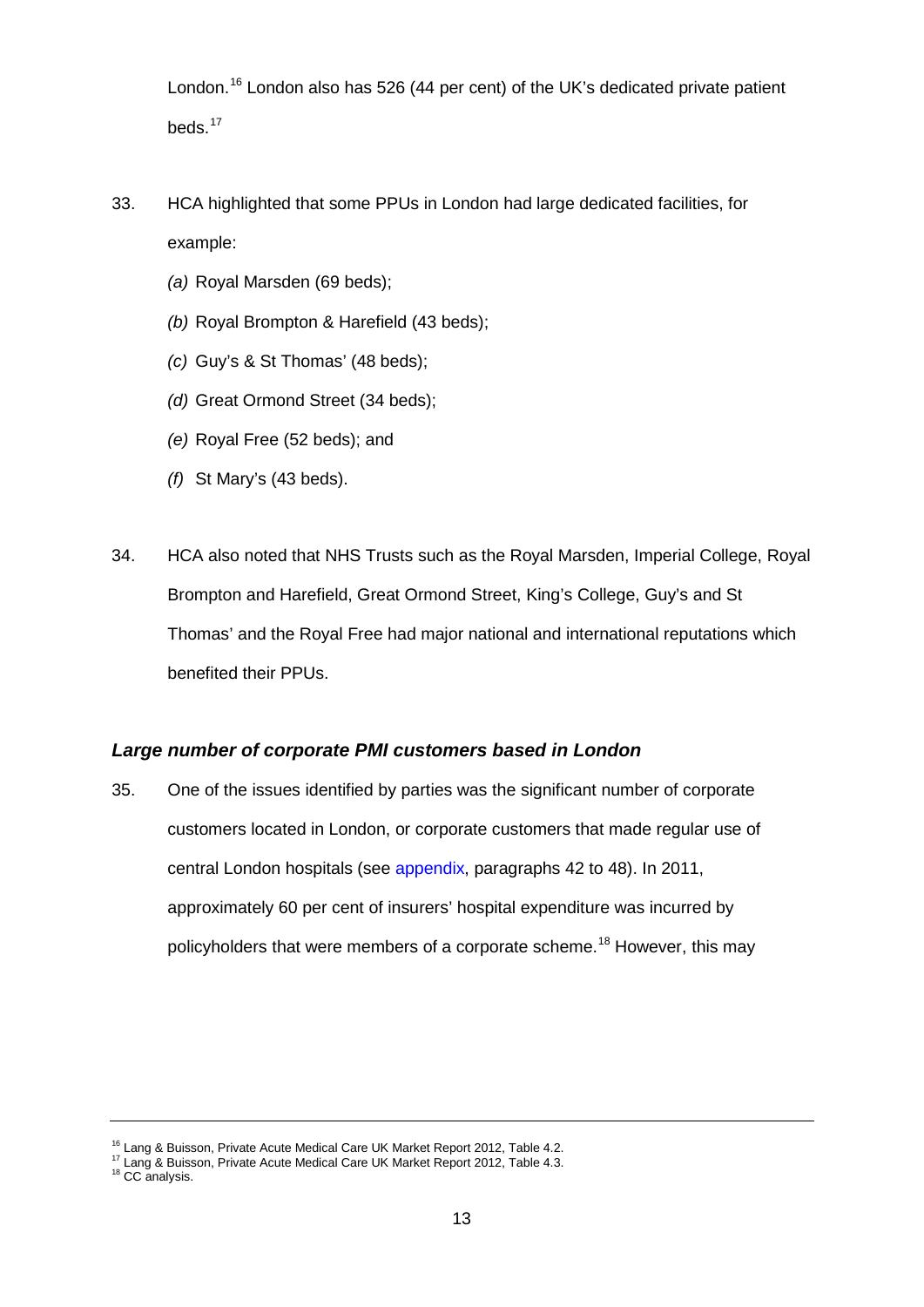understate their importance from an insurer's perspective as close to 75 per cent of policyholders belonged to a corporate scheme of some kind.<sup>[19](#page-13-0)</sup>

- 36. HCA also noted that the larger presence of major corporates in the London region meant that PMI corporate policies accounted for a higher share of PMI sales.
- 37. We have not been able to identify the overall size of the corporate market in London from an insurer's perspective or how this compares nationally. Only Bupa provided data at a sufficiently disaggregated level to allow us to isolate and estimate its corporate expenditure at central London hospitals (see Table 2). This suggests that close to  $[\mathcal{K}]$  of its expenditure by corporate customers was in central London. However, an even larger proportion of its personal customers use central London hospitals.

TABLE 2 **Bupa hospital expenditure—by customer type**

|                                  | Corporate<br>policyholders* | Individual<br>policyholders |
|----------------------------------|-----------------------------|-----------------------------|
| Central London expendituret (£m) | [%]                         | [%]                         |
| UK expenditure (£m)              | [%]                         | [≋]                         |
| Central London (%)               | ו≫ו                         | ו≫ו                         |

*Source:* Bupa.

| Ť) |  |
|----|--|

### **Competitive conditions in central London**

#### *competition filters in central London*

38. As explained in the annotated issues statement, $21$  we have created filters for the purpose of identifying hospitals which appear to face relatively limited competition ('hospitals of potential concern'). We are conducting a detailed competitive assessment of these hospitals.

<span id="page-13-1"></span>

<span id="page-13-0"></span><sup>&</sup>lt;sup>19</sup> Lang & Buisson Health Cover UK Market Report 2012, Table 1.2.<br><sup>20</sup> [ $\lll$ ]

<span id="page-13-2"></span><sup>21</sup> [www.competition-commission.org.uk/assets/competitioncommission/docs/2012/private-healthcare-market](http://www.competition-commission.org.uk/assets/competitioncommission/docs/2012/private-healthcare-market-investigation/130228_final_ais.pdf)[investigation/130228\\_final\\_ais.pdf.](http://www.competition-commission.org.uk/assets/competitioncommission/docs/2012/private-healthcare-market-investigation/130228_final_ais.pdf)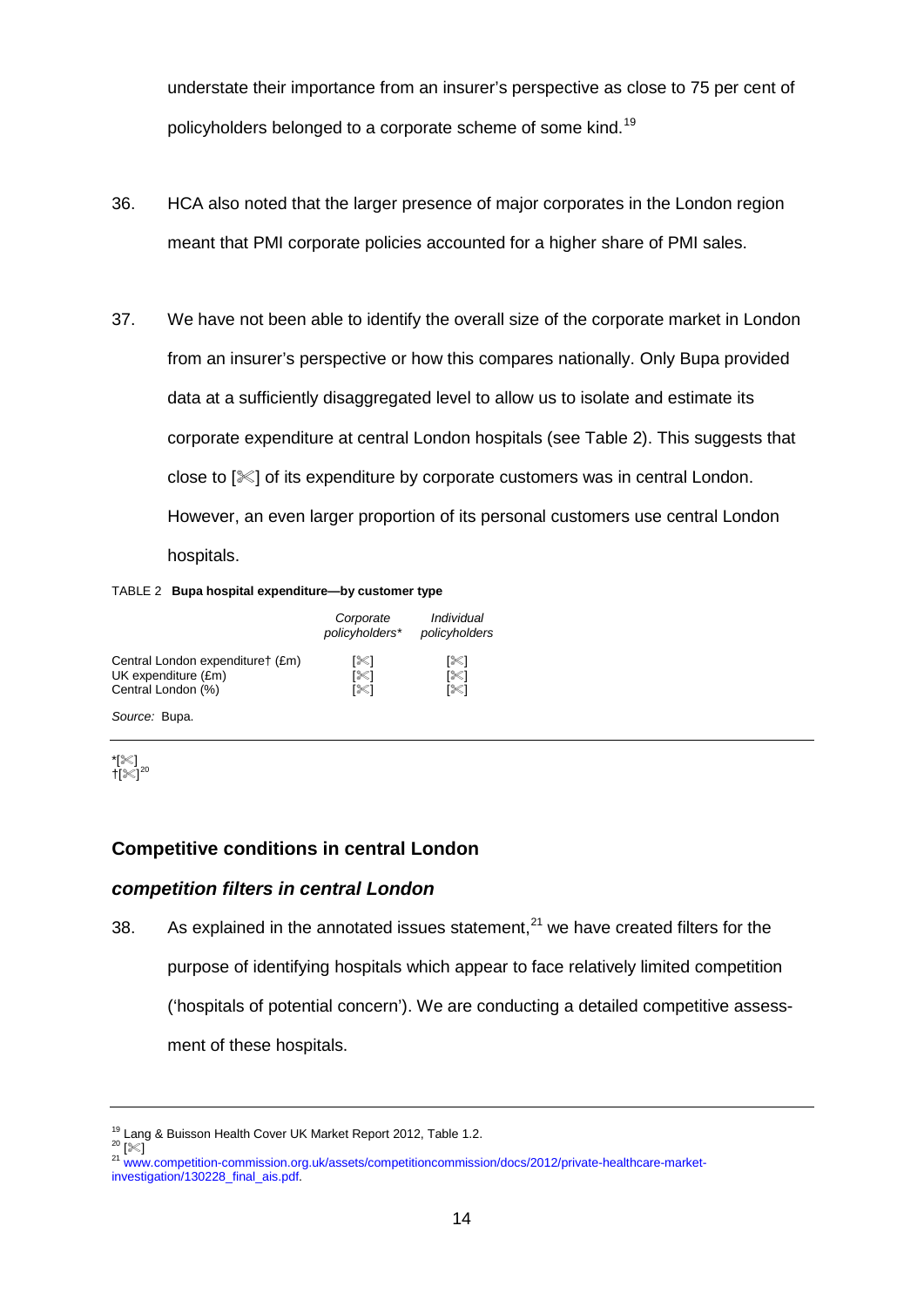- 39. Our filter analysis identified four hospitals with a revenue network LOCI below 0.6 in central London—three HCA hospitals (Lister, Portland and Wellington) and one BMI hospital (Blackheath).
- 40. HCA operates seven hospitals $^{22}$  $^{22}$  $^{22}$  in central London, including one PPU joint venture. In addition, HCA also operates a number of other specialized, diagnostic and outpatient centres, such as the London Gamma Knife centre at St Bartholomew's Hospital, the Chelsea Oupatient Centre and the London Oncology Centre (a separate brand which provides oncology services at HCA hospitals across London). For HCA hospitals which were not below the threshold, three (Harley Street Clinic, London Bridge and Princess Grace) were at or just above the threshold ([ $\ll$ ]). We did not have data for the other two HCA hospitals. With the exception of NHS Ventures UCLH (the PPU managed by HCA), each of HCA's hospitals had more than  $\lll$ private admissions and more than  $[\mathscr{K}]$  private inpatients in 2011. The relative sizes of HCA's hospitals compared with other private hospitals in central and Greater London are discussed in paragraphs 49 to 52.
- 41. BMI has four hospitals in central London (Blackheath, Fitzroy Square, London Independent and Weymouth). With the exception of Blackheath, BMI's hospitals were over our threshold, two substantially so (between 0.65 and 0.8). Two of its hospitals are small compared with other private hospitals in London (Weymouth and Fitzroy square). Blackheath and London Independent each had [ $\ll$ ] private admissions in 2011.
- 42. We have looked at the LOCI results for central London hospitals in more detail. Due to the wider geographic footprint of hospitals in central London compared with hospitals across the UK, the LOCI associated with London hospitals tends to be higher

<span id="page-14-0"></span><sup>&</sup>lt;sup>22</sup> One of these hospitals is an NHS PPU which HCA manages and another is the London Oncology Clinic specialized on oncology.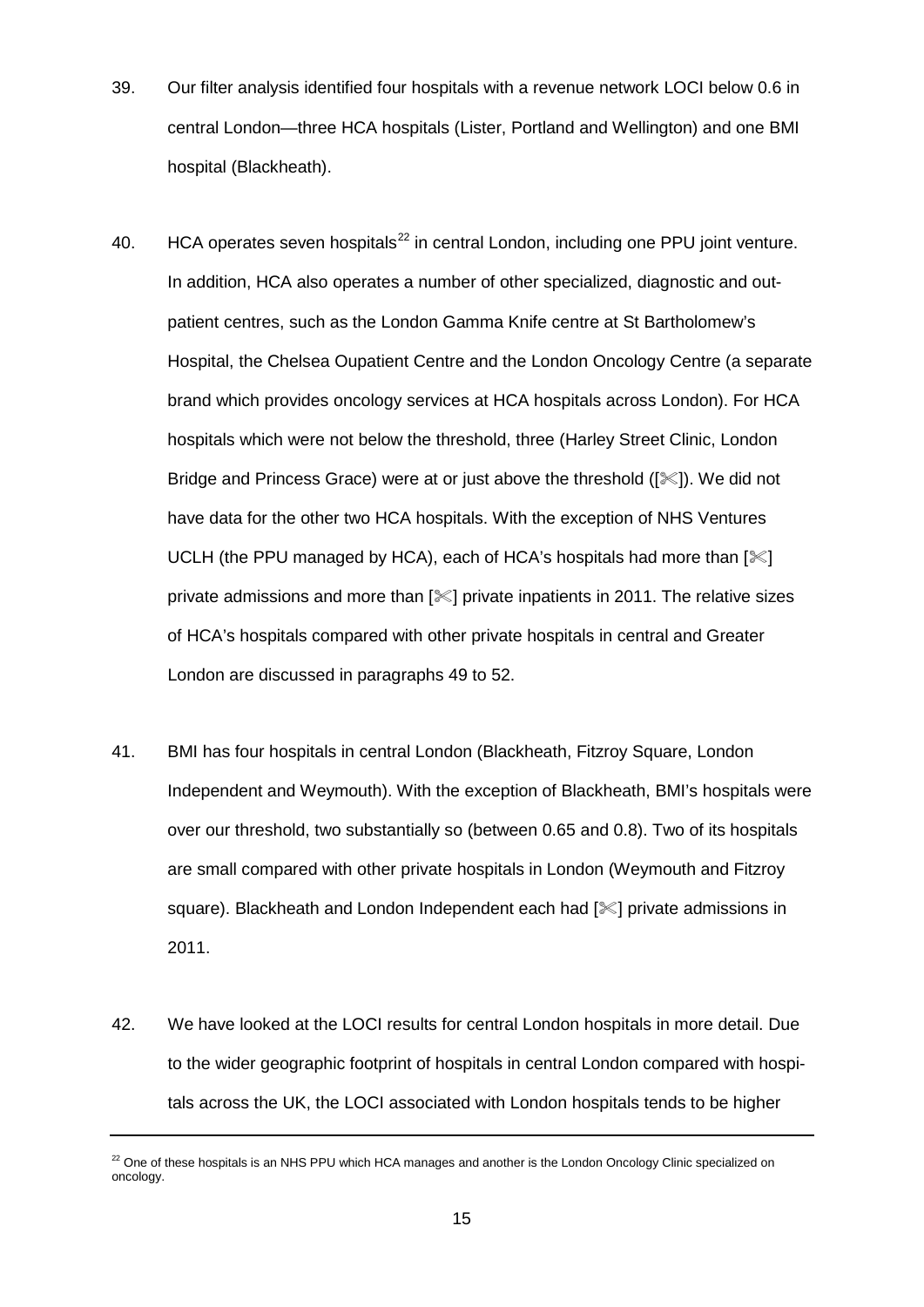than the LOCI for non-London hospitals. In particular, the wider geographic coverage of hospitals in central London means that these hospitals are attracting patients from a wider number of sub-markets, including sub-markets outside central London where there are other hospitals that most patients living in that area may use. This in turn results in a higher LOCI for central London hospitals.

- 43. In addition, as discussed in the previous section, London, and in particular central London, appears to have some distinctive characteristics that in combination suggest that central London is somewhat different from other parts of the UK (although we recognize that some of these characteristics may be also present in other large conurbations across the UK). On the demand side, patients are prepared to travel into central London from Greater London and outer London to seek treatment. This can be explained by convenience (especially if they work in central London) and the high reputation of private consultants and private hospitals in central London. On the supply side, private consultants and private hospitals are highly specialized and provide high acuity/complex treatments alongside more routine ones. This expertise is partly related to the presence in central London of a number of highly renowned NHS trusts. All this suggests that there are asymmetric constraints between hospitals in central London and hospitals in Greater London (and possibly outer London), in that hospitals in central London exert a constraint on hospitals located in Greater London (and possibly outer London), but the reverse may not be true, or may be true to a much less extent.
- 44. Furthermore, many insurers, Nuffield and TLC have expressed serious concerns about the lack of competition in central London, and in particular about the strong position of HCA (see the [appendix](#page-27-0) for a review of the insurer and hospital operator views).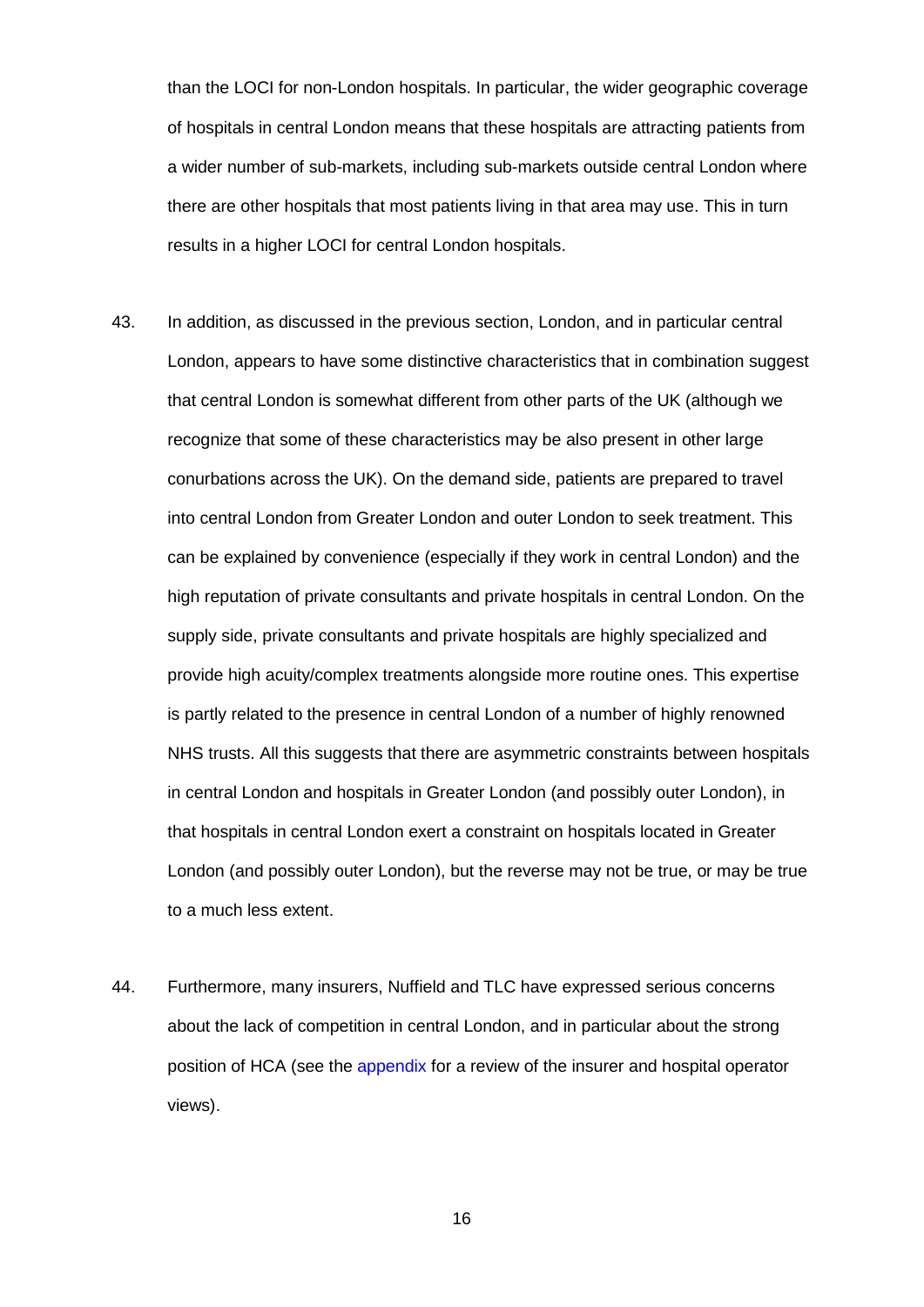45. Taking all these factors together—the LOCI results, the reasons for the LOCI results being generally higher in central London than in other local areas, the characteristics of central London, the likely existence of asymmetric constraints and the serious concerns expressed by a number of parties—we have decided to carry out a detailed assessment of competition in central London.

### *Competitive assessment in central London—overview*

- 46. This section presents our analysis of competition in relation to hospitals located in London. In particular, we consider:
	- *(a)* the degree of concentration as measured by hospital operators' shares of supply in two different geographic segments, specifically central London and Greater London;
	- *(b)* the degree of concentration as measured by hospital operators' shares of supply in various product segments, including complex specialties/treatments as well as particular specialities; and
	- *(c)* the capacity available at the various hospitals.
- 47. The analysis in *(b)* and *(c)* relates to hospitals located in central London, although we also provide some relevant figures for Greater London for comparison.
- 48. We note that the focus of our competitive assessment in central London is mainly on the relative positions of the various hospital operators in aggregate rather than in terms of their individual hospitals. We have taken this approach as focusing on individual hospitals alone may underestimate any market power held by hospital operators. We have adopted a similar approach for our detailed assessment of the hospitals of potential concern across the UK. [ $\ll$ ] This more detailed assessment of BMI Blackheath has been done as part of our analysis of local competition outside central London in conjunction with the other BMI hospitals located near Blackheath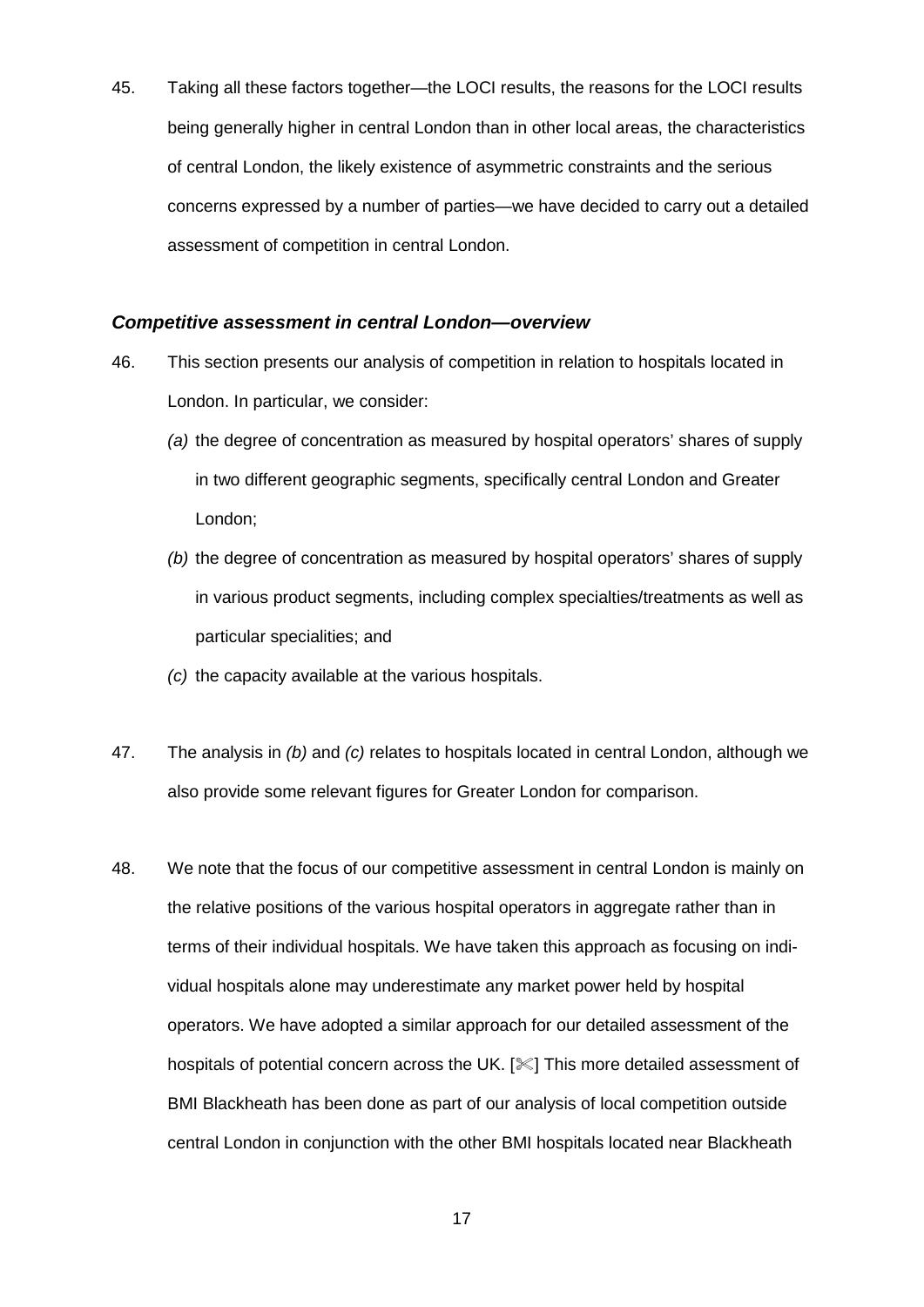(Sloane, Shirley Oaks, Chelsfield Park and Fawkham Manor) which are located outside central London.

### *Shares of supply—by geographic segment*

49. This analysis looks at the degree of concentration across all specialties and all treatments by calculating the share of supply of each hospital operator for patients that choose to be treated in Greater London and central London hospitals. Figures 9 and 10 show shares of supply in terms of inpatient admissions and inpatient revenue in central London and Greater London respectively. Tables 3 and 4 provide the same information in a table format. Similar results hold for inpatient and day patient together. Figures 11 and 12 show the shares of supply in terms of total revenue in central London and Greater London respectively. Tables 5 and 6 provide this in table format. $23$ 

TABLE 3 **Hospital operators' shares of supply by inpatient admissions and inpatient revenue—central London, 2011**

|                          | % share of<br>central London<br>admissions | % share of<br>central London<br>revenue |
|--------------------------|--------------------------------------------|-----------------------------------------|
| <b>HCA</b>               | 40-50                                      | [≫]                                     |
| <b>TLC</b>               | $10 - 20$                                  | [%∏                                     |
| <b>BMI</b>               | $0 - 10$                                   | [≋⊺                                     |
| The Bupa Cromwell        | $0 - 10$                                   | [≋⊺                                     |
| Aspen                    | $0 - 10$                                   | [%]                                     |
| Hospital of St John & St |                                            | [%]                                     |
| Elizabeth                | $0 - 10$                                   |                                         |
| King Edward VII Hospital | $0 - 10$                                   | [没]                                     |
| Royal Marsden            | $0 - 10$                                   | [≋∐                                     |
| Other PPUs               | $10 - 20$                                  | [%]                                     |
| Source: CC analysis.     |                                            |                                         |

<span id="page-17-0"></span> $23$  Based on the data submitted by the parties.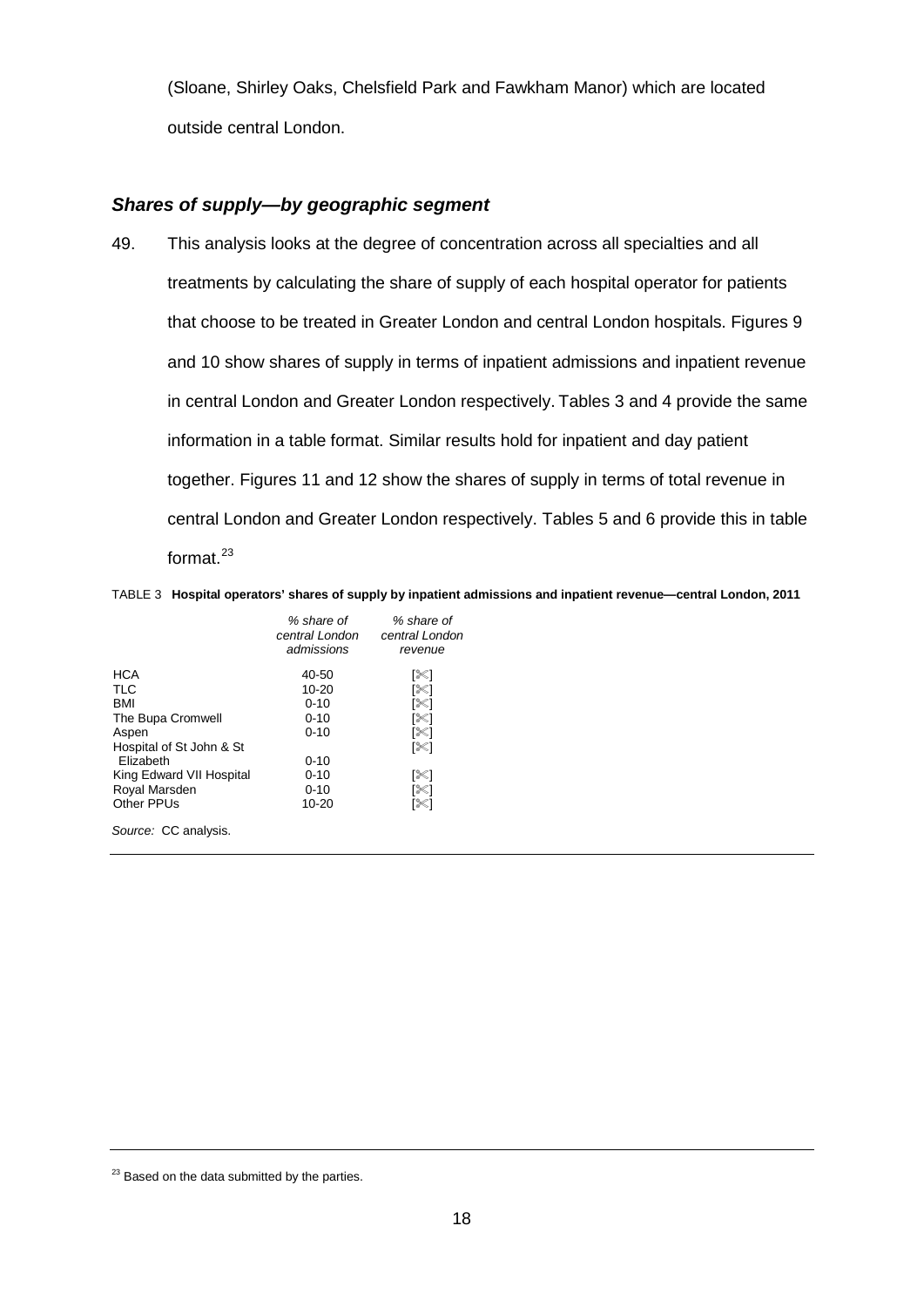#### TABLE 4 **Hospital operators' shares of supply by inpatient admissions and inpatient revenue—Greater London, 2011**

|                             | % share of<br>Greater London<br>admissions | % share of<br>Greater London<br>revenue |
|-----------------------------|--------------------------------------------|-----------------------------------------|
| <b>HCA</b>                  | 30-40                                      | ⋇                                       |
| <b>BMI</b>                  | $20 - 30$                                  | '่≪1                                    |
| The London Clinic           | $0 - 10$                                   | [%]                                     |
| Aspen                       | $0 - 10$                                   | [%]                                     |
| The Bupa Cromwell           | $0 - 10$                                   | [%]                                     |
| St Anthony's                | $0 - 10$                                   | [%]                                     |
| Hospital of St John & St    |                                            | [%∏                                     |
| Elizabeth                   | $0 - 10$                                   |                                         |
| Other private hospitals (3) | $0 - 10$                                   | 136                                     |
| The Royal Marsden           | $0 - 10$                                   | [%]                                     |
| Other PPUs (7)              | $0 - 10$                                   | [%]                                     |
| Source: CC analysis.        |                                            |                                         |

#### TABLE 5 **Hospital operators' shares of supply by total admissions and total revenue—central London, 2011**

|                          | % share of<br>central London | % share of<br>central London |
|--------------------------|------------------------------|------------------------------|
|                          | admissions                   | revenue                      |
| <b>HCA</b>               | 40-50                        | [%]                          |
| <b>TLC</b>               | $10 - 20$                    | [%]                          |
| <b>BMI</b>               | $0 - 10$                     | [没]                          |
| The Bupa Cromwell        | $0 - 10$                     | [%∏                          |
| Aspen                    | $0 - 10$                     | [%]                          |
| Hospital of St John & St |                              | [≪]                          |
| Elizabeth                | $0 - 10$                     |                              |
| King Edward VII Hospital | $0 - 10$                     | [没]                          |
| Royal Marsden            | $0 - 10$                     | [%]                          |
| Other PPUs               | $0 - 10$                     | [没]                          |
| Source: CC analysis.     |                              |                              |

#### TABLE 6 **Hospital operators' shares of supply by total admissions and total revenue—Greater London, 2011**

|                             | % share of<br>Greater London<br>admissions | % share of<br>Greater London<br>revenue |
|-----------------------------|--------------------------------------------|-----------------------------------------|
| <b>HCA</b>                  | $30-40$                                    | $\approx$                               |
| <b>BMI</b>                  | 20-30                                      | '่≪1                                    |
| The London Clinic           | $0 - 10$                                   | [%]                                     |
| Aspen                       | $0 - 10$                                   | [%]                                     |
| The Bupa Cromwell           | $0 - 10$                                   | [%]                                     |
| St Anthony's                | $0 - 10$                                   | '่ ่ ่                                  |
| Hospital of St John & St    |                                            | [%]                                     |
| Elizabeth                   | $0 - 10$                                   |                                         |
| Other private hospitals (3) | $0 - 10$                                   | 1XI                                     |
| The Royal Marsden           | $0 - 10$                                   | '่≪1                                    |
| Other PPUs (7)              | $0 - 10$                                   | [%]                                     |
| Source: CC analysis.        |                                            |                                         |

### FIGURE 9

# **Hospital operators' shares of supply by inpatient admissions and inpatient revenue—central London, 2011**

#### $[\mathbb{K}]$

*Source:* CC analysis.

*Note:* Inpatient revenue data not available for Royal Brompton and Harefield NHS Foundation Trust and for The Royal Marsden NHS Foundation Trust.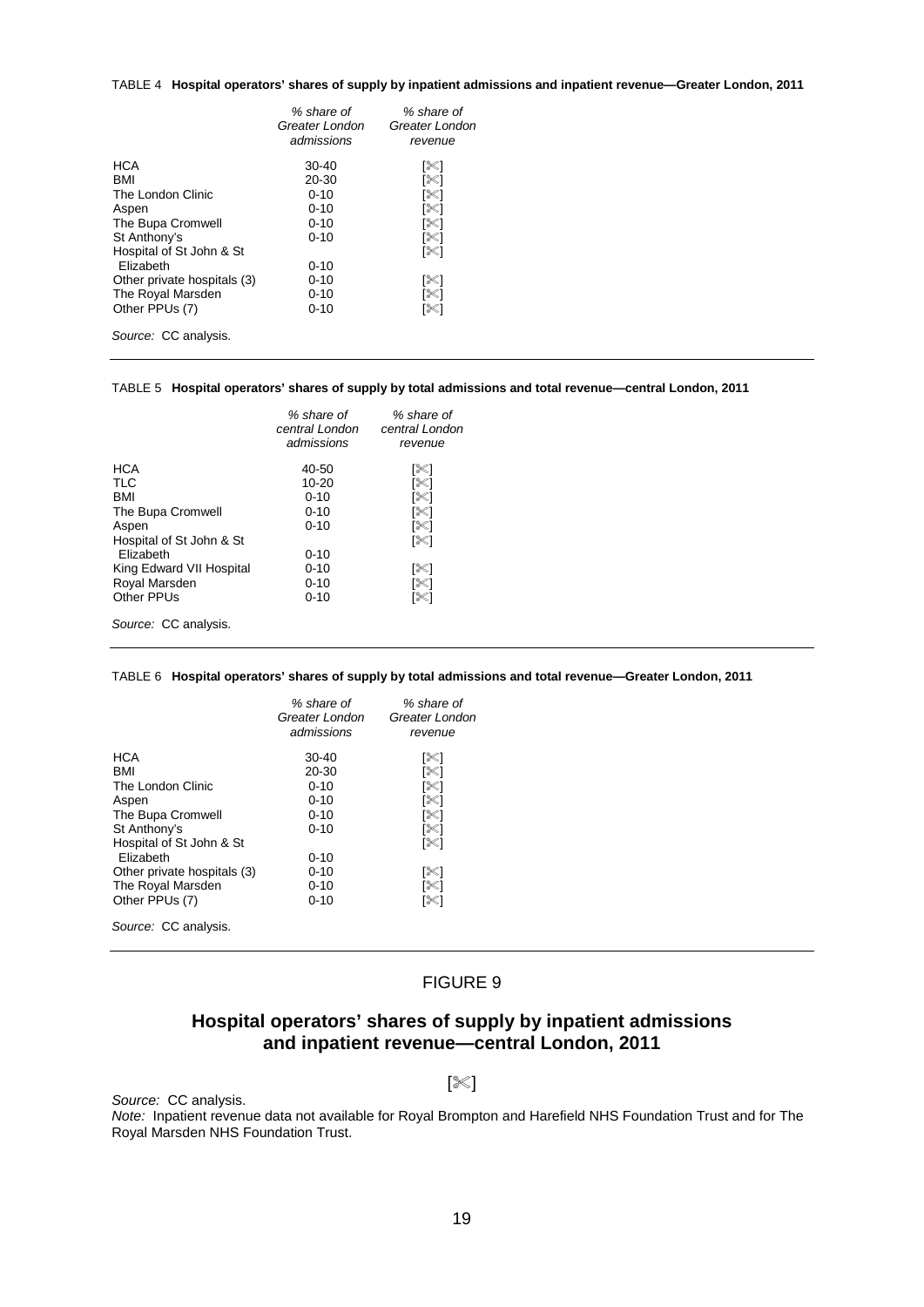#### FIGURE 10

### **Hospital operators' shares of supply by inpatient admissions and inpatient revenue—Greater London, 2011**

 $[\mathbb{K}]$ 

*Source:* CC analysis. *Note:* Inpatient revenue data not available for Royal Brompton and Harefield NHS Foundation Trust and for The Royal Marsden NHS Foundation Trust.

#### FIGURE 11

### **Hospital operators' shares of supply by total admissions and total revenue—central London, 2011**

 $[\mathbb{X}]$ 

*Source:* CC analysis.

#### FIGURE 12

### **Hospital operators' shares of supply by total admissions and total revenue**—**Greater London, 2011**

 $\approx$ ]

*Source:* CC analysis.

- 50. This analysis highlights that HCA has a very high share of supply when considering only central London ( $[\mathcal{K}]$  per cent of inpatient admissions,  $[\mathcal{K}]$  per cent of inpatient revenue, approximately [ $\ll$ ] per cent of total revenue). HCA shares of supply in central London are higher than its shares in Greater London, where, however, they remain high, especially in terms of revenue (approximately  $[\mathcal{K}]$  per cent of inpatient revenue and  $[$   $|$   $|$   $|$  per cent of total revenue).
- 51. The only sizeable competitor to HCA in central London is TLC (which has shares of supply of approximately [ $\mathscr{K}$ ] per cent by all measures). BMI in central London has smaller shares of supply (approximately  $[\&]$  per cent of inpatient admissions and below [ $\leq$ ] per cent of inpatient revenue and of total revenue).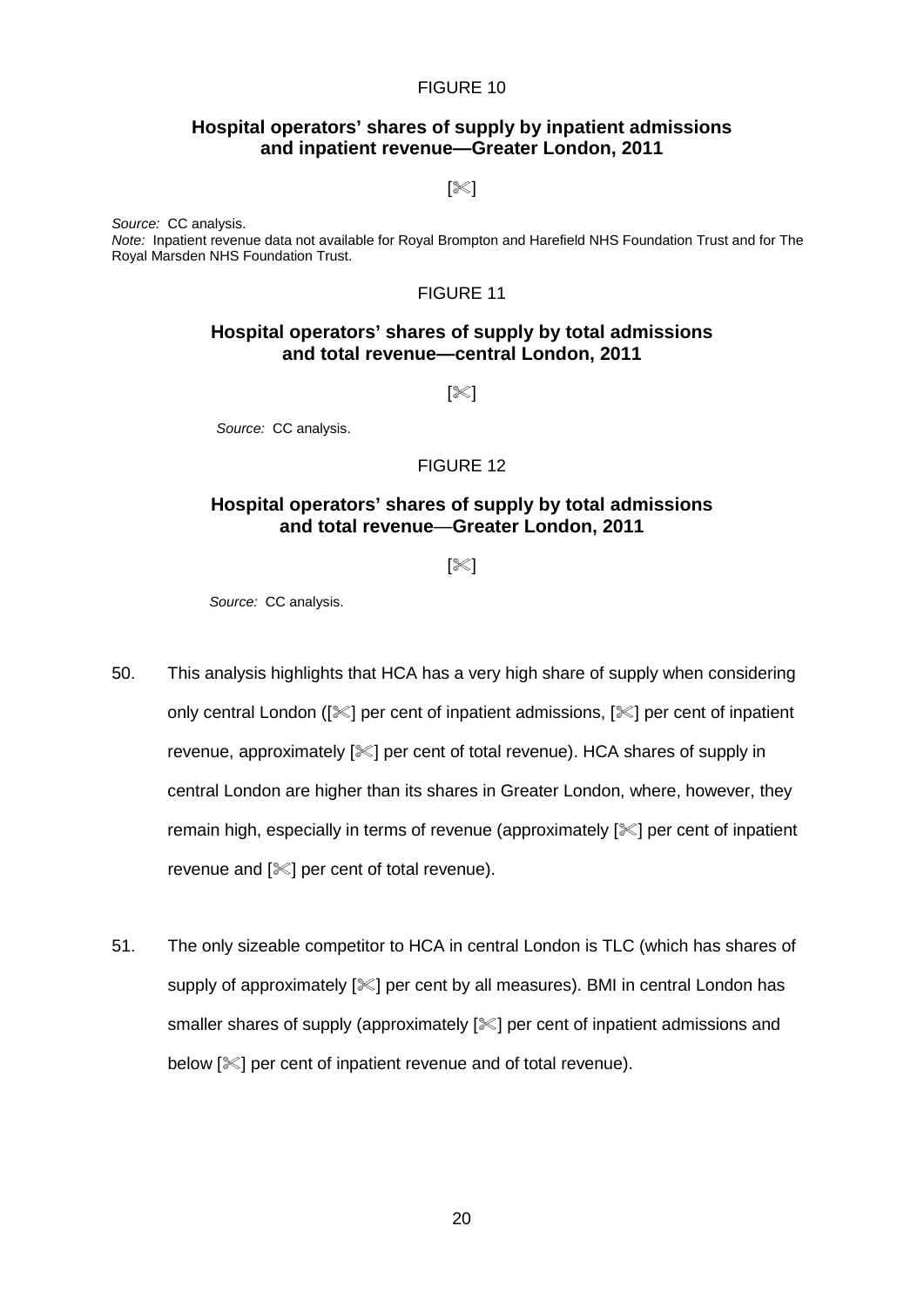52. In relation to insurers' own spend at HCA hospitals, Figure 13 shows how Bupa's hospital expenditure in central London, and HCA's share of this spend, has increased since 2007.

### FIGURE 13

### **Bupa spend at HCA hospitals**

 $[\mathscr{K}]$ 

*Source:* Bupa.

### *Shares of supply—by product segments*

- 53. The second piece of analysis looks at the degree of concentration across a number of product segments, including complex treatments/specialties and individual specialties.
- 54. To capture these different product spaces we sought to analyse the following:
	- *(a)* 'complex' specialties—cardiology, neurology, oncology, cardiothoracic surgery and neurosurgery (Tables 7 and 8);
	- *(b)* 'CCL3' capability—whether a hospital can provide the highest level of critical care. We use this as a proxy for identifying hospitals better positioned to attract consultants undertaking complex treatments (Figure 14);
	- *(c)* 'tertiary' treatments—those requiring a referral from a consultant to another con-sultant, which may be interpreted as more complex treatments (Figure 15);<sup>[24](#page-20-0)</sup> and
	- *(d)* each specialty individually (Table 9).

### *Complex specialties*

55. Table 7 shows the shares of supply for the five complex specialties together by admissions and total revenues in central London, by operator and weighted by the

<span id="page-20-0"></span> $24$  We recognize that it is difficult to define tightly what constitutes a 'tertiary' treatment. However, we also note that this is a category of treatment that central London providers have themselves tried to isolate in internal analysis (see paragrap[h 60\)](#page-23-0). The procedures selected here were based on a list of CCSD codes provided by Spire which it stated were the tertiary procedures performed at its hospitals.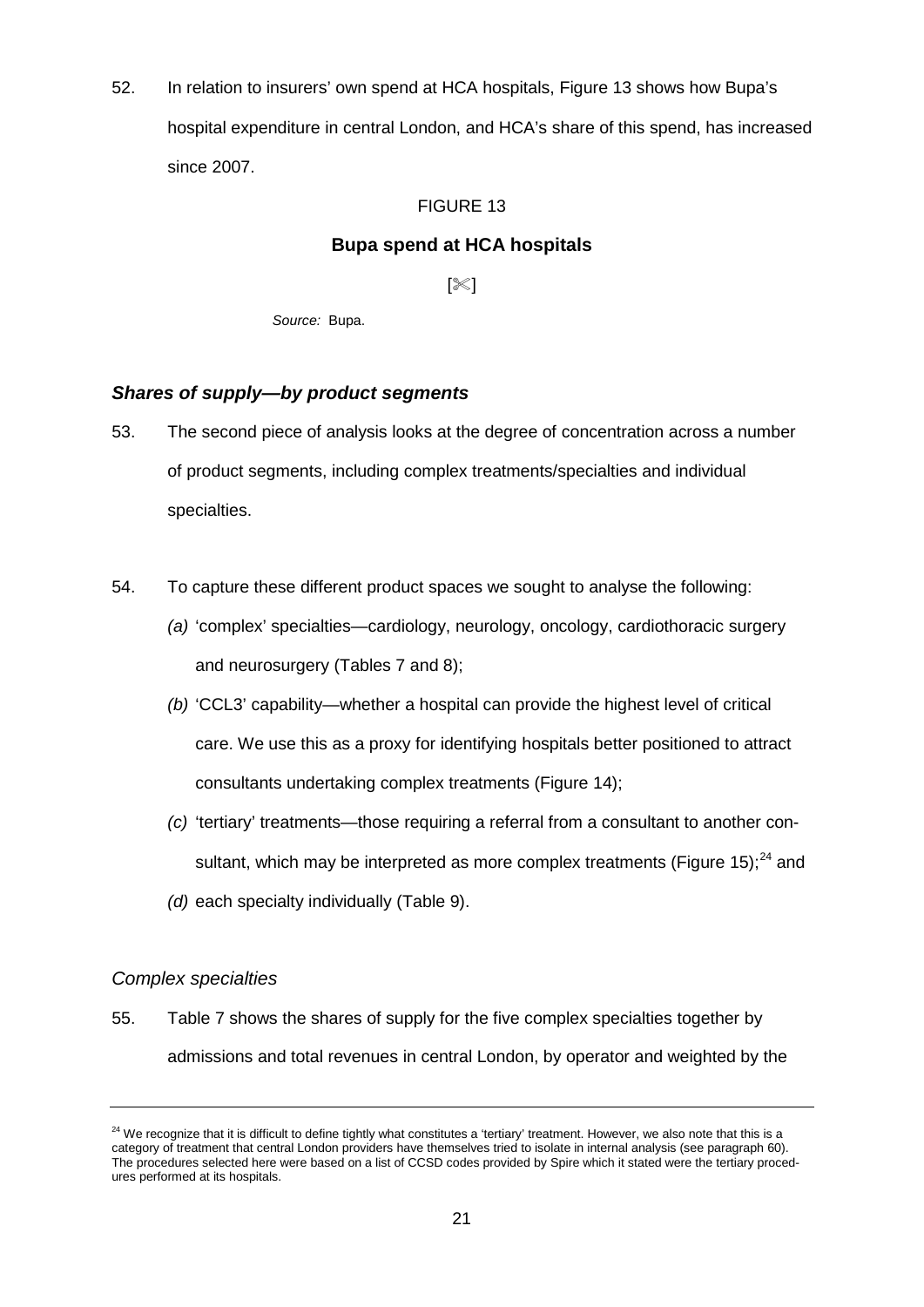size of each specialty. Revenue shares for TLC are incomplete due to a lack of data on revenue by specialty, apart from oncology, hence the revenue shares of other operators are overestimated to a certain extent. Even taking account of this HCA has the highest share of both admissions and revenue for these specialties in central London.



|                                                                                                         |                                               | per cent                                      |
|---------------------------------------------------------------------------------------------------------|-----------------------------------------------|-----------------------------------------------|
| Operator                                                                                                | Admissions<br>share                           | Revenue<br>share                              |
| BMI<br><b>Bupa Cromwell</b><br>HCA<br>TLC<br>Other private hospitals<br>The Royal Marsden<br>Other PPUs | [%]<br>r⊗a<br>[≋]<br>[%]<br>[%]<br>[≋]<br>r⊗a | ו≫⊺<br>[≋⊺<br>[≪]<br>[%]<br>[没]<br>[%]<br>[紧] |
| Source: CC analysis.                                                                                    |                                               |                                               |

*Note:* Revenue data for complex specialties not available for Royal Brompton and Harefield NHS Foundation Trust and for The Royal Marsden NHS Foundation Trust.

56. Table 8 shows the number of hospitals owned by different hospital providers, which offer one or more of the five complex specialties we identified. HCA owns six private hospitals and operates one PPU that offer one or more of the complex specialties, with four of its hospitals offering all five complex specialties. BMI has one private hospitals in central London that offers five complex specialities and one which offers four. It also operates nine hospitals in Greater London (including three PPUs), but some of these offer fewer complex specialties. Four independent hospitals and nine PPUs (excluding PPUs managed by the large operators) also offer one or more complex specialties. The two independent private hospitals that offer all five complex specialties are the Bupa Cromwell and TLC. Therefore HCA is the hospital operator with the largest number of such hospitals in central London. Although none of the PPUs provides all five of the complex specialties, five of these do provide four specialties. However, as can be seen from Table 7, this group only makes up less than 15 per cent of admissions and an even smaller share (less than 10 per cent) of revenue.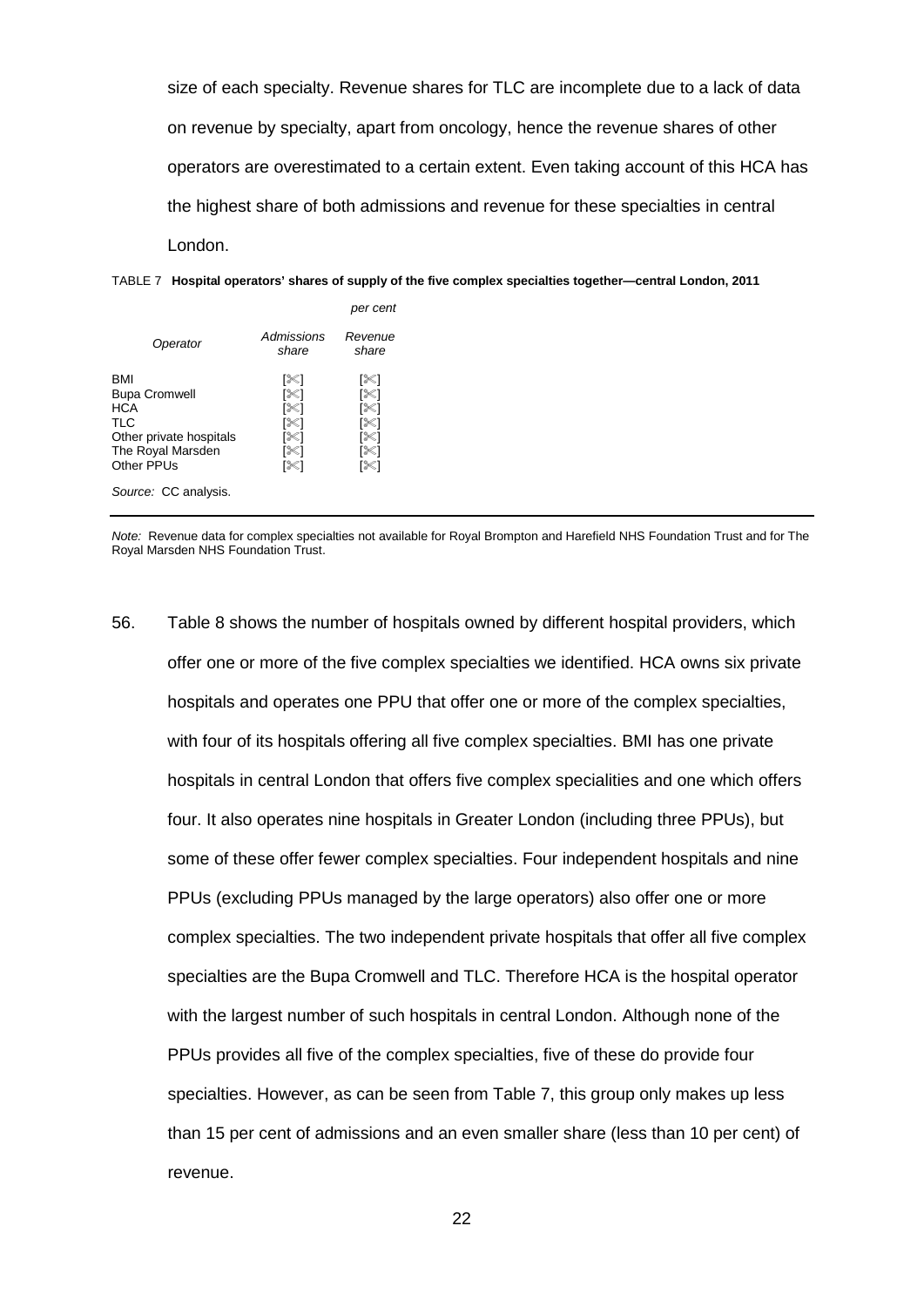TABLE 8 **Private hospitals/PPUs by number of complex specialties offered—central London, 2011**

|                         | One<br>complex<br>specialty | Two<br>complex<br>specialties | Three<br>complex<br>specialties | Four<br>complex<br>specialties | Five<br>complex<br>specialties | Total        |
|-------------------------|-----------------------------|-------------------------------|---------------------------------|--------------------------------|--------------------------------|--------------|
| <b>BMI</b>              |                             | O                             |                                 |                                |                                |              |
| <b>HCA</b>              | $0 (+1 PPU)$                | 0                             | 0                               | 2                              | 4                              | $6 (+1 PPU)$ |
| Other private hospitals | 0                           |                               | 0                               |                                | 2                              | 4            |
| Other PPUs              |                             |                               |                                 | 5                              |                                | 9            |
| Source: CC analysis.    |                             |                               |                                 |                                |                                |              |

### *Intensive care critical level 3*

57. Figure 14 shows inpatient admissions and inpatient revenue of hospitals in central

London that offer intensive care at critical level 3. HCA runs most of the largest

hospitals in central London with intensive care capacity at critical level 3 and so has a

higher share than any other hospital operator.

### FIGURE 14

### **Hospital operators' inpatient admissions and inpatient revenue for hospitals/ PPUs with intensive care at critical level 3—central London, 2011**

 $\sqrt{3}$ 

*Source:* CC analysis.

*Note:* Inpatient revenue data not available for Royal Brompton and Harefield NHS Foundation Trust and for The Royal Marsden NHS Foundation Trust.

### *Tertiary treatments*

58. Finally, Figure 15 shows the revenue from tertiary treatments (based on Healthcode

data) at hospitals in central London.<sup>[25](#page-22-0)</sup> HCA is again the largest provider of tertiary

treatments by revenue in Greater London. HCA also earns the highest proportion of

its total revenue from this group of treatments.

### FIGURE 15

### **Hospital operators' revenue of from tertiary treatments and as a proportion of total revenue—central London, 2011**

 $\approx$ ]

*Source:* CC analysis.

<span id="page-22-0"></span><sup>&</sup>lt;sup>25</sup> Only one hospital operator has provided a list of CCSD codes for tertiary treatments. This has been used as a basis for this analysis.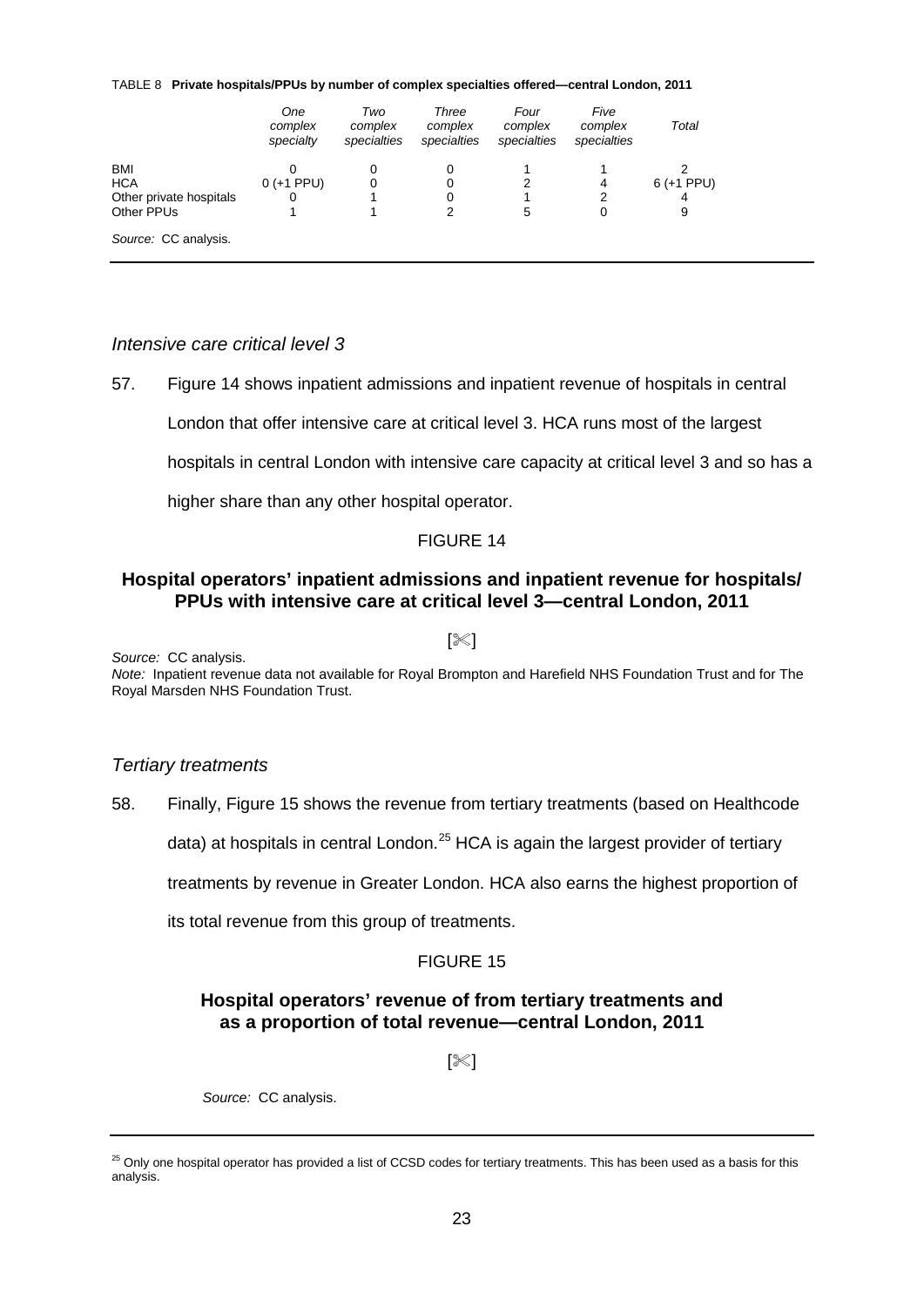#### *Summary: HCA's share of complex/specialist treatments*

- 59. Tables 7 and 8 and Figures 14 and 15 highlight that HCA has a very high share of supply in the high complexity segment (by all measures considered) in central London. Its closest competitor in central London is TLC, which, however, is much smaller than HCA. BMI is the next largest competitor if Greater London is considered, but again it is much smaller than HCA by most measures.
- <span id="page-23-0"></span>60. HCA has also conducted research into how it can grow its revenue from specialized procedures. A 2010 report for HCA prepared by external consultants also analysed its market share on the basis of its share of patients in 'tertiary services' across Greater London. This noted that:

HCA's market share of all private sector tertiary activity across its entire catchment area is  $[\mathcal{K}]$  per cent and  $[\mathcal{K}]$  per cent within London. This figure is distorted, however, due to the high volume of  $[\mathcal{K}]$  attendances in which HCA has a relatively low market share. The market share of inpatient activity is therefore likely to offer a better estimate of financial market here than the aggregate total. HCA has a significantly higher share of inpatient tertiary activity, providing between  $[\mathcal{K}]$  per cent of all private sector inpatient tertiary treatments within its catchment area. Within London this figure is even higher at  $[\mathcal{K}]$  per cent.

#### *Individual specialties*

61. Looking at individual specialties, Table 9 shows shares of supply by specialty for HCA, TLC and all other providers in central London together. Shares have been calculated on the basis of total admissions by specialty (inpatient plus day patient) as reported by the parties. From the table, it can be seen that HCA has high shares of supply by admissions for individual specialties in central London. As HCA tends to have higher shares by revenue rather than by admissions, the figures in the table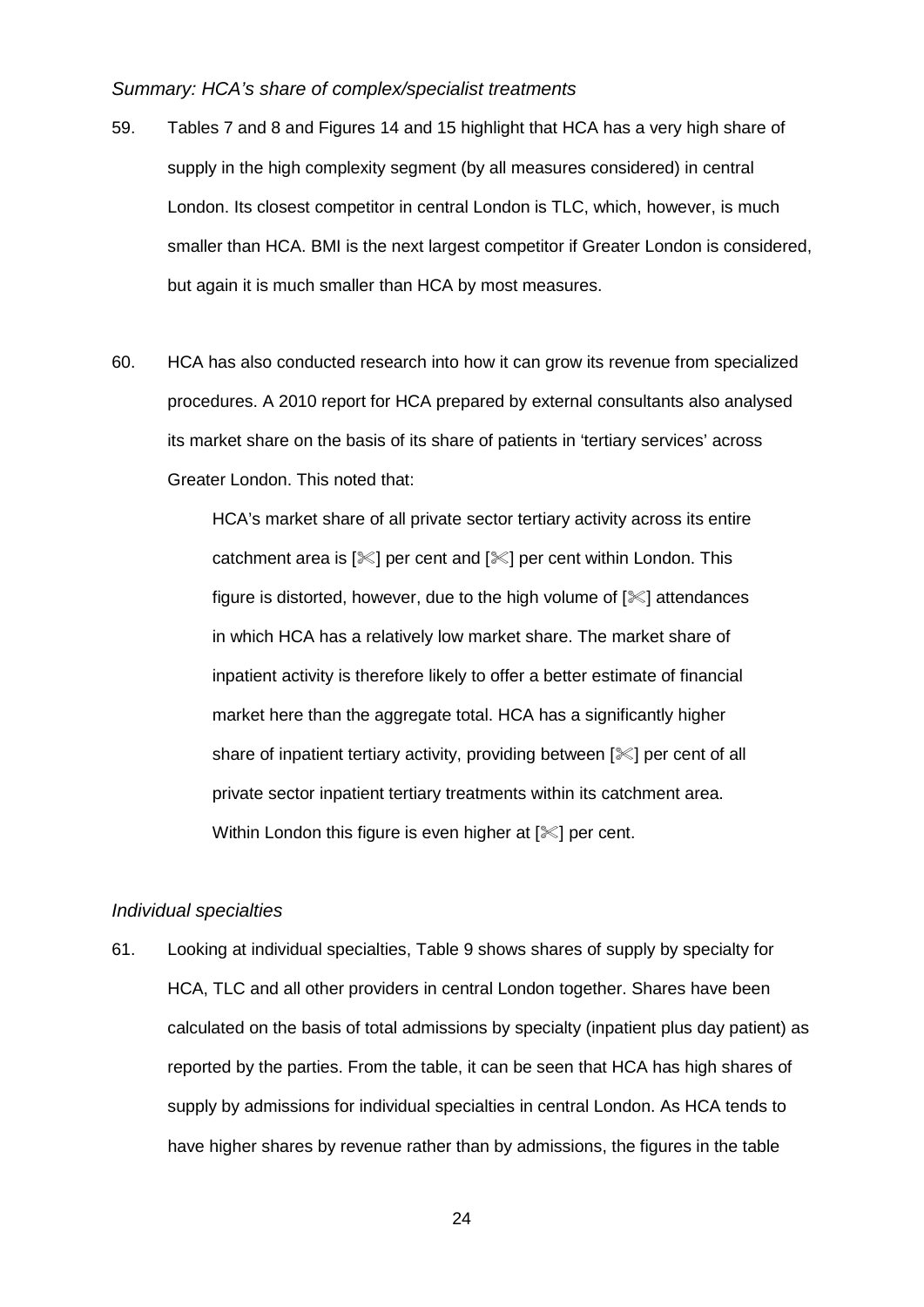may underestimate HCA's shares by revenue in each specialty.<sup>[26](#page-24-0)</sup> In the three largest

specialties that together account for more than a third of central London admissions,

HCA's share is significantly above  $[\mathcal{K}]$  per cent.

| TABLE 9 Hospital operators' shares of admissions by specialty—central London, 2011 |  |  |  |
|------------------------------------------------------------------------------------|--|--|--|
|                                                                                    |  |  |  |

|                              |            |                  |        | per cent                                                        |
|------------------------------|------------|------------------|--------|-----------------------------------------------------------------|
|                              |            | Shares of supply |        | Share of total<br>admissions accounted<br>for by each specialty |
|                              | <b>HCA</b> | TI C             | Others |                                                                 |
| Complex specialties          |            |                  |        |                                                                 |
| Oncology                     | [%]        | [≪]              | [%]    | [%]                                                             |
| Cardiology                   | [紧]        | [≪]              | [%]    | [%]                                                             |
| Neurosurgery                 | [%]        | [%]              | [%]    | [≋]                                                             |
| Neurology                    | [%]        | [≪]              | [≋∐    | [%]                                                             |
| Cardiothoracic surgery       | [%]        | [≋]              | [≋]    | [≋]                                                             |
| Other specialties            |            |                  |        |                                                                 |
| Trauma and orthopaedics      | [%]        | [%]              | [%]    | [%                                                              |
| Gastroenterology             | [%]        | [≪]              | [%]    | [%]                                                             |
| General surgery              | [%]        | [≪]              | [%]    | [≋]                                                             |
| Obstetrics and gynaecology   | [紧]        | ו≫⊺              | ו≫ا    | [≋]                                                             |
| Plastic surgery              | [%]        | [≪]              | [%]    | [≋]                                                             |
| Urology                      | [%]        | [≫]              | [%]    | [≋]                                                             |
| Ophthalmology                | [%]        | [%]              | [≋]    | [%]                                                             |
| Otolaryngology               | [紧]        | [≪]              | [%]    | [≋]                                                             |
| General medicine             | [≋]        | [紧]              | [%]    | [≋]                                                             |
| Oral & maxillofacial surgery | [%]        | [≫]              | [≋⊺    | [≋]                                                             |
| Anaesthetics                 | [%]        | ו≫⊺              | [%]    | [≋]                                                             |
| Clinical radiology           | ר≫ן        | [%]              | [%]    | [%]                                                             |
| Dermatology                  | [紧]        | [%]              | [≋⊺    | [≫]                                                             |
| Rheumatology                 | [≋]        | [≋]              | [≫]    | [≋]                                                             |
| Source: CC analysis.         |            |                  |        |                                                                 |

### *Capacity available*

<span id="page-24-0"></span>62. Table 10 shows the capacity available at different hospitals located in central London and the hospitals' respective share of this capacity. As we do not have data on the capacity of PPUs which is dedicated to private patients, our analysis focuses on private hospitals only. Theatre, bed and consulting room capacity are used as a measure of the hospitals' overall capacity, while we also consider the number of hospitals able to perform more complex procedures by looking at those that have ICU at critical care level 3 or ICU at critical care level 2. As Table 10 shows, HCA has almost half of the theatres in private hospitals in central London and more than half of the overnight beds. A similar result is found if one looks at consulting rooms, with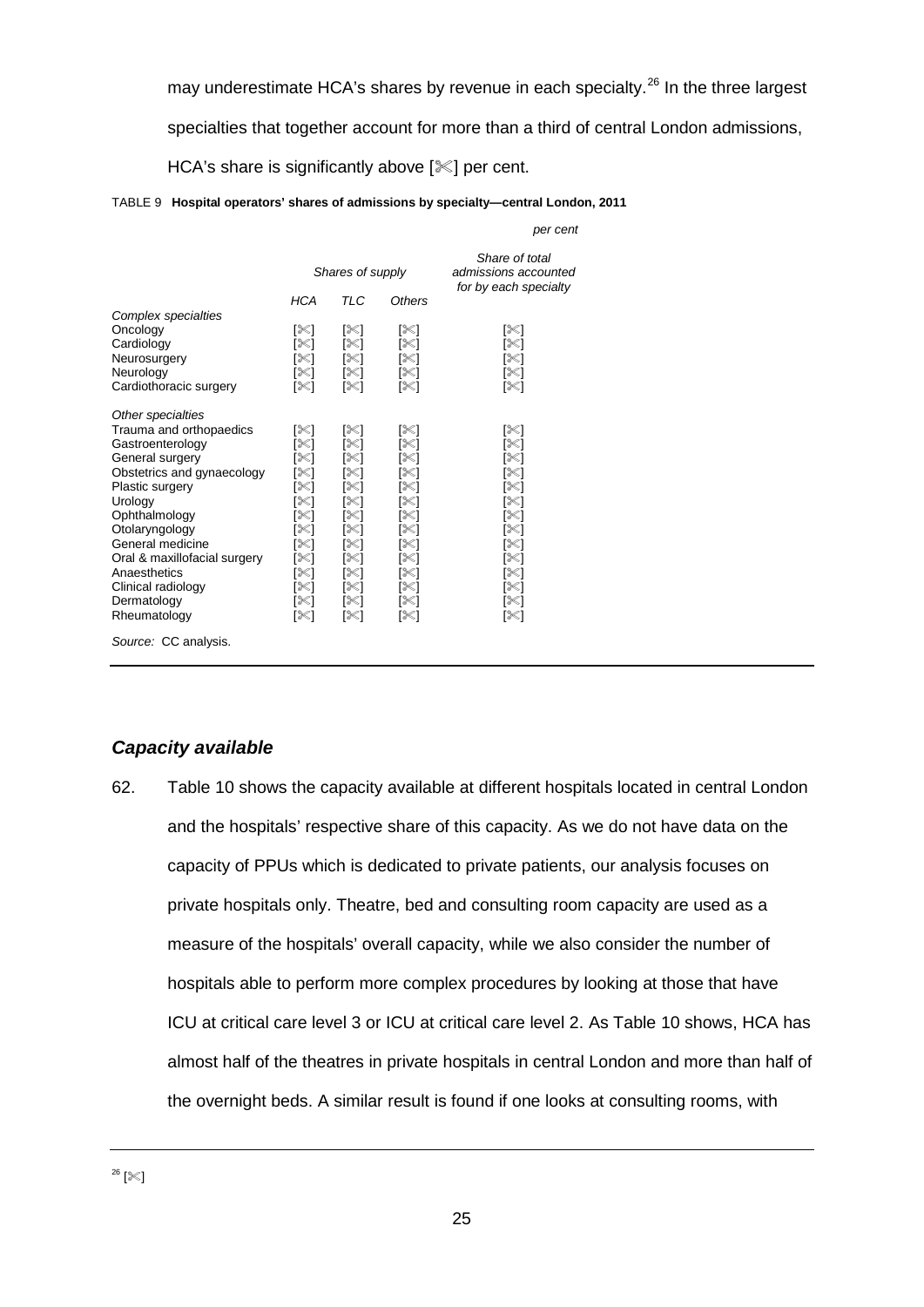HCA owning 55 per cent of consulting rooms at private hospitals in central London. It is noticeable that all HCA hospitals have beds at critical care level 3 and level 2. Moreover, HCA has 57 beds at critical care level 3, representing more than 70 per cent of the total in London.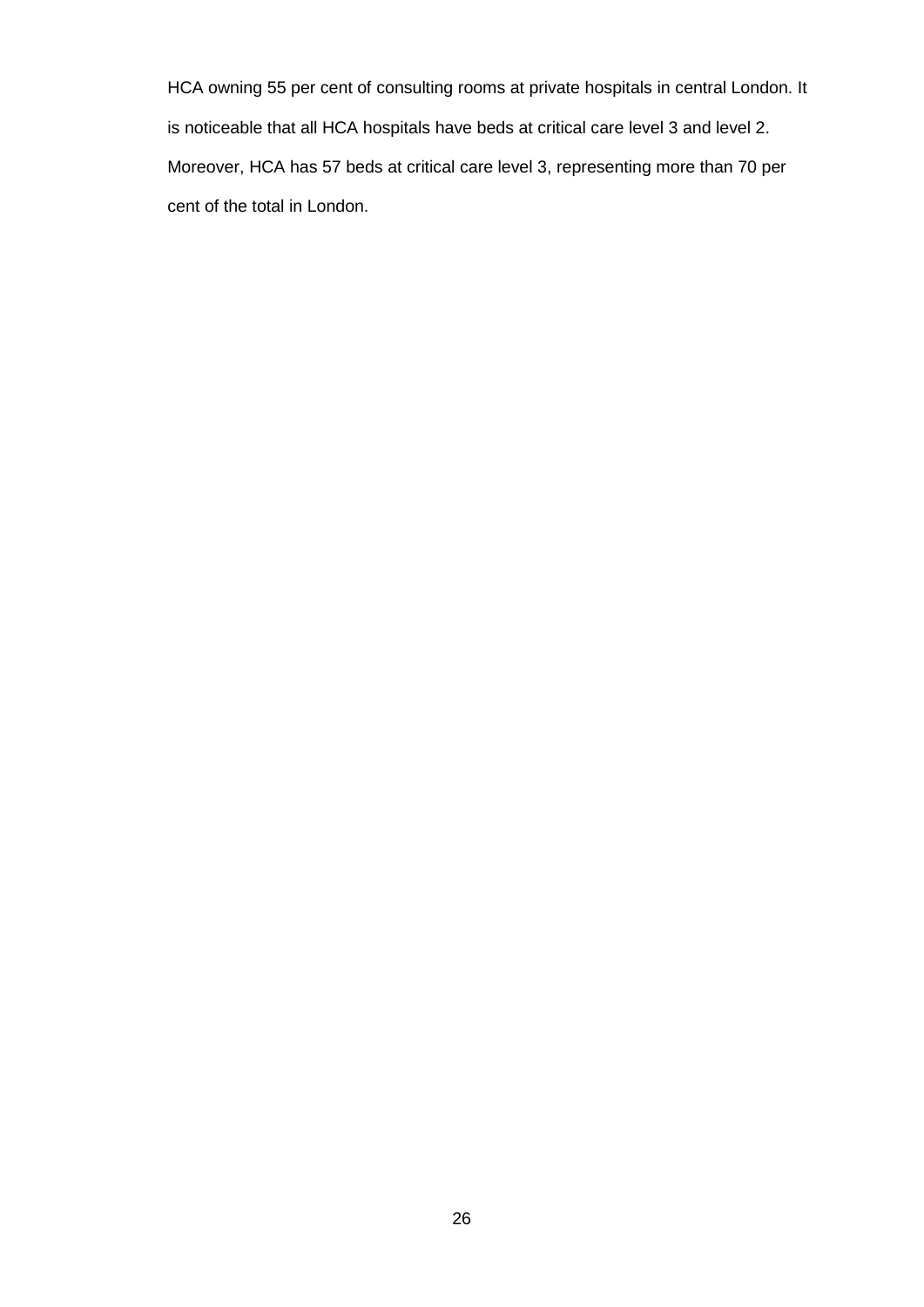|                                | Overnight | % overnight |                 |            | Consulting | % consulting | Intensive          | Critical care  | % critical care |
|--------------------------------|-----------|-------------|-----------------|------------|------------|--------------|--------------------|----------------|-----------------|
|                                | beds      | beds        | <b>Theatres</b> | % theatres | rooms      | rooms        | care level         | beds level 3   | beds level 3    |
| Aspen<br>Highgate Hospital     | 28        | 2.2         | 3               | 3.8        | 12         | 2.7          | Level 2            | 0              | 0               |
|                                |           |             |                 |            |            |              |                    |                |                 |
| <b>BMI</b>                     |           |             |                 |            |            |              |                    |                |                 |
| <b>Blackheath</b>              | 69        | 5.3         | 4               | 5.0        | 21         | 4.8          | Level 2            | 0              | 0               |
| <b>Fitzroy Square</b>          | 16        | 1.2         |                 | 1.3        |            | 1.6          | <b>No</b>          | $\mathbf 0$    | 0               |
| London Independent             | 58        | 4.5         | 4               | 5.0        | 10         | 2.3          | Level 3            | 6              | 6.0             |
| Weymouth                       | 10        | 0.8         | 4               | 5.0        | 0          | 0            | No                 | 0              | 0               |
| <b>Total BMI</b>               | 153       | 11.8        | 14              | 16.3       | 38         | 8.6          |                    | 6              | 6.0             |
| <b>HCA</b>                     |           |             |                 |            |            |              |                    |                |                 |
| <b>Harley Street Clinic</b>    | 104       | 8.0         | 4               | 5.0        | 51         | 11.6         | Level 3            | 20             | 18.0            |
| Lister Hospital                | 74        | 5.7         | 4               | 5.0        | 31         | 7.0          | Level 3            | $\overline{2}$ | 6.0             |
| London Bridge Hospital         | 111       | 8.6         |                 | 8.8        | 56         | 12.7         | Level 3            | 8              | 10.0            |
| Portland Hospital              | 87        | 6.7         |                 | 6.7        | 39         | 8.8          | Level 3            | 3              | 7.0             |
| <b>Princess Grace Hospital</b> | 114       | 8.8         | 8               | 8.8        | 38         | 8.6          | Level 3            | 4              | 7.0             |
| Wellington Hospital            | 226       | 17.5        | 11              | 17.5       | 20         | 4.5          | Level 3            | 20             | 24.0            |
| <b>Total HCA</b>               | 716       | 55.3        | 38              | 47.5       | 235        | 55.8         |                    | 57             | 72.0            |
| St John & St Elizabeth         | 49        | 3.8         | 5               | 3.8        | 36         | 8.2          | Level <sub>2</sub> | 0              | 0               |
| King Edward VII's Sister Agnes | 60        | 4.6         | 3               | 4.6        | 6          | 1.4          | Level 3            | 0              | 4.0             |
| The Bupa Cromwell              | 118       | 9.1         | 5               | 9.1        | 29         | 6.6          | Level 3            | $\overline{7}$ | 7.0             |
| The London Clinic              | 170       | 13.1        | 13              | 13,1       | 74         | 16.8         | Level 3            | 11             | 11.0            |
| Total                          | 1,309     |             | 81              |            | 430        |              |                    | 81             |                 |
| Source: CC analysis.           |           |             |                 |            |            |              |                    |                |                 |
|                                |           |             |                 |            |            |              |                    |                |                 |

#### TABLE 10 **Installed capacity in central London hospitals**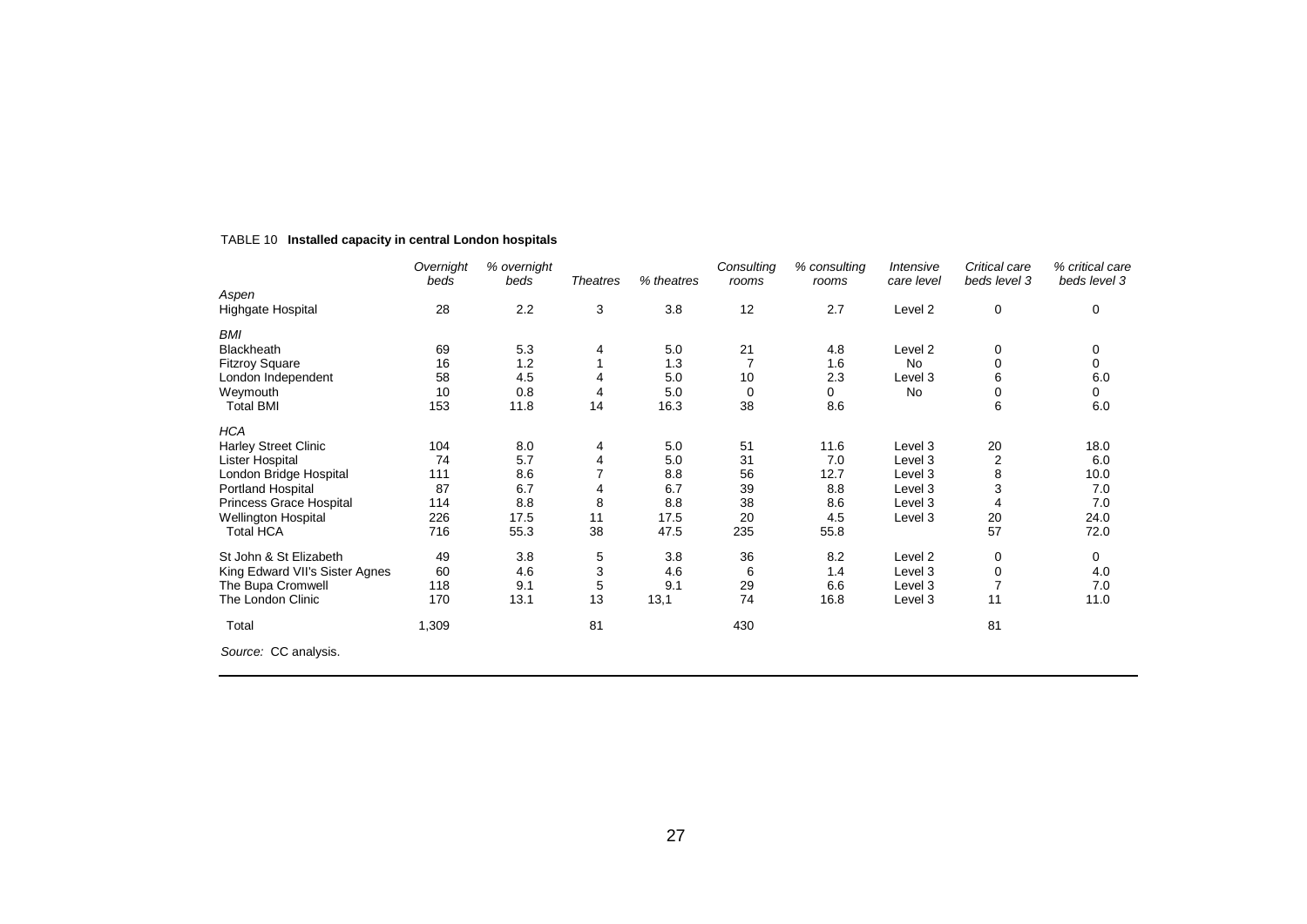<span id="page-27-0"></span>APPENDIX

#### **Introduction and summary**

- 1. In this section we consider the views of hospital operators and insurers regarding the nature of competition in central and Greater London and the competitive constraints faced by HCA in particular.
- 2. We have received representations from most insurers that there is a lack of competition in central London. Specifically, we are told that:
	- *(a)* HCA owns the most reputable hospitals in central London. Although there are a number of hospitals in Greater London and outside London, these do not provide a competitive constraint on HCA for patients that either live in central London or those that choose to travel into central London for treatment (see paragraphs [7](#page-29-0) to [9\)](#page-30-0). Nor do PPUs represent a viable alternative for most patients treated in central London (see paragraphs [10](#page-31-0) to [14\)](#page-32-0).
	- *(b)* Insurers face several constraints that mean that they would face difficulty in directing patients to alternative hospitals were they to have a dispute with HCA. These constraints include the limited capacity at comparable hospitals (see paragraphs 34 to [37\)](#page-38-0) and a perception among customers, particularly corporate customers, that they must retain access to HCA's hospitals (see paragraphs 41 to [48\)](#page-41-0).
	- *(c)* Given the above, any attempt to delist HCA hospitals would be very costly (see paragraphs 54 to [60\)](#page-45-0).
	- *(d)* Furthermore HCA has certain contractual terms with some insurers that make it difficult to price their policies in such a way as to signal to their customers the higher cost associated with HCA hospitals (see paragraphs 68 to 73).
- 3. However, in response HCA argued that: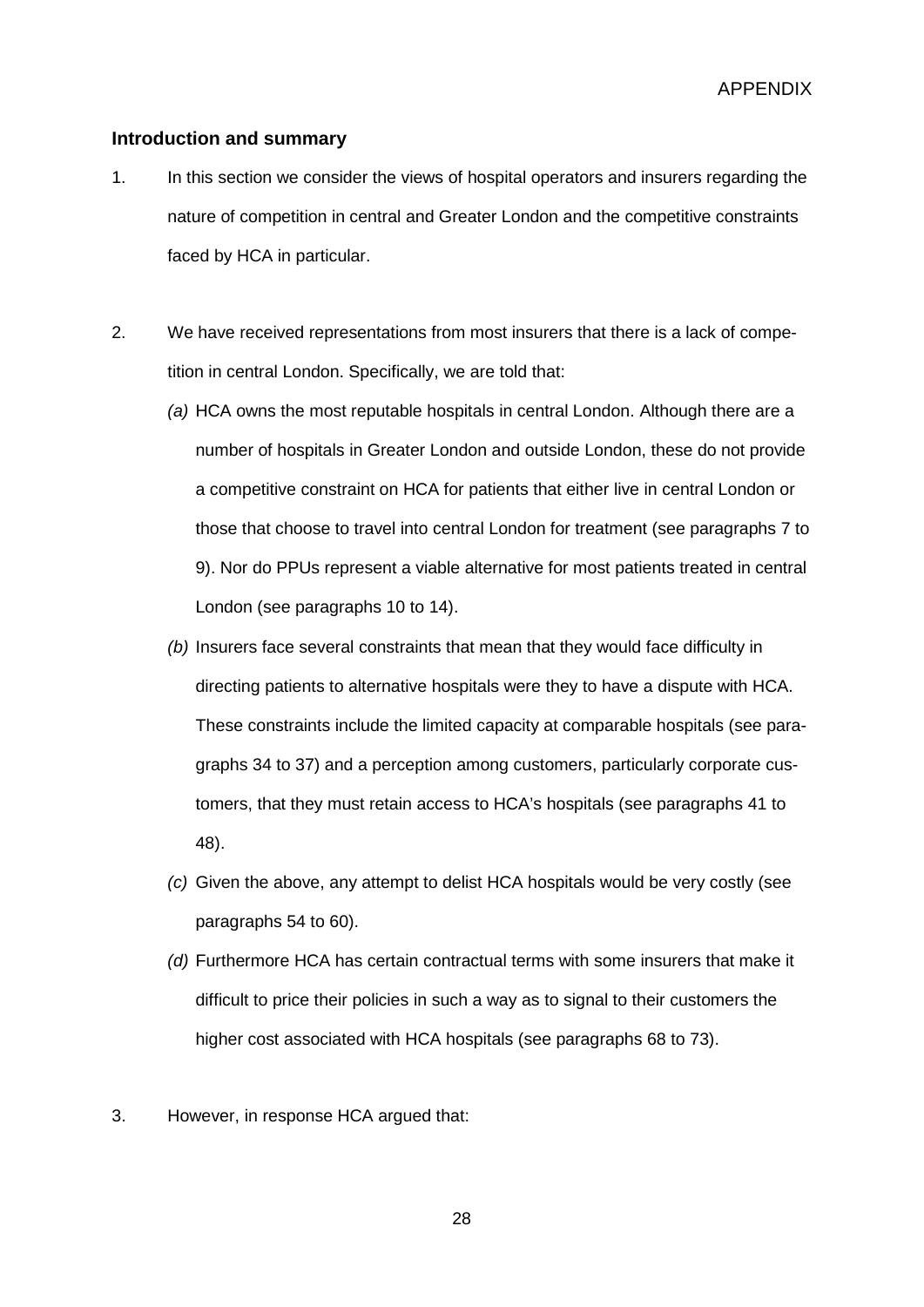- *(a)* There were a large number of comparable private hospitals in and around London that competed strongly for patients and consultants. In addition, competition from PPUs was significant and growing (see paragraphs [15](#page-33-0) to [31\)](#page-37-0).
- *(b)* There was sufficient capacity around London to absorb HCA patients were an insurer to delist its hospitals (see paragraphs 38 to 40). There was little evidence to suggest that corporate policyholders required access to HCA hospitals under their PMI policies, but if there was a perception among customers that they must have access to HCA hospitals, this simply reflected the quality of the service it provided (see paragraphs [50](#page-42-0) to [52\)](#page-42-1).
- *(c)* The consequence of losing the recognition of an insurer would be much worse for HCA than for the insurer as it would lead to the loss of significant volumes of business and undermine the viability of its hospitals (see paragraphs [61](#page-45-1) to [67\)](#page-46-0).
- *(d)* A significant constraint faced by HCA was that insurers were able actively to encourage or redirect patients to attend cheaper hospitals. Many insurers had introduced policies that did not offer access to HCA hospitals (see paragraphs [76](#page-48-0) to [79\)](#page-49-0).

### **London's distinguishing features**

4. In line with the analysis set out earlier in this paper, several parties argued that there were certain features that distinguished private healthcare in central London. AXA stated:

> in our view Central London has the features of a distinct market given the reputational draw of certain facilities and consultants, the fact that new technology will tend to be introduced in London before other locations and/or may only be justified in London due to the concentration of population and specialist consultants, the importance of London facilities to large corporate customers, and the fact that many customers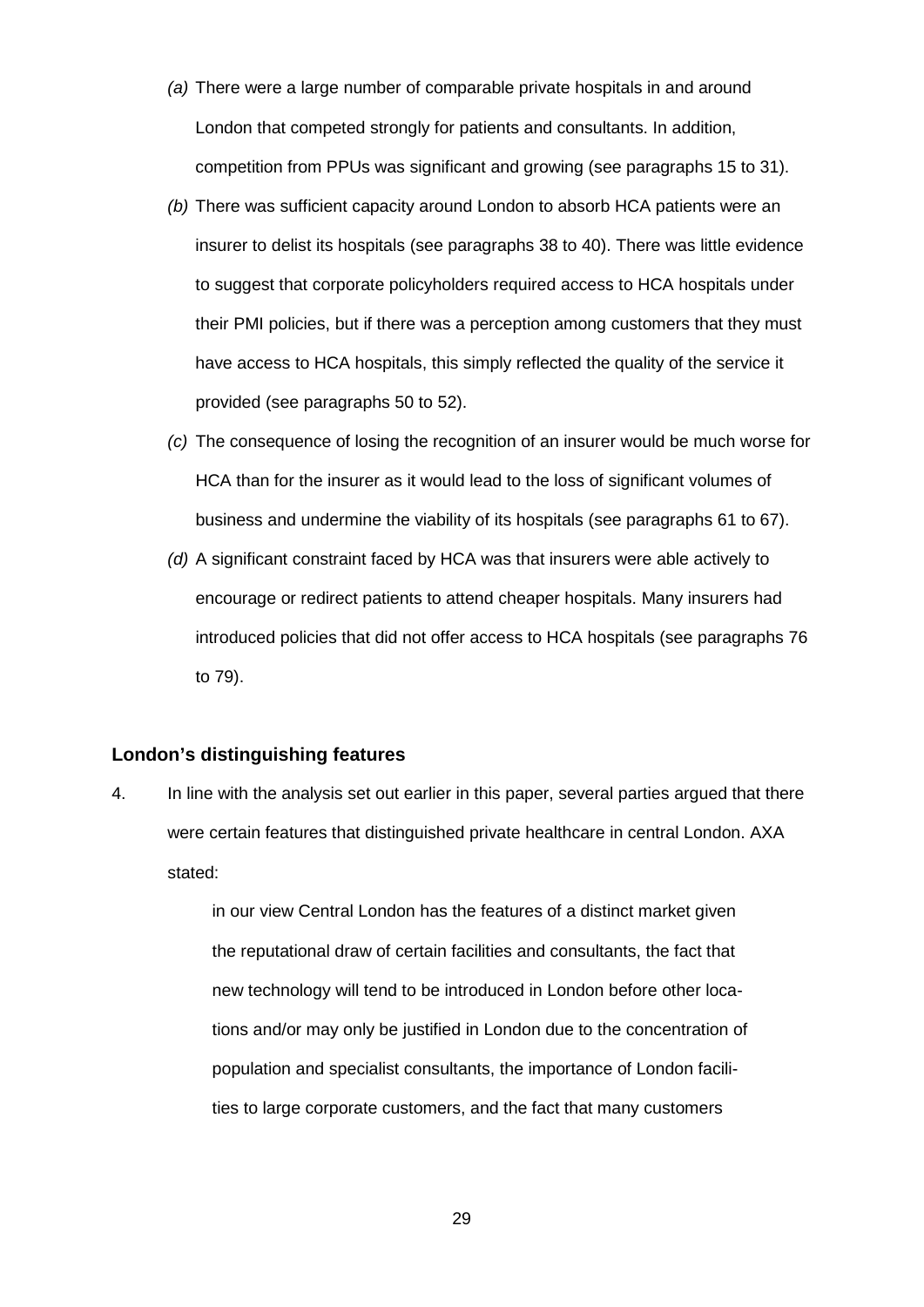living both within and outside London prefer to be treated within Central London.

#### 5. TLC stated:

In The Clinics opinion the Central London Market for private healthcare has a number of features which distinguish it from private healthcare in other parts of the country. These include: a focus on acute care and complex and tertiary surgery (e.g. cardiac, neurosurgery and oncology services); world renowned consultants and facilities; a higher proportion of self-paying patients (including many overseas patients) and a patient population drawn from outside the local area; the presence of HCA and dominant local competitor; high capital and operating costs and limited opportunities for expansion in the immediate area.

### **Closeness of competition in London**

#### *Insurer views*

6. Insurers argued that there was a relatively small cohort of close competitors in central London. In their view, hospitals outside central London, including Greater London and those on the fringes of London, did not provide enough of an alternative from their perspective to provide a constraint. PPUs did not represent a close alternative.

### *Competition in central London*

<span id="page-29-0"></span>7. While accepting that other hospitals in London competed to some degree with HCA, AXA argued that HCA overstated this competition. AXA argued that hospitals in London could instead be split between 'elite' and 'non-elite' hospitals, elite hospitals being those that provided the strongest professional reputation for a broad range of treatments and which it believed were more important for its clients, though not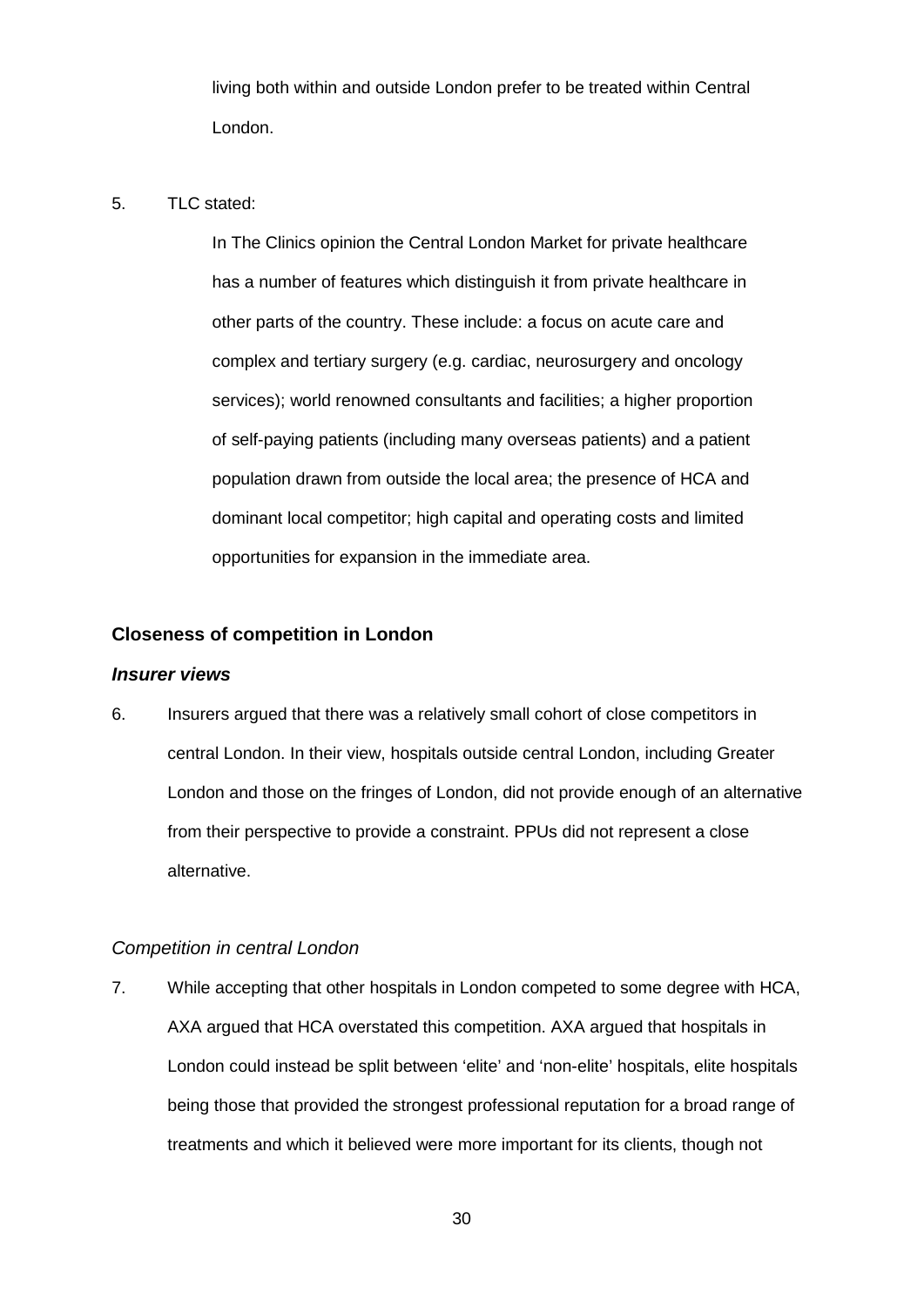necessarily 'must have' (see paragraph [42](#page-40-0) for AXA definition of 'must-have' hospitals

in central London). AXA argued that the London hospitals could be divided along the

following lines:

### **Elite London hospitals**

*Non-HCA HCA* BUPA Cromwell Hospital Harley Street C<br>
Harley Street C<br>
Hospital of St John & St Elizabeth Lister Hospital Hospital of St John & St Elizabeth Lister Hospital<br>
King Edward VII's Hospital Sister Agnes London Bridge Hospital King Edward VII's Hospital Sister Agnes<br>London Clinic London Clinic<br>
Portland Hospital (Acute)<br>
Princess Grace H Royal Marsden Hospital<sup>2</sup>

### **London non-elite**

Harley Street @ UCLH<sup>[27](#page-30-1)</sup><br>Harley Street Clinic Princess Grace Hospital<br>Wellington Hospital

BMI Fitzroy Square Hospital BMI London Independent Hospital BMI The Blackheath Hospital BMI The Garden Hospital Highgate Private Hospital London Day Surgery Centre London Radiosurgical Centre St Anthony's Hospital

8. AXA argued that for patients resident in Central London competition was closest between the elite hospitals on this list. Based on defining an elite central London market according to the hospitals shown above, 71.2 per cent of all the treatment in central London for patients living in central London occurred in these elite hospitals. 58.6 per cent of the treatment in the elite hospitals occurred in HCA hospitals.

# *Competition from hospitals outside central London*

<span id="page-30-0"></span>9. Bupa argued that the fact that a number of patients travelled into central London for treatment did not mean that central London hospitals faced strong competition for these patients from hospitals on the periphery:

> <span id="page-30-1"></span>Commuting patterns into Central London overstate the catchment areas over which Central London hospitals 'compete'. A significant number of insured customers travel into Central London every day to work. For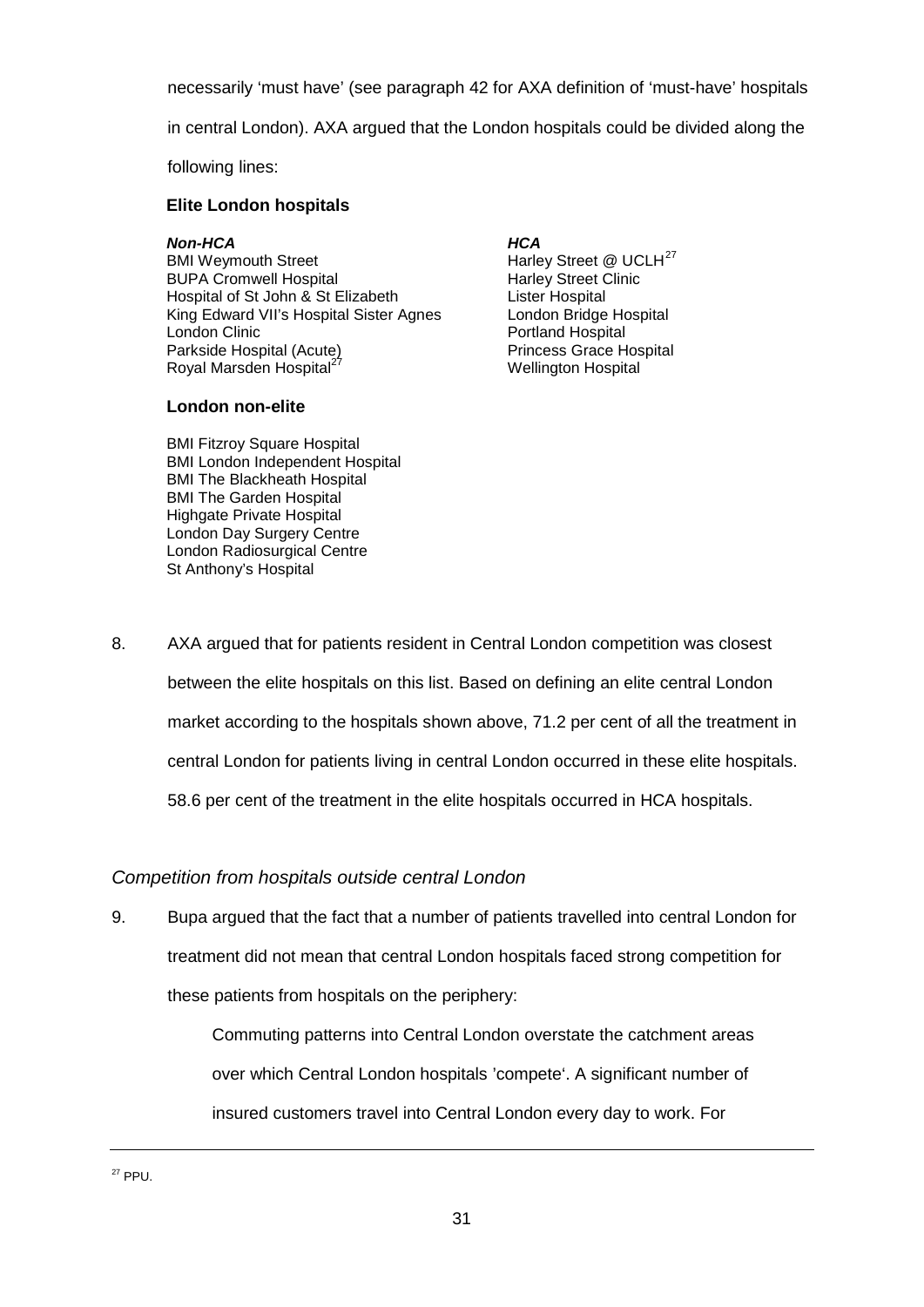these customers it may appear that hospitals closer to their home postcodes are possible alternatives for inpatient treatment. However, for many their local hospital may continue to be a weak alternative because they will begin their treatment journey with a consultant located inside Central London who, being close to their place of work, is convenient to meet during the working day for the first consultation or diagnostic. Once the patient has met the consultant it becomes highly likely that they will receive inpatient care at a facility at which that consultant has practicing privileges. Therefore, while it appears that the patient has "chosen" to have inpatient care inside Central London (far away from their home postcode) this does not reflect the Central London hospital being superior but rather that the patient was seeking convenient outpatient/diagnostic care inside Central London.

### *Competition from PPUs*

<span id="page-31-0"></span>10. AXA argued that it did not consider most NHS PPU in London to be significant competitors currently, noting that investment in these facilities had been variable, with many being little more than a private room in an NHS environment while others offered facilities more directly comparable with a private hospital. Moreover, as they shared clinical resources, such as theatres, with the NHS, this could mean that private patients' theatre lists had to wait behind NHS patients with higher clinical priorities and private surgery could get cancelled as a result. AXA also suggested that specialists had a bias towards avoiding treating their private patients in the NHS facility they worked in. However, AXA also stated that there was potential for a limited number of PPUs, notably those linked to prestigious hospitals, to remain or become significant competitors in the inner London 'elite' market in the future (see paragraph [7](#page-29-0) above for AXA's description of elite hospitals). These are: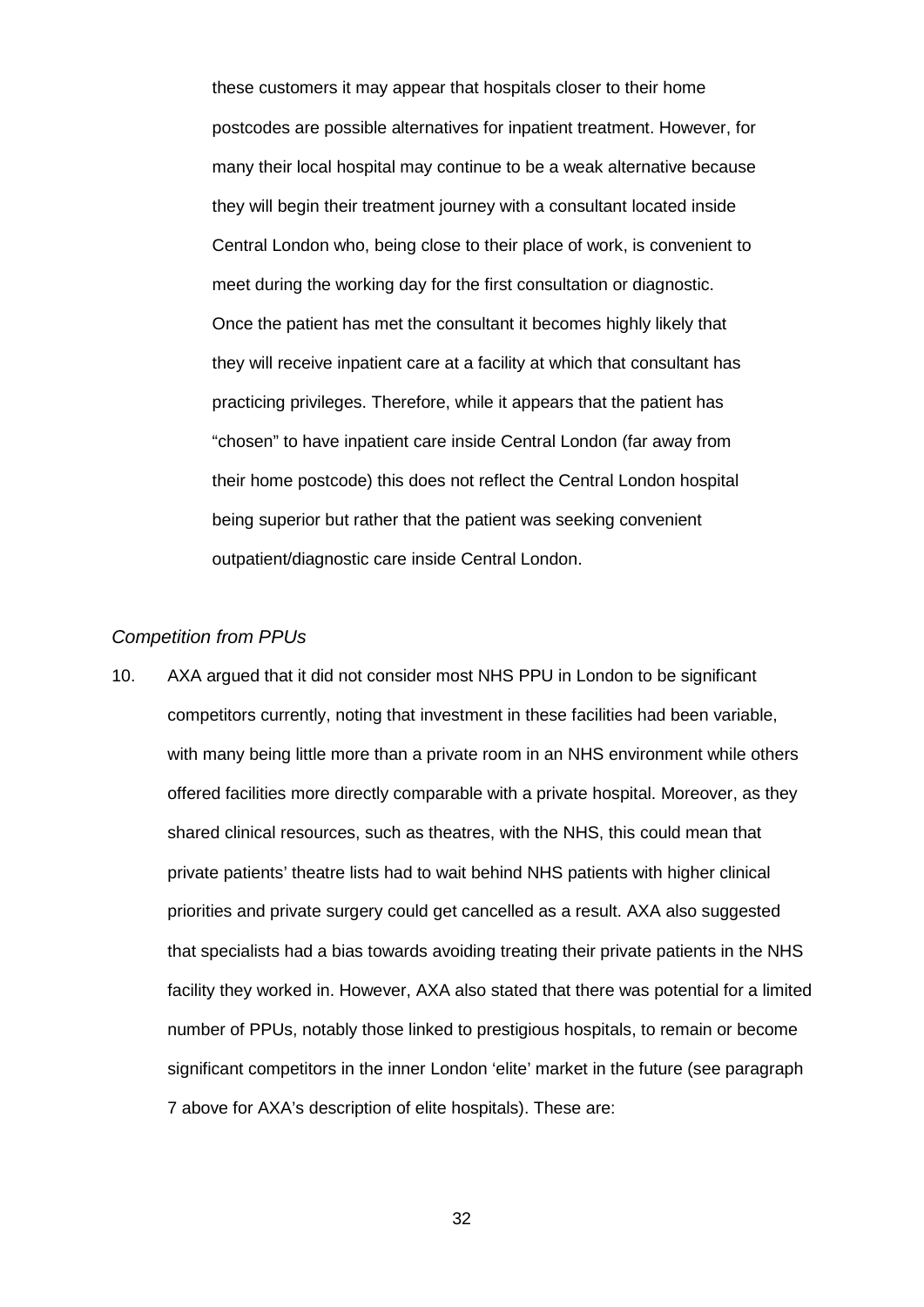Charing Cross Hospital Royal Brompton Hospital Chelsea & Westminster Hospital Royal Free Hospital Hammersmith Hospital St Bartholomew's Hospital Harley St @ UCH St Mary's—Lindo wing Kings College Hospital

Guy's and St Thomas' Royal Marsden Hospital (Fulham)

- 11. AXA, however, excluded a number of PPUs with strong but limited areas of specialism (such as the Great Ormond Street Hospital, Moorfields Eye Hospital and The Heart Hospital) since it considered that, from an insurer's perspective, in order to provide an effective alternative to HCA they would, even taken together, need to provide a much broader range of specialism than they did today.
- 12. While AXA believed that these hospitals had the potential to develop as stronger competitors, it had particular concerns that HCA might inhibit this development by bidding to run the facilities itself. AXA noted that NHS Trusts which outsourced management of their private facilities were attracted to bidders who were likely to generate the most income for the Trust, which it suggested tended to be the highcost providers such as HCA. It cited the example of HCA's plan to take over Guy's and St Thomas' PPU which could otherwise emerge as competitor to the London Bridge.
- 13. WPA noted that with the exception of hospitals such as the Royal Marsden, which were slightly unusual because they were world-renowned centres, it did not regard PPUs as viable alternatives to private hospitals. It also expressed a concern that when HCA took over the running of an NHS PPU they tended to be much more expensive.
- <span id="page-32-0"></span>14. Aviva also argued that PPUs were not currently a competitive constraint on private hospitals and often did not feel like a private hospital experience. It noted, however,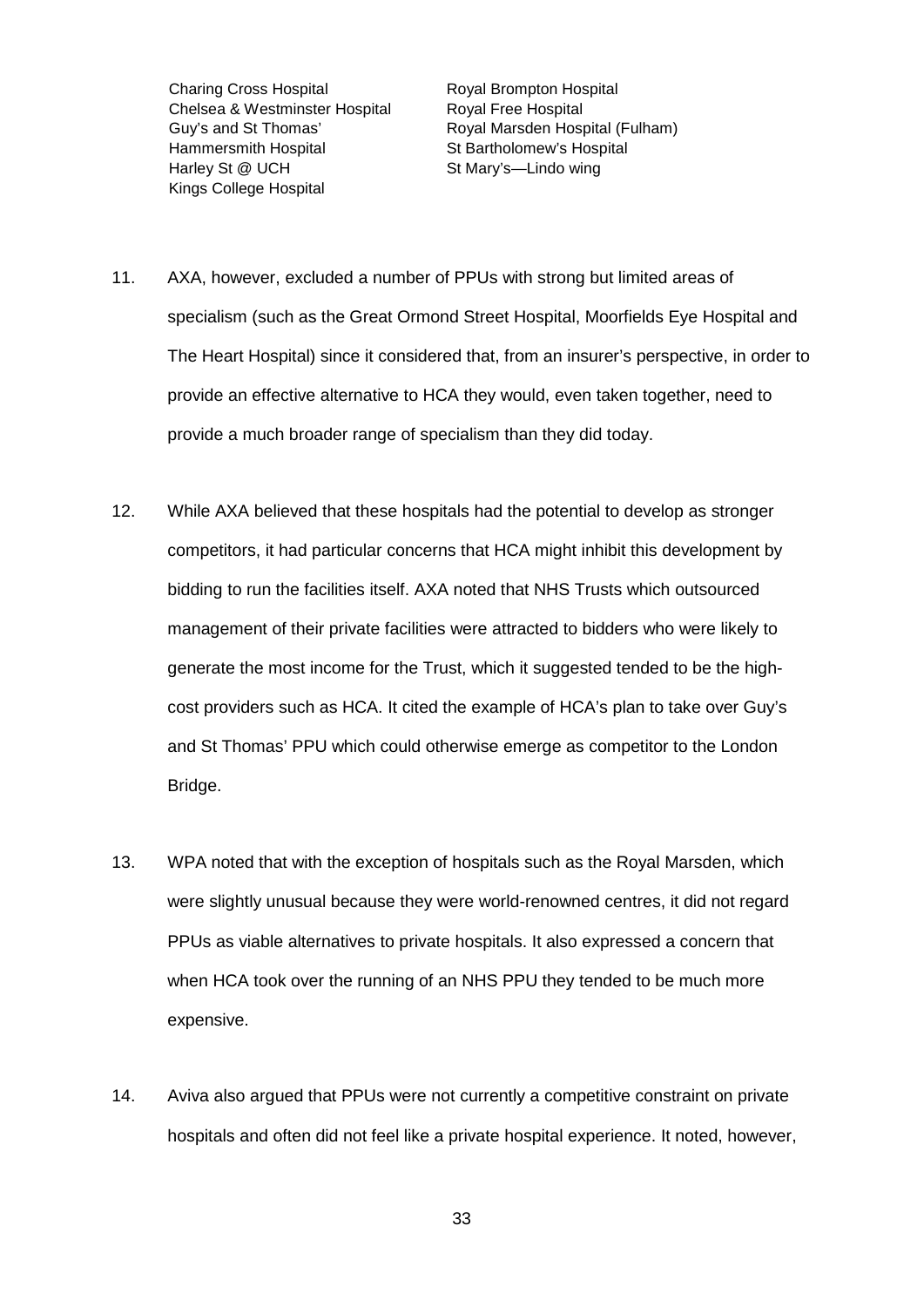that this might change with the lifting of the private patient cap as hospitals might start to set them up differently.<sup>[28](#page-33-1)</sup> The exception it noted in London was the good reputation of Guy's, which it thought HCA had expressed an interest in running. Aviva did also note that in the case of some complex surgery a consultant may recommend the use of a PPU due to the availability of NHS intensive care facilities.

### *Hospital views*

15. HCA argued that London was one of the most competitive parts of the UK. There were a significant number of competitors in both central London and Greater London, including private hospitals and PPUs with a world-class reputation, which represented a competitive constraint.

### *Competition in central London*

<span id="page-33-0"></span>16. As regards its 'main competitors' in central London, HCA stated:

I think that in central London the private hospitals are, of course, London Clinic and Cromwell. They are probably the most formidable competitors that we face. We also have King Edward VII, St John and Lizzies and the BMI hospital, the London Independent. There are six of those private hospitals in the central London area that are our main competitors.

- 17. HCA also identified NHS PPUs as a second group of competitors in central London that it thought were very competitive.
- 18. TLC argued that, including itself, competition for private patient activity in central London was primarily concentrated within 11 central London private (ie non-NHS)

<span id="page-33-1"></span><sup>&</sup>lt;sup>28</sup> Under the Health and Social Care Act 2012 NHS foundation trusts will be able to earn up to 49 per cent of their income from private patients, a significant increase from the current cap.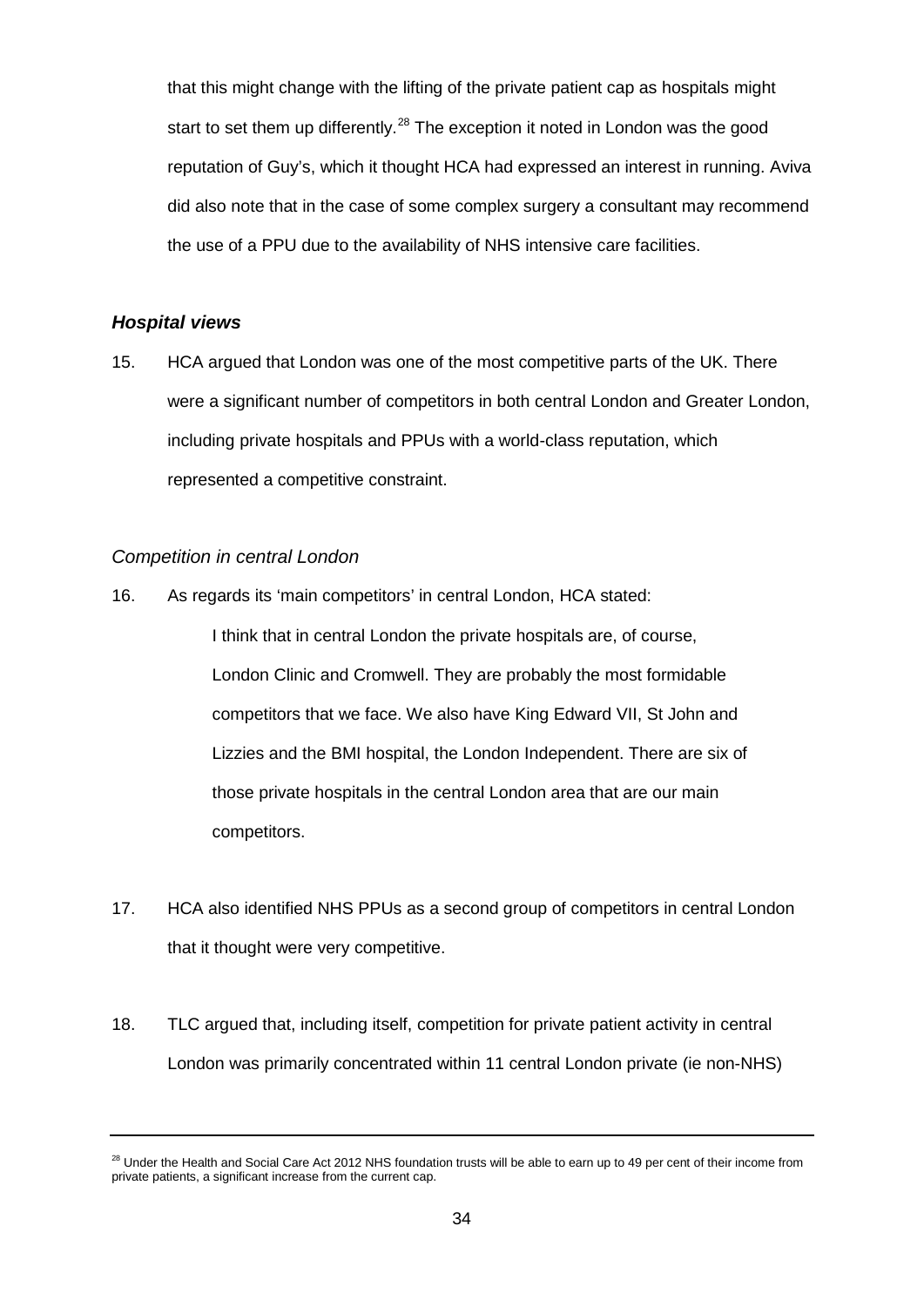hospitals. This includes six HCA hospitals,<sup>[29](#page-34-0)</sup> three charitable hospitals (TLC, the Hospital of St John and St Elizabeth and the King Edward VII's hospital) and two others (Bupa Crowell Hospital and BMI Weymouth Clinic).

19. However,  $[\mathcal{K}]$ .

### *Competition from hospitals outside central London*

- 20. HCA argued that hospitals outside central London competed strongly for its patients. It suggested that there was a higher propensity to use public transport in and around London, and evidence from the National Transport Survey<sup>[30](#page-34-1)</sup> showed that Londoners were prepared to travel longer for healthcare services than individuals in other parts of the country.
- 21. In addition to the hospitals in central London that HCA identified as its main competitors and central London NHS PPUs, HCA also identified hospitals around the edge of London as a third group of competitors. The final group of competitors HCA identified were international hospitals in other healthcare destinations such as Germany, the USA, Singapore and Thailand, which competed for international patients.
- 22. When discussing how effective a competitor it was, [ $\ll$ ] noted that the extent it could compete with hospitals in central London had to be considered on a procedure-byprocedure basis. In this regard  $[\mathcal{K}]$  stated:

We can credibly compete with the comparable offer in London and, where we have more complex offers in certain hospitals,  $[\mathcal{K}]$ , on those service lines we can effectively compete. We do not compete on a broad band basis at each of those individual hospitals for all of the services that the London hospitals offer.

<span id="page-34-1"></span><span id="page-34-0"></span><sup>&</sup>lt;sup>29</sup> HCA 1. The Wellington 2. Harley Street Clinic 3. The Portland 4. Princess Grace 5. London Bridge Hospital 6. Lister Hospital.<br><sup>30</sup> https:/www.gov.uk/government/organisations/department-for-transport/series/national-tr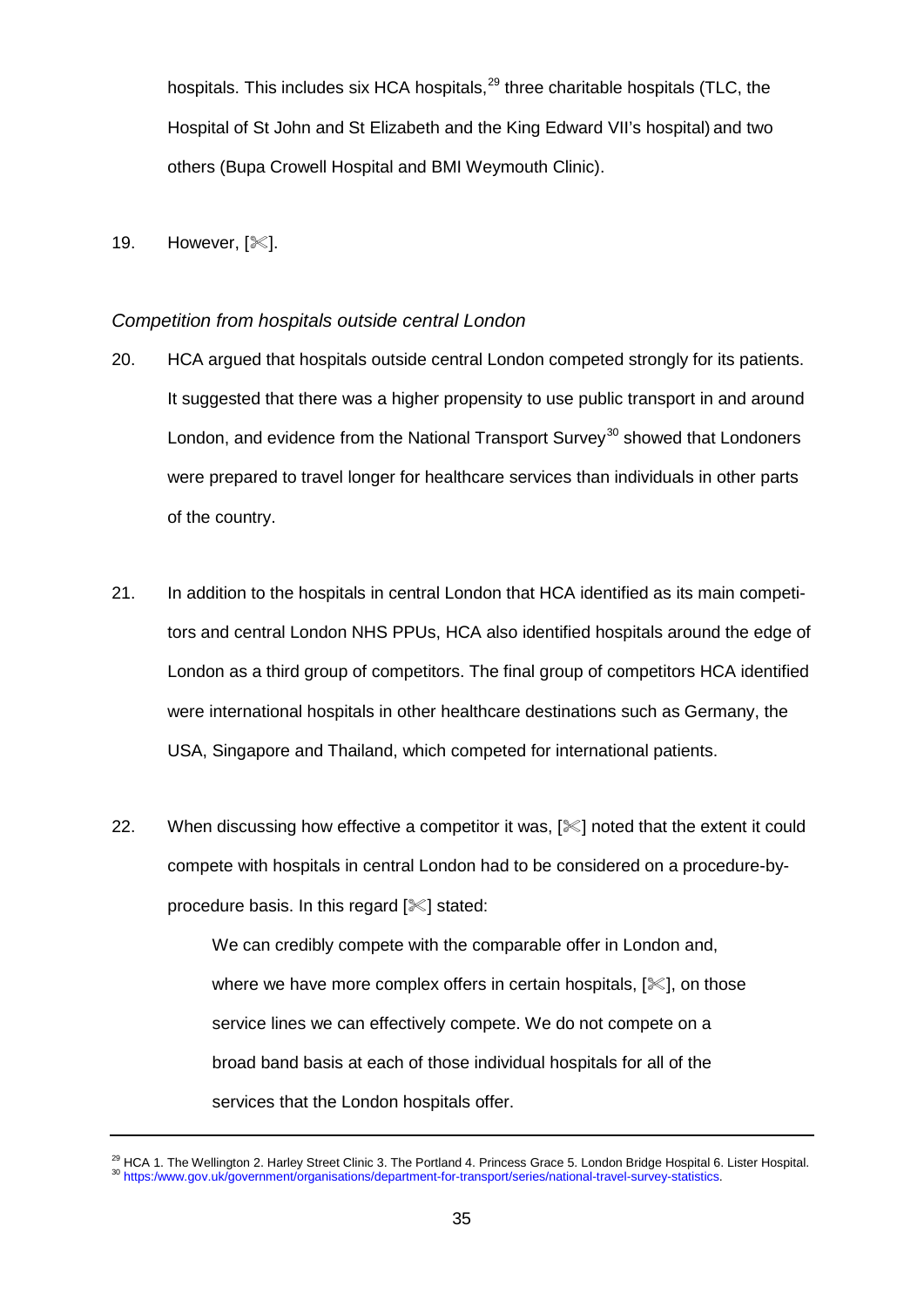- 23.  $[\mathcal{K}]$  noted that it considered HCA was a strong competitor as many patients who lived in the outer area of London opted to be treated in central London in HCA hospitals. It suggested that this was often commuters but also patients who were not regular commuters into London that chose to be treated in central London. [ $\ll$ ] also noted that the OFT's view [ $\ll$ ], was that analysis of patient postcodes suggested that HCA was a strong competitor in what might otherwise be regarded as these hospitals' primary catchment. [ $\ll$ ] view was that this applied all the way around London.
- 24. [Incred that it could not compete for patients located in central London that wanted to be treated in central London. However, it identified two other groups it was seeking to attract:

In the kind of Greater London space there are about 5 million people. They have a choice to make. They can move out of London or into London and we would like to equip our hospitals on the periphery to be able to attract some of those. Then we have the 1.6 million commuters that come into London every day to work and then go back out. Many of them pass our  $[$  sites.'

- 25. However,  $[\mathcal{K}]$  also noted that although patients would travel for surgery, they would not travel for a consultation and a lot of consultations happened 9 am to 8 pm Monday to Friday.  $[$
- 26. [ $\mathscr{L}$ ] explained that it had tried to put outpatient consulting rooms in central London  $(|\mathcal{K}|)$  as a way to attract patients to the  $|\mathcal{K}|$ . However, this was not a success.
- 27. When asked why it thought insurers were not doing more to encourage patients to be treated in outer London facilities, Aspen noted that traditionally there had been an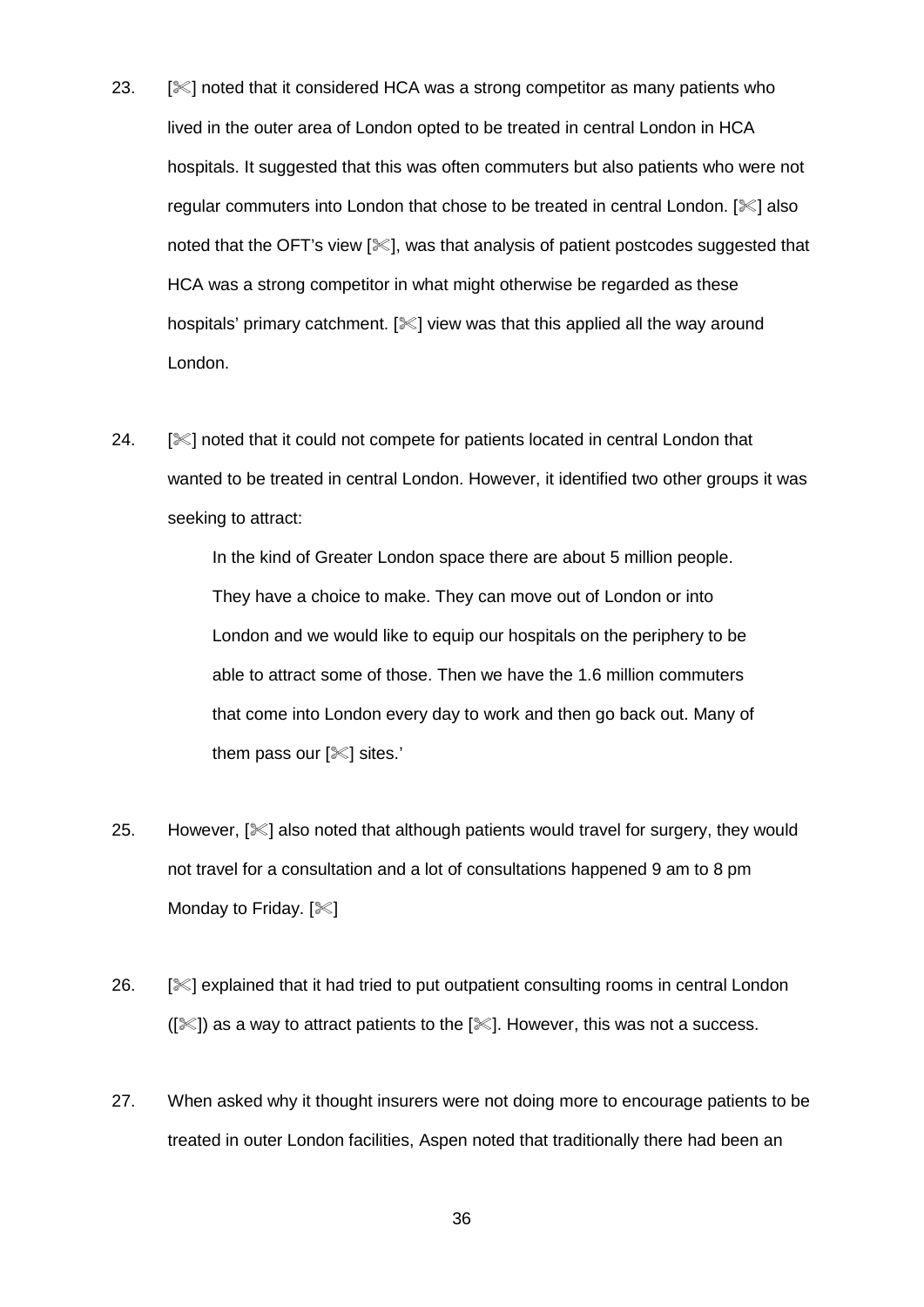aura around Harley Street. Also, the insurance companies had found it difficult to direct patients to outside central London: 'I suspect that it's not that easy for them to openly direct. They have tried via various networks etc, but have never been able to do it to any great extent, to our knowledge'.

28. HCA stated that it competed for patients located outside of London. It also stated that these hospitals primarily competed for local patients: 'in the south east (outside Greater London) there are 44 independent hospitals operated by seven different organisations. These providers primarily compete for local consumers who may choose a London provider as an alternative'.

#### *Competition from PPUs*

- 29. HCA argued that central London PPUs represented strong competitors. It noted that although some of these facilities were 'niche' players, these hospitals often had global reputations (eg the Royal Marsden and Great Ormond Street). HCA also stated that other hospitals, including, amongst others, the Royal Free and the cluster of PPUs operated by Imperial and Kings College Healthcare Foundation Trust, offered a broader range of services which overlapped with its own services. It noted that the most significant competitive threat came from PPU's expertise in high acuity tertiary specialties.
- 30. HCA also argued that PPUs in London, as well as already being a significant competitor to private hospitals, represented a 'sleeping giant' of potential competition that had yet to be fully realized, and which 'poses a serious threat to the continued existence of non-NHS private healthcare providers'. HCA commented that not all PPUs were as competitive as they might be. However, when it had gone into partnership with UCH, it had been able to increase its market share, suggesting that PPUs could be more formidable competitors. HCA said that it was looking for more partner-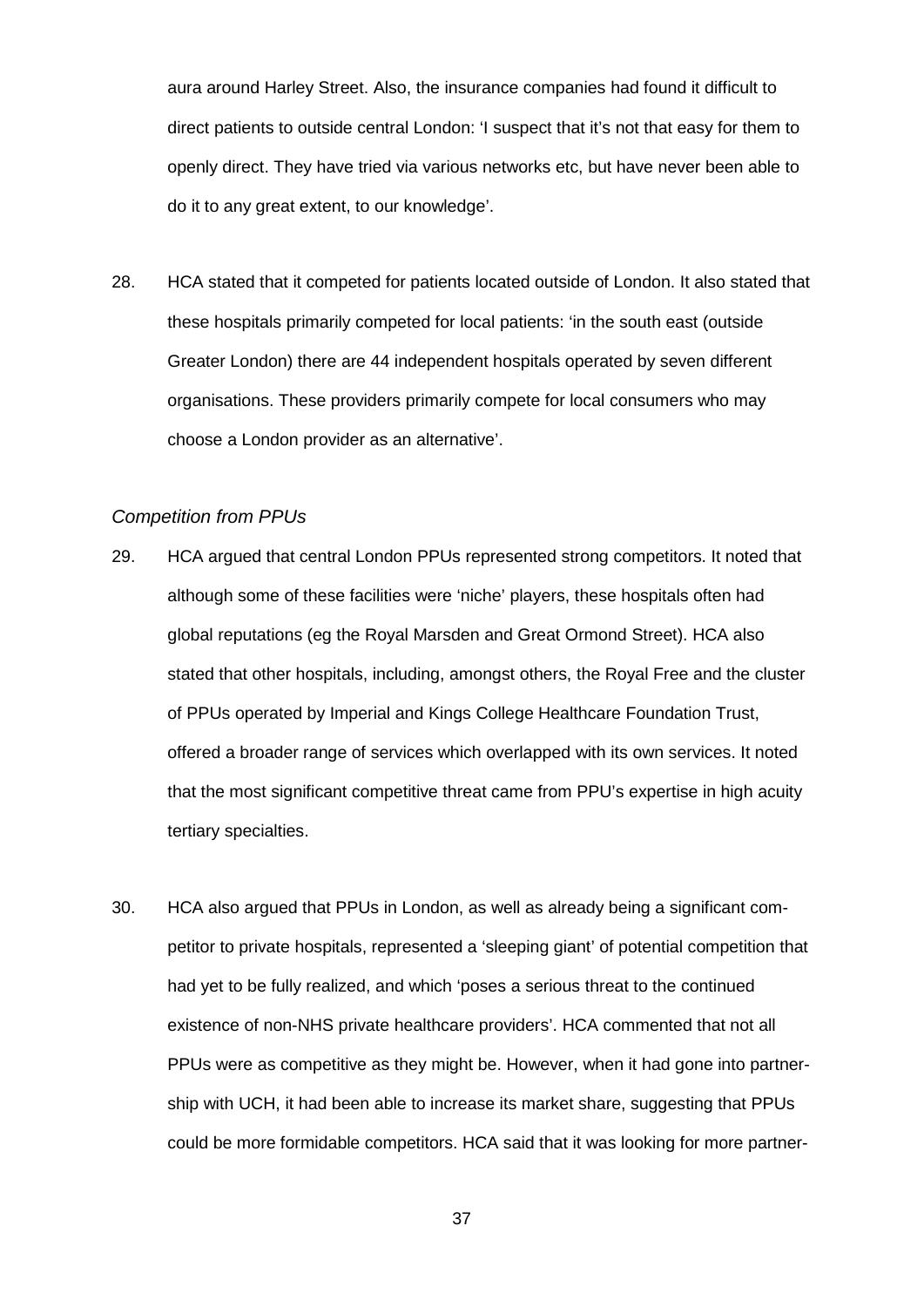ships, provided the proposed joint venture was consistent with HCA's objective and strategy. It noted that the fact that PPUs were now partnering with private providers was 'double edged', as on the one hand it represented an opportunity, but on the other a threat, if competitors partnered with the PPU. Although PPUs currently accounted for less than 10 per cent of inpatient and day-patient admissions in London, HCA's expectation was that this would  $[\mathcal{K}]$  over the next five years.

- <span id="page-37-0"></span>31. HCA also provided a comment on an Aviva comment, pointing out that a number of PPUs were included on Aviva's 'Key List' of hospitals, suggesting that Aviva must therefore regard these PPUs as directly competing alternatives. HCA also pointed out that Aviva sold a 'Trust Care' product, demonstrating that an insurer could develop a low-cost product based exclusively on PPUs. HCA also made the point that central London PPUs were included in policies sold by Bupa, AXA and PruHealth that did not include all HCA hospitals.
- 32. However, TLC argued that the London PPUs were not close competitors because they did not offer comparable services to central London private hospitals: PPUs by definition operate as part of an NHS Hospital and thus are unable to accommodate consultants working for other NHS Trusts or private hospitals. The service they offer also falls below that expected at private hospitals both in terms of the 'customer experience' but also access to dedicated facilities on a timely basis. The weakness of competition from PPUs is most marked in relation to tertiary case of PMI funded patients (e.g. specialist oncology treatment) which is dominated by HCA with The Clinic and the other private hospitals taking a smaller share.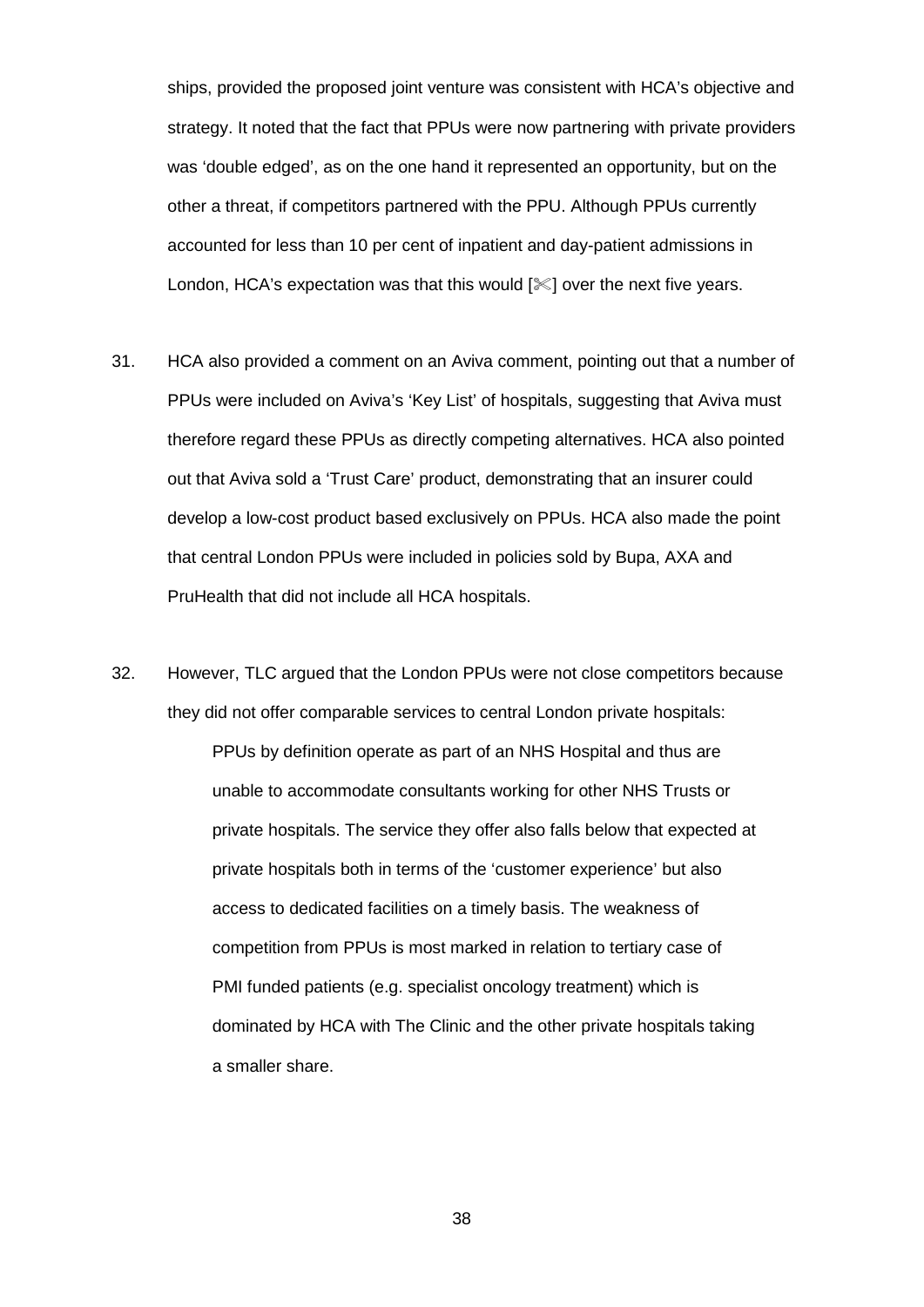33. In response to questions about PPU capacity, Kings College Hospital NHS Foundation Trust noted that there are 18 theatres and 72 Level 3 critical care beds across the trust. Priority is given to NHS patients so that NHS care is not compromised. The PPU access to these facilities is flexed accordingly.

# **Constraints that could prevent insurers switching hospital provider—capacity** *Insurer views*

- 34. Insurers argued that one of the reasons they were in a weak position when negotiating with HCA was that they would need to find alternative capacity to absorb their patients were they to delist HCA.
- 35. AXA tried to estimate the impact of delisting HCA (see paragraph [56](#page-43-0) below). This modelling assumed that redirecting treatment to other hospitals was feasible, but noted that it would need to redirect  $[\mathcal{K}]$  patients and it did not know if there would be available capacity in practice.
- 36. We also find [ $\ll$ ] evidence from Bupa internal documents to suggest that it had considered this. In preparing for its recent negotiation with HCA, Bupa discussed this issue:

Removing HCA completely from the BHW networks would require alternative provision to be found elsewhere …

[ $\mathscr{\mathscr{K}}]$ 

<span id="page-38-0"></span>37. When planning for its negotiation with HCA in 2010, Bupa noted that HCA had a particularly strong position in some specialties in London, such as  $[\mathcal{K}]$ . It also noted that HCA were able to attract and retain consultants who practised in  $[\mathcal{K}]$ , since there were few private patient alternatives available for these doctors to use. AXA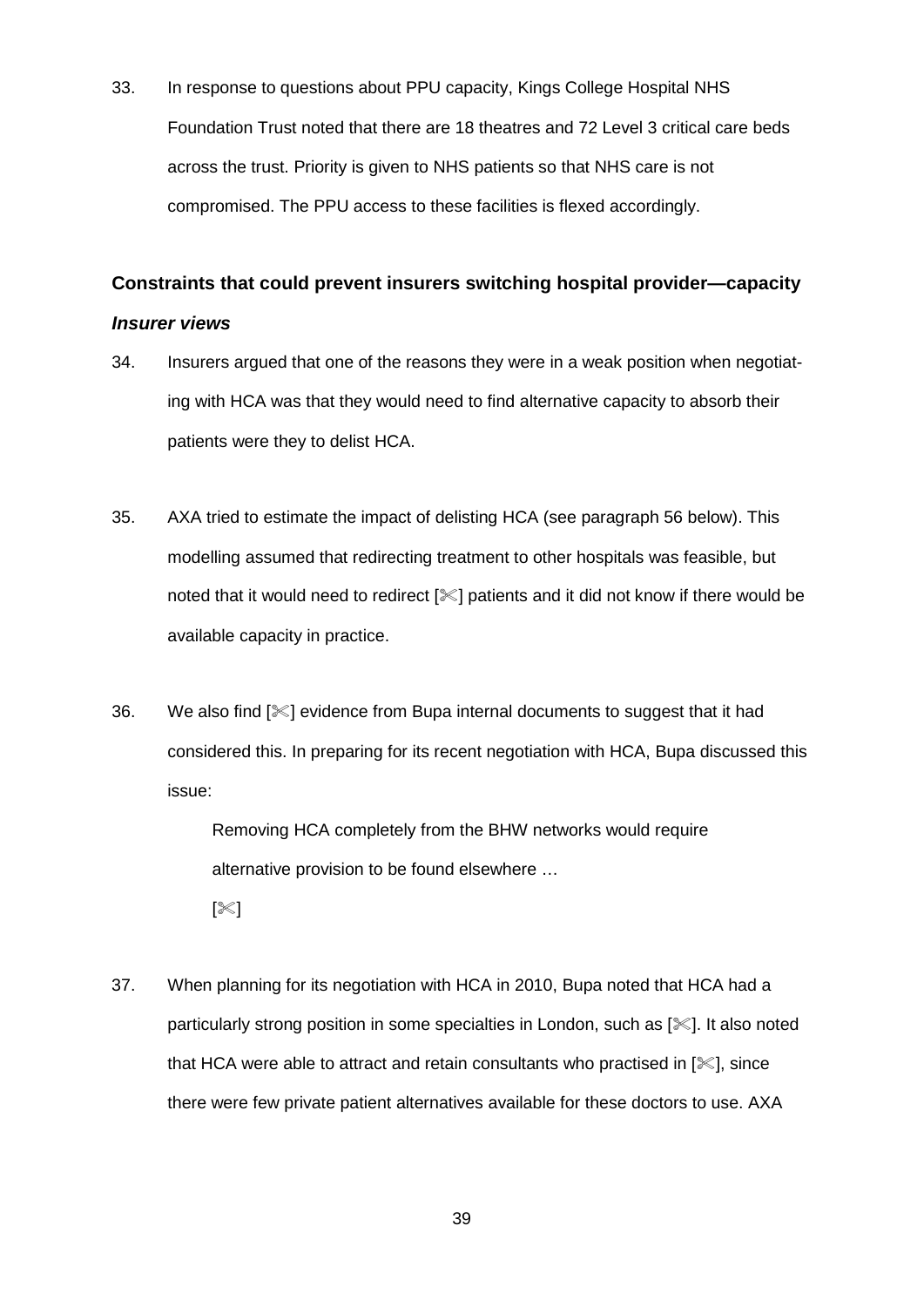noted that of the patients living in inner London having treatment in the elite hospitals,  $[\mathcal{K}]$  per cent of the 'complex stays' occurred in an HCA facility.

### *Hospital views*

38. TLC also suggested that there might be capacity constraints that would stop an insurer delisting HCA:

> I think the difficulty for insurance companies is if they were to exclude HCA from their network, it would be difficult for all of that work to be absorbed by any one or two other providers. So that makes it difficult. … we need to be competitively priced in order to keep in those networks. So although we couldn't absorb all the work HCA do, if we were excluded from insurer networks they could absorb all the work that we do.

- 39. HCA noted that the number of competitors changed as acuity increased. However, it stated that hospitals did not necessarily require level 2 or level 3 critical care support to do high acuity work, due to the ability to transfer patients to the NHS if necessary.
- 40. When asked whether it considered that there would be enough capacity at rival hospitals were an insurer to exclude HCA for any reason, particularly for high acuity or specialist services, HCA responded that it thought that there would be. It did, however, note that this would depend on the 'elasticity of supply' at rival hospitals such as PPUs, which in the short term it recognized could be quite low. HCA noted that this was not something it had ever had to consider or put to the test.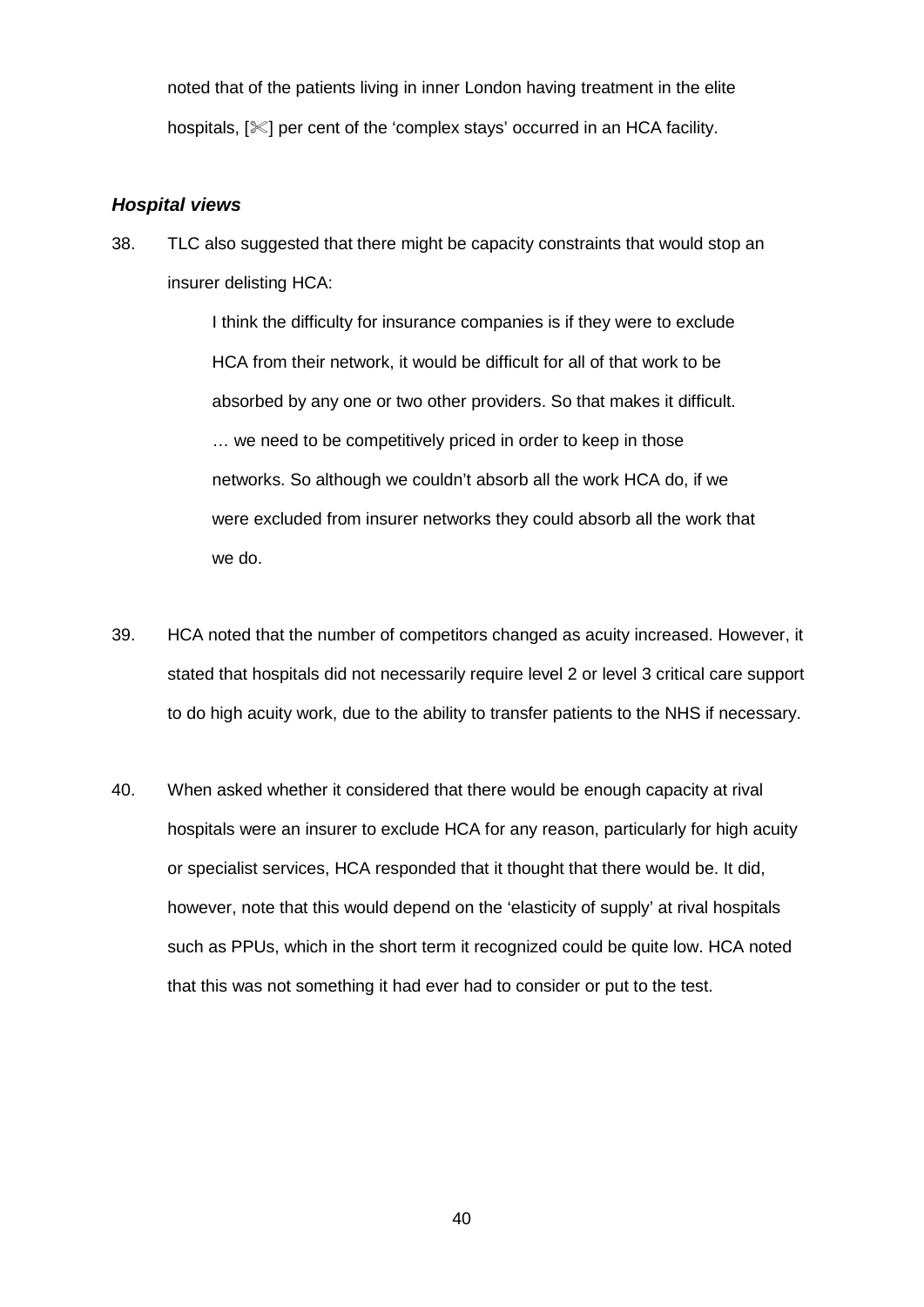# **Constraints that could prevent insurers switching hospital provider—customer demand**

### *Insurer views*

- 41. Insurers also suggested that one of the challenges they faced when negotiating with HCA was that it would be extremely difficult to delist HCA, even for a short time, due to the demands of customers, in particular corporate customers which wished to retain access for their policyholders.
- <span id="page-40-0"></span>42. AXA argued that a PMI policy purporting to offer a full network that only included one of the seven core London hospitals would not be seen as a credible policy. In its view, professional groups based in London required access to these hospitals in their PMI policies.

Within London, certain hospitals are clearly 'must have' for servicing Corporate Customers which have employees in the south-east. Another advantage is that senior decision-makers are often based in London and have a desire to achieve the 'best' access for themselves. We defined the 'must have' private hospitals as comprising those healthcare facilities offering the strongest professional reputation for a broad range of treatments and those which we believe are a 'must have' for our large corporate clients. We believe there to be seven such facilities, six of which are owned by HCA in addition to the London Clinic.

- 43. Bupa emphasized that its  $[\mathcal{K}]$ .
- 44. Bupa argued that measures such as network LOCI would underestimate HCA's market power  $[\mathcal{K}]$ .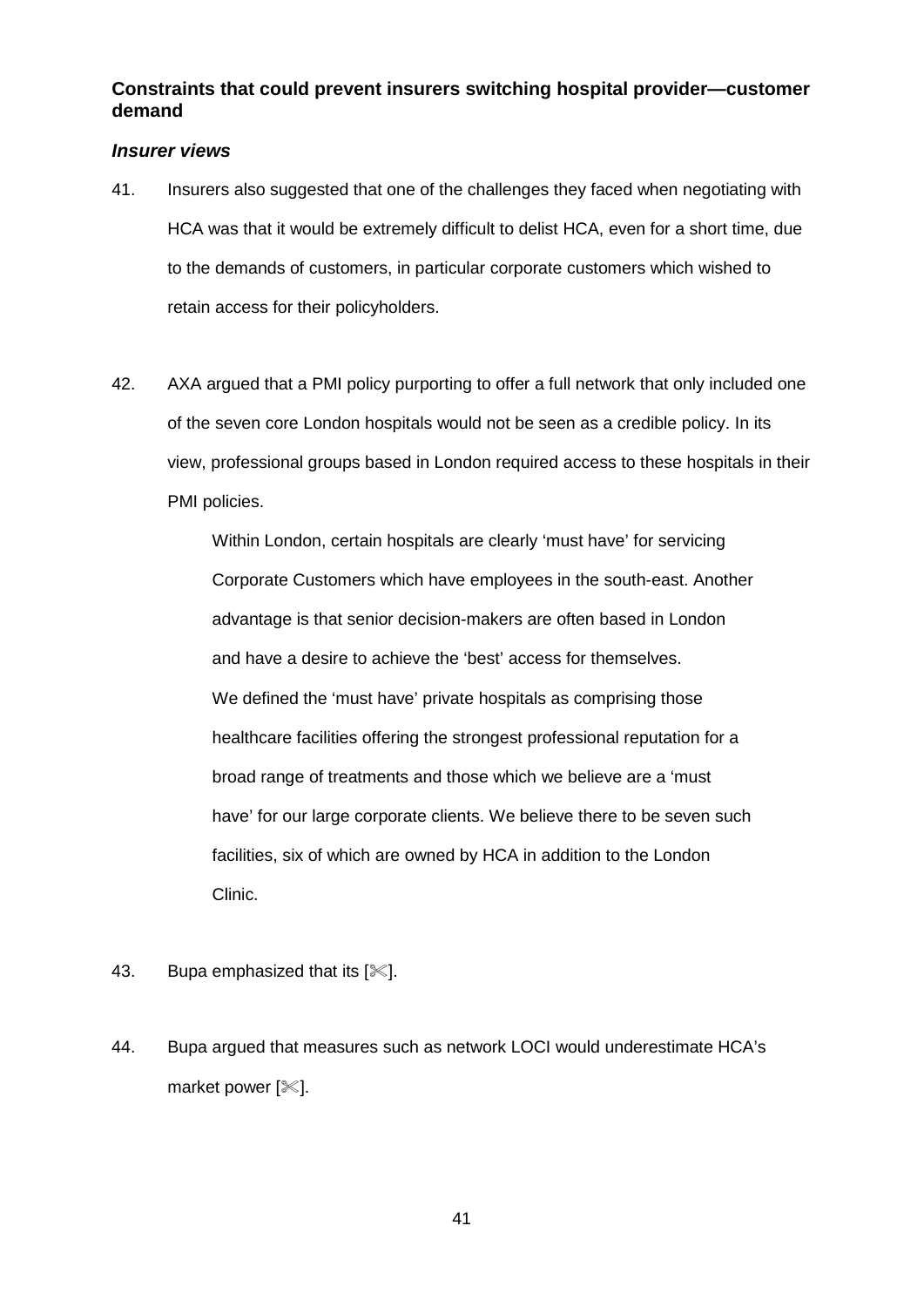- 45. Aviva also stressed that its largest corporate clients in London had all chosen products that allowed access to HCA facilities. It said that corporate clients regarded HCA hospitals as must have. It contrasted HCA's position with that of TLC, which would not be in the same position as HCA in a negotiation and offered lower prices accordingly (which meant it was listed on Aviva's standard 'Key' network). In practice, Aviva felt that its options in London were very limited and HCA had a monopoly over the areas it specialized in.
- 46. PruHealth noted that the corporate market was largely intermediated and brokers often insisted that their clients had access to HCA hospitals.
- 47. When planning for its ongoing negotiation with HCA, Bupa analysed demand for HCA services from corporate customers, noting that a number of large corporate customers had a strong preference for its services.

The majority of the spend with HCA comes from BHW corporate clients with  $[\mathcal{K}]$  of their BHW revenue coming from  $[\mathcal{K}]$  of BHW's corporate clients …

 $[\mathbb{K}]$ 

<span id="page-41-0"></span>48. Bupa also analysed the share of its corporate spending with different HCA hospitals (Figure A1). This suggested that the [] accounted for a significant proportion of this.

### FIGURE A1

### **Bupa spend at HCA hospitals**

### $[\mathbb{X}]$

*Source:* Bupa.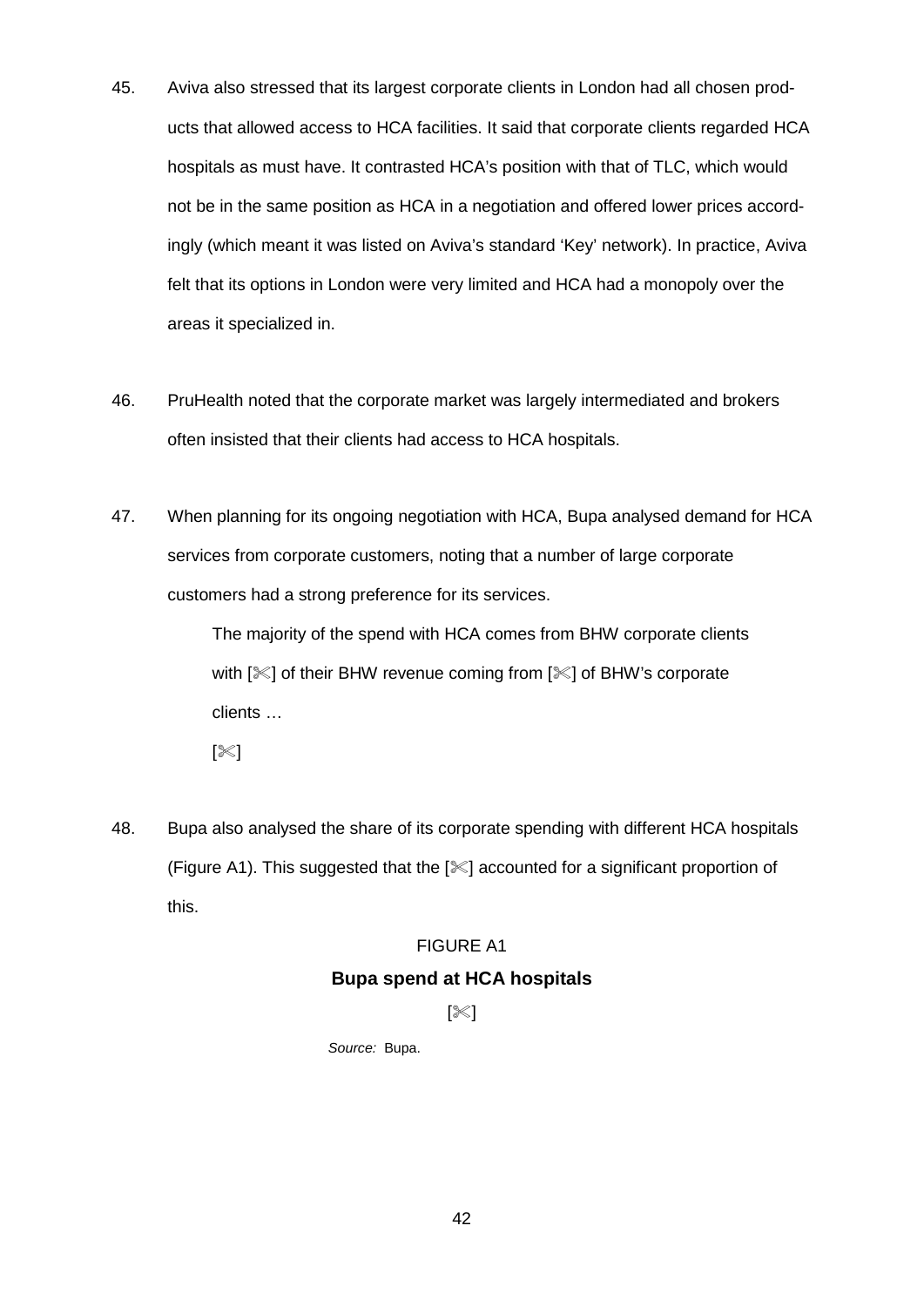49. Aviva argued that it could not tie back the prices charged by HCA to differentiated quality outcomes or service it provided to its customers. Documents prepared by Bupa for the purpose of preparing for negotiations with HCA noted that  $[\mathcal{K}]$ .

### *Hospital views*

- <span id="page-42-0"></span>50. HCA argued that the CC survey of corporate PMI holders did not support the view that London corporate customers required access to HCA hospitals.
- 51. While HCA agreed that there was a high level of corporate penetration in London and the South-East, it suggested that this gave Bupa additional bargaining power as the Bupa share of corporate PMI policies was particularly high.
- <span id="page-42-1"></span>52. HCA also argued that any perception that its facilities were strongly demanded by PMI clients simply reflected the quality of the service HCA provided. HCA stressed that many of its hospitals were centres of excellence which offered some of the most advanced treatments in the UK (including the NHS) and international reputations in key specialisms. It suggested that this was accepted by BUPA:

We ask them this question almost every time we meet now … Why do you think that with 29 per cent of the beds we are getting more than 29 per cent of your customers coming in? Essentially, they say that it is because you run really good hospitals. We say that, yes, we think that that is how it should be.

53. [ $\ll$ ] also noted that HCA had excellent quality hospitals which operated a high level of complexity.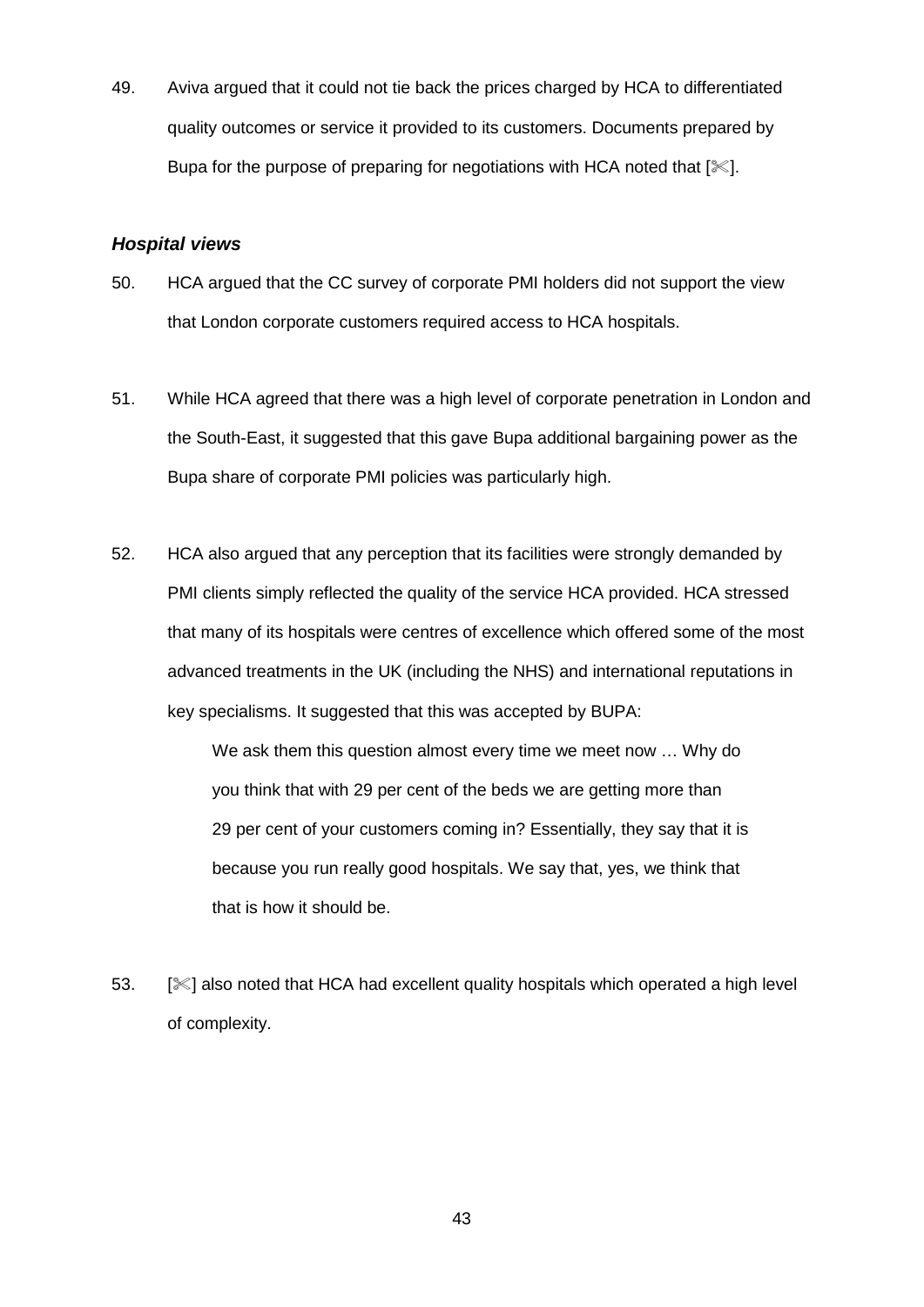#### **The consequences of a dispute between HCA and an insurer**

#### *Insurer views*

- 54. Insurers argued that the lack of alternatives and the various constraints on switching provider meant that it would be very costly were they to remove HCA from their network, leaving them in a weak negotiating position.
- 55. AXA provided analysis which purported to show the impact of delisting HCA on its business. AXA noted that it would make significant savings if it was able to direct patients to alternative facilities. However, it would face a significant price increase for any patients who continued to be treated at HCA facilities (which it estimated would be a  $[\mathcal{K}]$  per cent increase if prices were increased to rack rate). AXA estimated that there would be at least  $[\mathscr{K}]$  per cent of patients that it would not be able to redirect to other hospitals, even in the medium term.<sup>[31](#page-43-1)</sup> Based on a steady state (ie not taking into account increased lapses due to HCA being omitted from the network), AXA estimated that it would lose  $[\mathcal{K}]$  in the first year, and would need to redirect  $[\mathcal{K}]$  per cent of the treatment in future years to break even on an annual basis.
- <span id="page-43-0"></span>56. However, if HCA was excluded from the AXA network, AXA argued that it would need to reduce its premiums to retain business, particularly in the London region. AXA also believed that in practice it would lose a significant volume of customers to other insurers (many of which would continue to use HCA facilities). AXA provided the results of its modelling to show the effect on its business, depending on the extent of any reactions from corporate customers. As set out in Table A1, AXA argued that it would lose between  $E[\mathcal{K}]$  and  $E[\mathcal{K}]$  in the first year,  $[\mathcal{K}]$ .

<span id="page-43-1"></span><sup>&</sup>lt;sup>31</sup> 'For existing customers, given such a major change to our hospital listings, we do not believe we would be able to effect the change to the hospital list for the customer at least until they reached their renewal. Therefore for claimants, we would see a continuation of treatment in HCA after it has been "de-listed". This would also be applicable to in-flight claims (where patient treatment has commenced) occurring over the renewal date. Additionally there may be times that, due to medical necessity, an AXA PPP customer could use HCA facilities in the future (typically our "out-of-network" claims as a proportion of the total value of claims is [] however given that we would be de-listing some elite hospitals it is likely that this would rise). Some of our products have an "out-of-network" policy provision, under which the customer can go to any hospital regardless of whether it was in the network, so they could still claim at HCA.'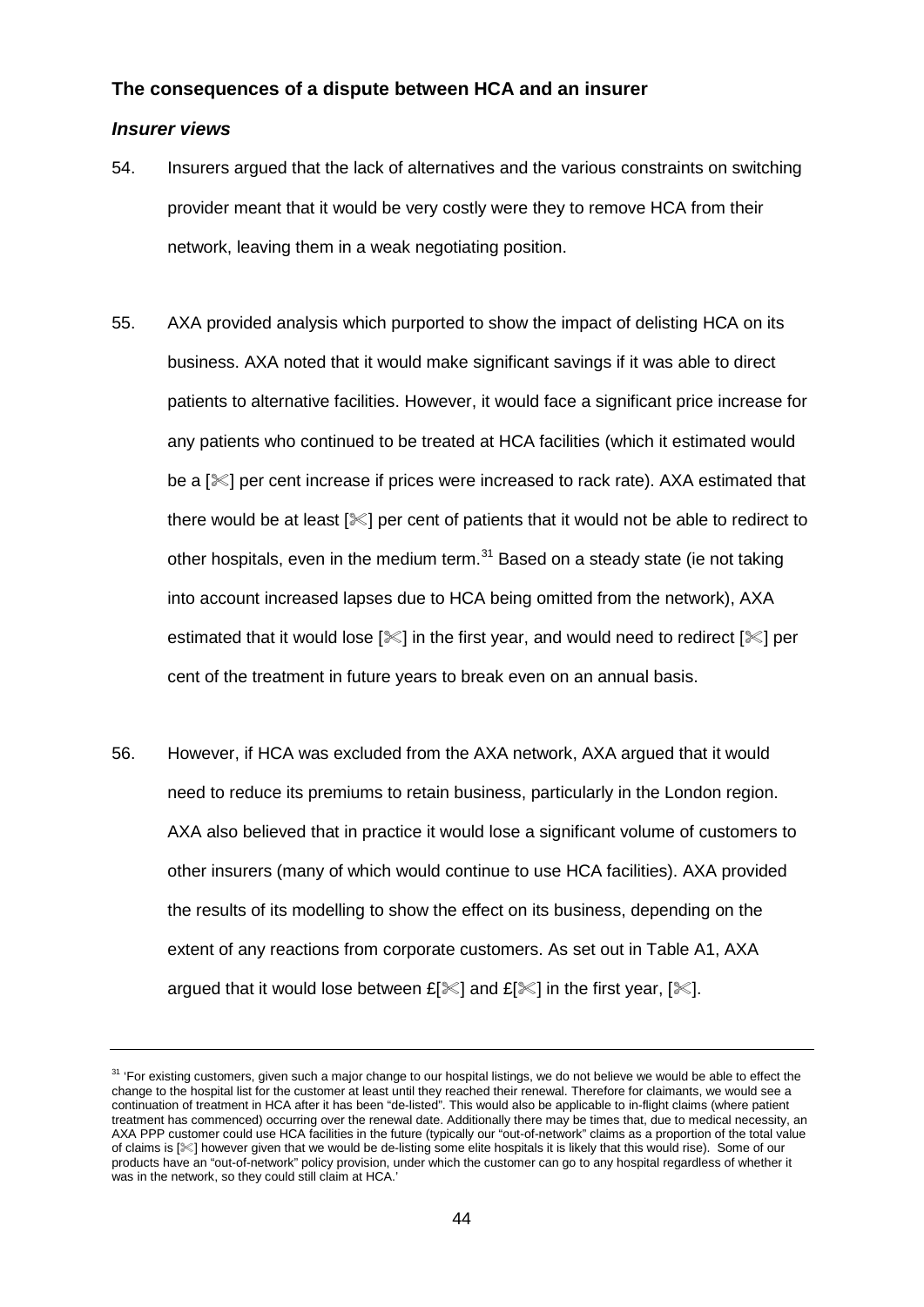#### TABLE A1 **AXA analysis of cost of delisting HCA on its business**

|                           |                                                                                                       |                          |                          | Impact on P&L (£m)             |                          |                                                          |                                                                                                                                                                                                                 |  |
|---------------------------|-------------------------------------------------------------------------------------------------------|--------------------------|--------------------------|--------------------------------|--------------------------|----------------------------------------------------------|-----------------------------------------------------------------------------------------------------------------------------------------------------------------------------------------------------------------|--|
| Lapse rates $(\%)$        |                                                                                                       |                          | Price                    |                                | AXA PPP                  |                                                          | HCA                                                                                                                                                                                                             |  |
| Large<br>corporate        | <b>SME</b>                                                                                            | Individual               | discount<br>(% )         | Year 1                         | Year $2+$                | Year 1                                                   | Year 2+                                                                                                                                                                                                         |  |
| [≋]<br>[≫ิ]<br>[≋]<br>[≋] | [≫]<br> % <br>[%]<br>[%]                                                                              | [%]<br>[%]<br>[≋]<br>[≋] | [%]<br>[≪]<br>[≋]<br>[≋] | [≋]<br>[ $\ll$ ]<br>[≪]<br>[≪] | [%]<br>[%]<br>[% <br>[%] | [‰]<br>[ᢟ]<br>[%]<br>[≋]                                 | [≫]<br>[ᢟ]<br>[%]<br>[%]                                                                                                                                                                                        |  |
|                           |                                                                                                       |                          |                          |                                |                          |                                                          |                                                                                                                                                                                                                 |  |
|                           | Stable state:<br>Optimistic scenario:<br>Realistic scenario:<br>Pessimistic scenario:<br>Source: AXA. |                          |                          |                                |                          | Scenario $A \sim No$ change in lapses or price discounts | Scenario $B \sim$ impact on lapses and small price discount<br>Scenario C $\sim$ impact on lapses and price discount of $\lll$<br>Scenario D ~ impact on lapses and price discount of $\lceil\mathcal{K}\rceil$ |  |

|     | Note: All scenarios assume the following business redirection rates: |            |             |         |
|-----|----------------------------------------------------------------------|------------|-------------|---------|
|     | Months 0-3                                                           | Months 3-6 | Months 6-12 | Year 2+ |
| ו≫ו |                                                                      |            |             |         |

57. A 2010 internal Bupa document setting out internal thinking as it prepared for negotiations with HCA summarizes [ $\ll$ ]:

[ $\mathbb{X}]$ 

58. Discussing upcoming negotiations with HCA, minutes from the Bupa board meeting cite Bupa Health and Wellbeing's then Managing Director explaining that [ $\mathcal{K}$ ]:

[ $\mathbb{K}$ ]

59. As can be seen in Figure A2, analysis conducted by Bupa's advisers helping it prepare to enter into its current round of negotiations suggest that Bupa thought it would be able to redirect  $[\mathcal{K}]$ .

### FIGURE A2

## **Bupa analysis of delisting HCA**

### $[\mathbb{X}]$

*Source:* Bupa.

### FIGURE A3

### **Bupa analysis of delisting on corporate clients**

### [ $\mathbb{X}$ ]

*Source:* Bupa.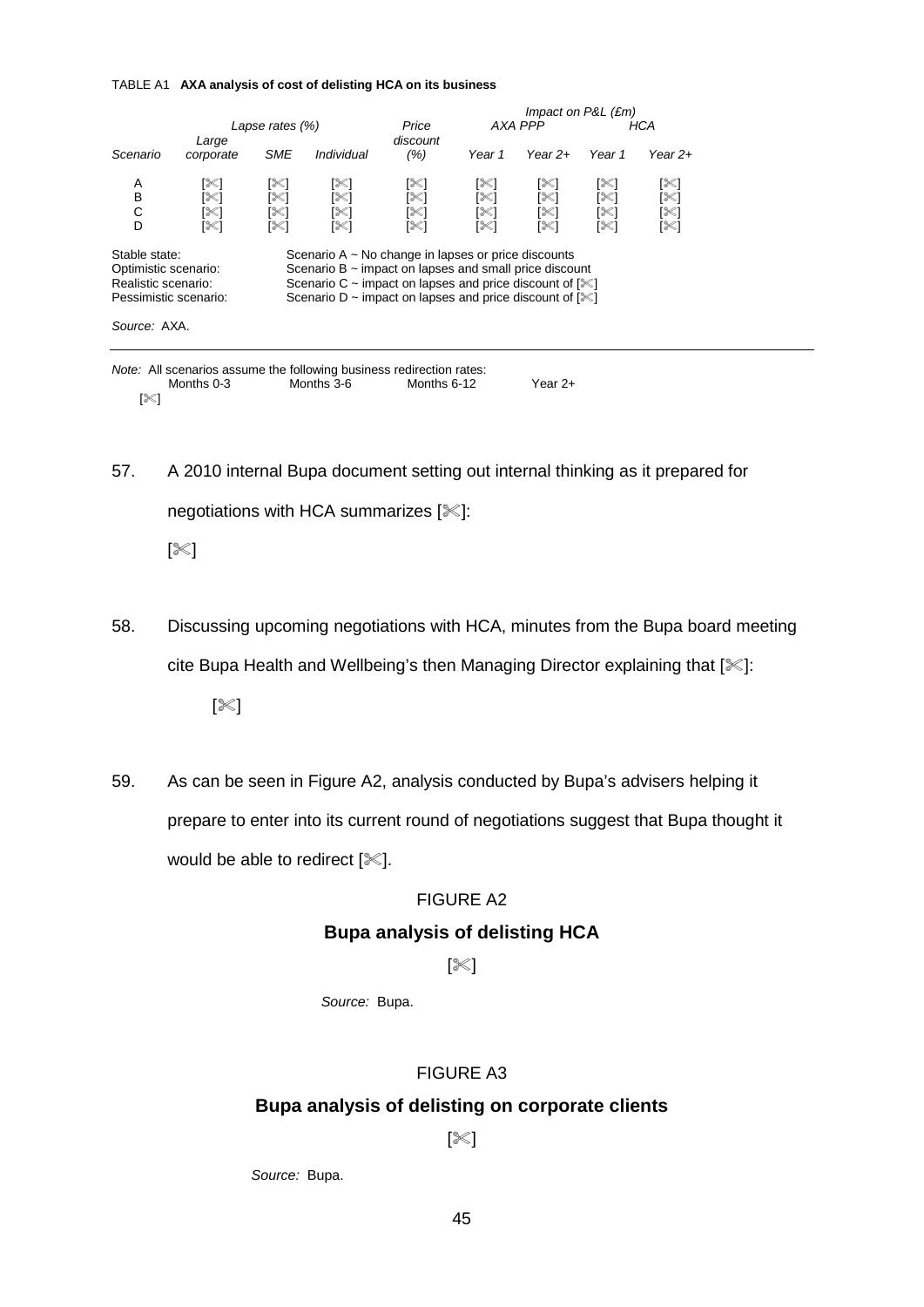<span id="page-45-0"></span>60. Figure A4 is another presentation prepared by Bupa's advisers to assist preparations for Bupa's most recent negotiations with HCA. This evaluates where demand for HCA services derives, and shows which Bupa clients spend the most at HCA. This also shows what proportion of the company's overall spend HCA represents.  $[\mathcal{K}]$ 

# FIGURE A4

### **Bupa 'top 20' corporate spend with HCA**

 $[\mathbb{X}]$ 

*Source:* Bupa.

### *Hospital view*

- 61. HCA argued that insurers were in a strong bargaining position and the size of PMI provider was an important determinant of the scale of discounts it received, with Bupa in particular able negotiate significant discounts.
- <span id="page-45-1"></span>62. HCA argued that it faced a 'critical dependency' on the revenue stream of the top four insurers, which accounted for 90 per cent of the PMI market. Bupa and AXA, in themselves, accounted for two-thirds of the PMI market, and their bargaining power was commensurately higher. Bupa accounted for  $[$ [I] per cent of HCA's total revenue and Bupa and AXA collectively accounted for [ $\ll$ ] per cent of its total revenue. HCA stated:

In short, failing to be recognised by a top four PMI provider, particularly BUPA and AXA PPP, can threaten the financial viability of a facility by limiting the volume of patients that can be admitted for treatment. This effect is significantly multiplied by the consultant drag effect, whereby consultants prefer to treat their patients at a single facility, and faced with a split list, choose to exit that facility altogether.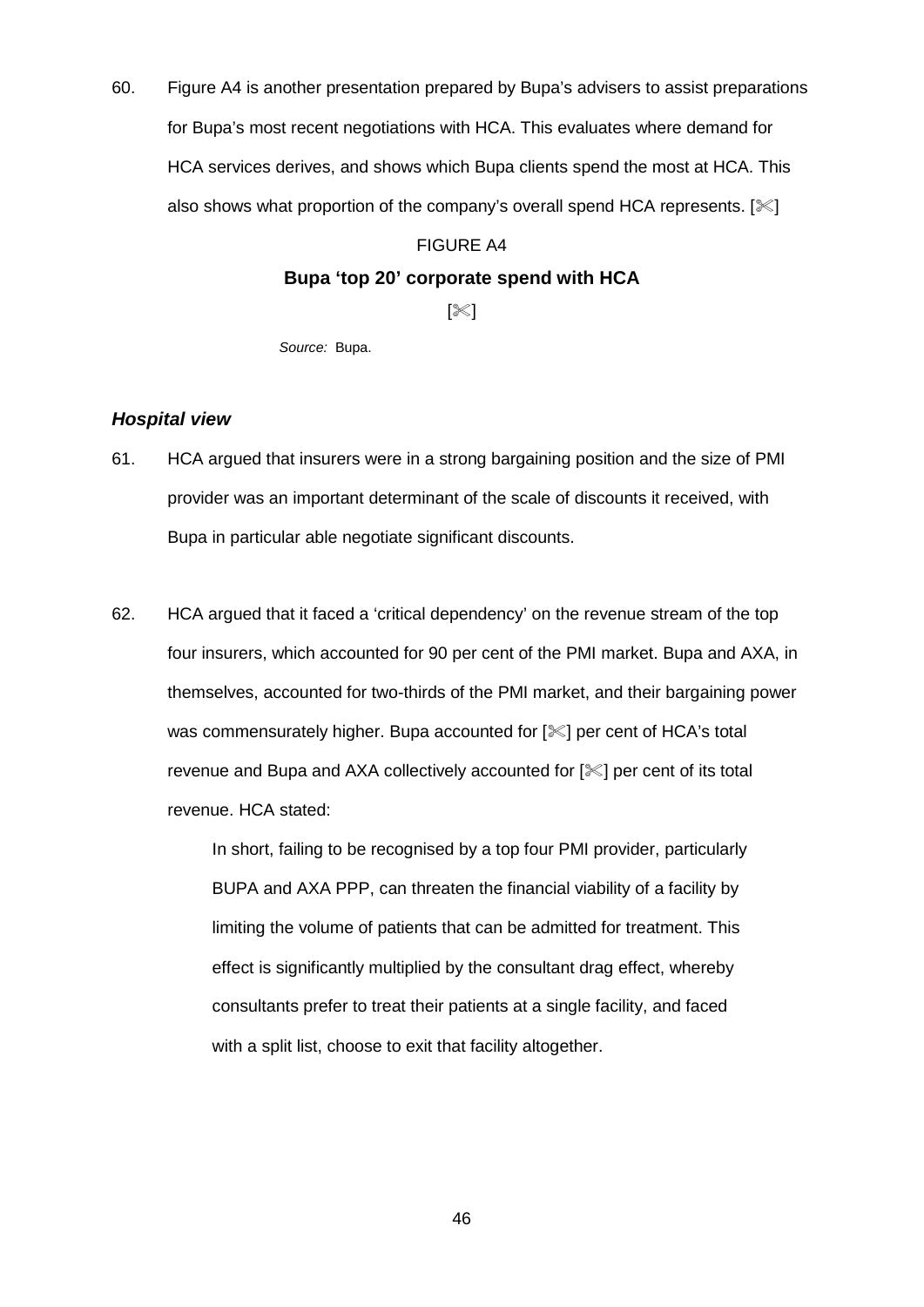- 63. HCA noted that its success was dependent on being recognized by the major insurers. While it thought the insurers could potentially live without HCA, it could not live without them.
- 64. HCA also argued that in tandem with the above effect, failing to be recognized by any PMI provider represented a serious reputational risk for hospital operators.
- 65. HCA stated that while it has a relatively high proportion of international patients, it would not easily be able to increase the revenues of these patients to fill any spare capacity as a result of AXA (or indeed any other PMI provider) delisting HCA facilities.
- 66. HCA also argued that even smaller insurers had been able to secure significant discounts from it, noting that Aviva was building an increasingly strong position with London corporate subscribers, and major corporate customers included  $[\&]$ . In HCA's view,  $[\mathcal{K}]$  had secured substantial discounts from itself,  $[\mathcal{K}]$  which effectively extended  $\ll$  discount for large corporate clients to  $\ll$  per cent. These discounts were in recognition of  $[\mathcal{K}]$  growth and increasingly important position in the London corporate market. As they grew even small insurers were able to get substantial discounts.
- <span id="page-46-0"></span>67. HCA also argued that aside from a threat to 'delist' its facilities there were other ways by which insurers asserted their leverage. For example, HCA noted that if insurers refused to approve new 'innovative' treatments, this could undermine investment in new equipment or procedures. HCA said that PMI providers were in a position to constrain how hospital operators expanded and invested in new facilities and were often resistant to recognizing new facilities where they perceived that there was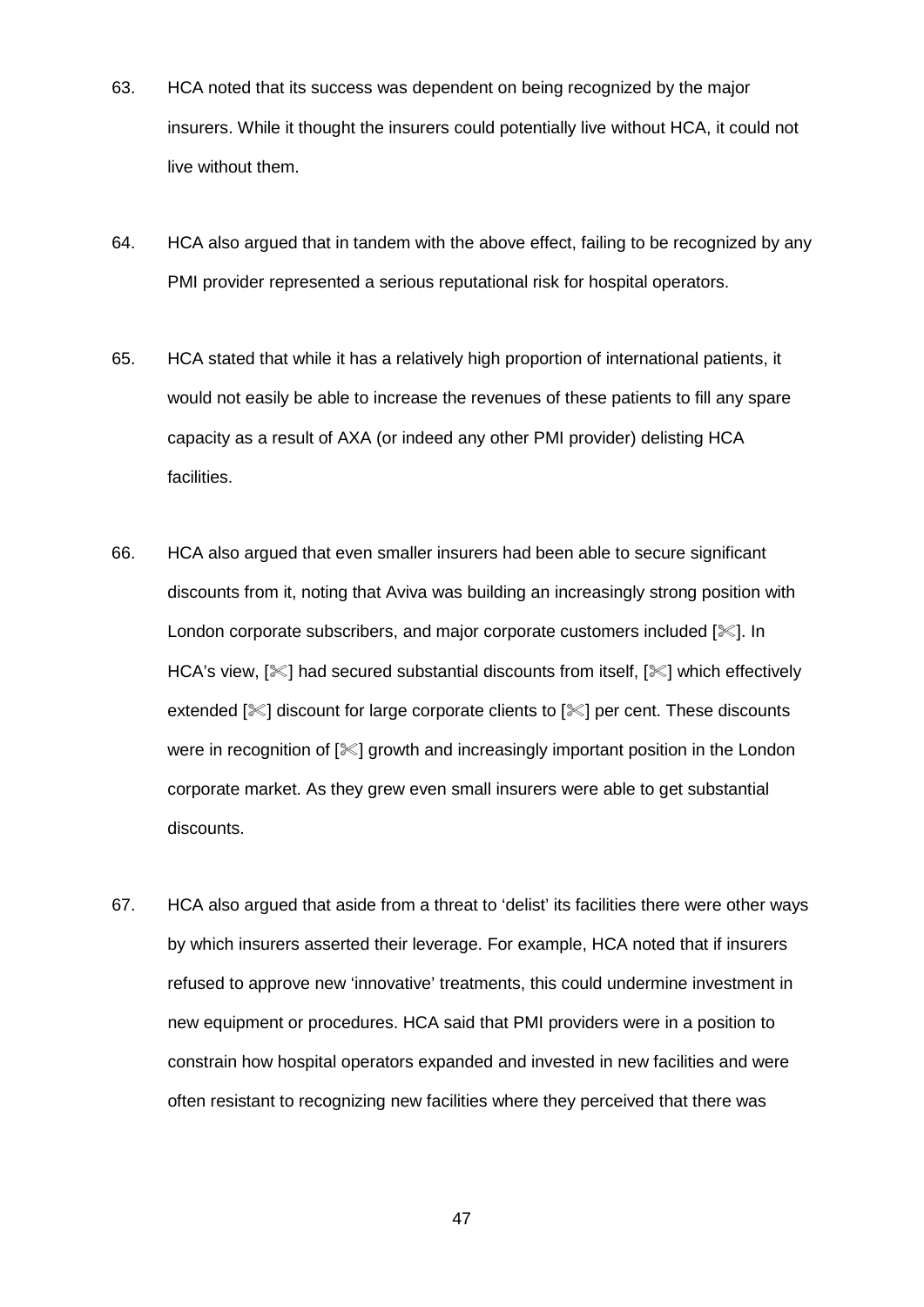already sufficient capacity in a given area. HCA told us that the use of service line tenders was now a long-established tactic insurers used to drive down prices.

# **Redirection of policyholders away from HCA facilities**

### *Insurer views*

- 68. Insurers argued that it was difficult actively to direct policyholders away from HCA facilities towards cheaper facilities. Moreover, contractual clauses HCA had with  $[\mathcal{K}]$ may make it more difficult to price insurance policies in such a way as to signal that HCA facilities were more expensive than other hospitals.
- 69. The clearest example of this type of clause was in the most recent contract with [ᢟ].<sup>[32](#page-47-0)</sup>
- 70.  $[$   $[$
- 71. In setting out its objectives for the negotiation,  $[\mathcal{K}]$  explained why it wanted to remove the clause:  $[%]$ .
- 72. In further internal preparations for the negotiation,  $[\mathcal{K}]$ . It stated that the 'nub of the problem' was that it wanted to be able to create networks which gave customers the choice over what they would pay for—and ensure that the price of the products reflected the underlying cost of provision. Customers could then exert pressure on providers to deliver value.
- 73. [IM] Although it did not prevent [IM] from introducing new policies, neither was it tied to how much  $[\mathcal{K}]$  spent with HCA, but instead  $[\mathcal{K}]$ .

<span id="page-47-0"></span> $32$  Defined as the area within the North and South Circular Roads.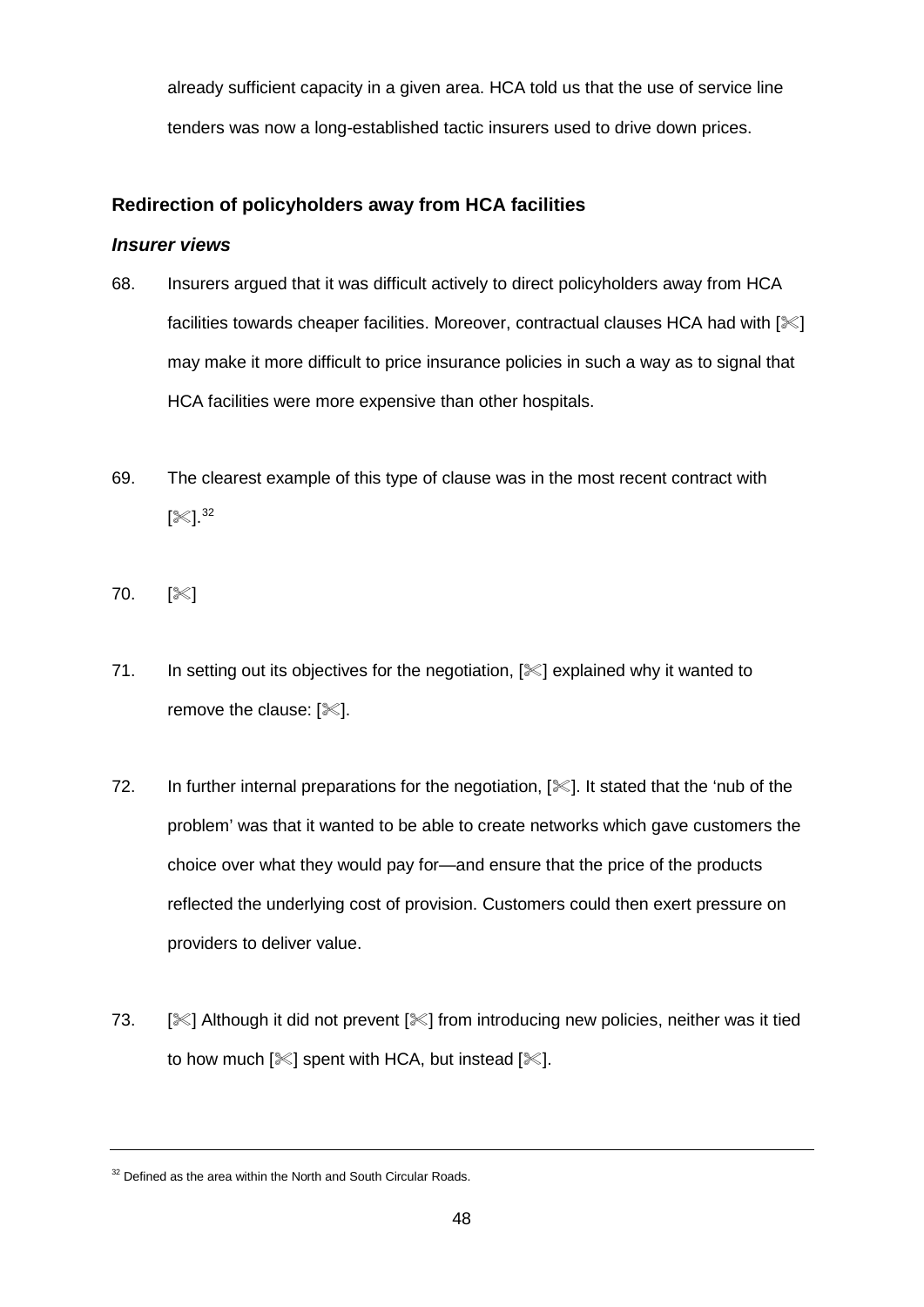- 74. Aviva currently only included HCA on its premium 'Extended' hospital list but not on its more widely-sold 'Key' hospital list. It noted that it priced its policies on a postcode by postcode basis with a focus on winning business in areas of the country where it felt it got competitive prices from hospitals. Aviva said that some years ago it tried to increase its volumes significantly in London and wrote policies for big corporates like [ $\%$ ] to increase its volume. However, it claimed that it did not see a notable difference in price with HCA, which continued to increase. At this stage it decided not to try compete for SME and individual policyholders in London and decided to separate HCA hospitals from the other London hospitals so it was clear to all of its customers that there was a premium for them, over and above the other hospital groups.
- 75. Aviva also noted that while it had not seen a significant number of its large corporate policyholders taking policies that did not include HCA, it was starting to have conversations with corporate customers about how they could reduce their spend in London.

#### *Hospital view*

- <span id="page-48-0"></span>76. HCA argued that the fact that Aviva sold a policy which included access to most of the central London independent hospitals, the main PPUs but not HCA was an example of how insurers could exercise real negotiating leverage. It noted that on Aviva's website the 'Key' hospital list was offered as the standard default option. HCA told us that Aviva had informed it that this accounted for  $\sqrt{2}$  policyholders in London with a treatment value of  $E[\mathcal{K}]$  million., HCA suggested, was a real example of an insurer 'delisting' HCA on a mainstream PMI product.
- 77.  $[$  8]